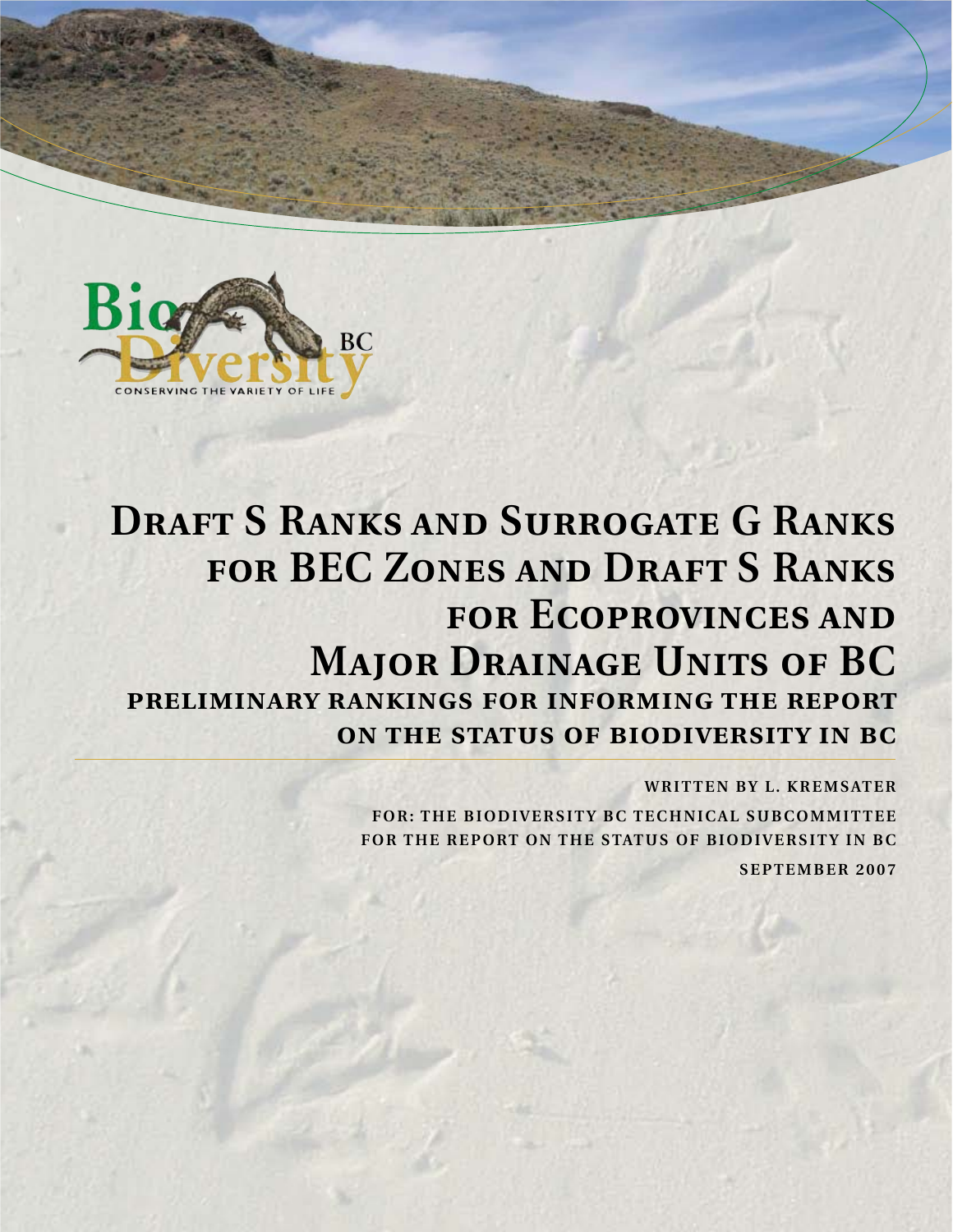**Draft S ranks and surrogate G ranks for BEC zones and draft S ranks for Ecoprovinces and Major Drainage Areas of BC: Preliminary rankings for informing the Biodiversity Status Report and Action Plan** 

> *Final Draft September 2007*

Laurie Kremsater, Consultant (facilitator of workshop)

*Workshop participants*: Carmen Cadrin, Conservation Data Centre Dave Clark, Ministry of Environment Dennis Demarchi, Consultant Andrew Harcombe, Nature Conservancy Canada Ted Lea, Ministry of Forests William MacKenzie, Ministry of Forests Adrian Walton, Ministry of Forests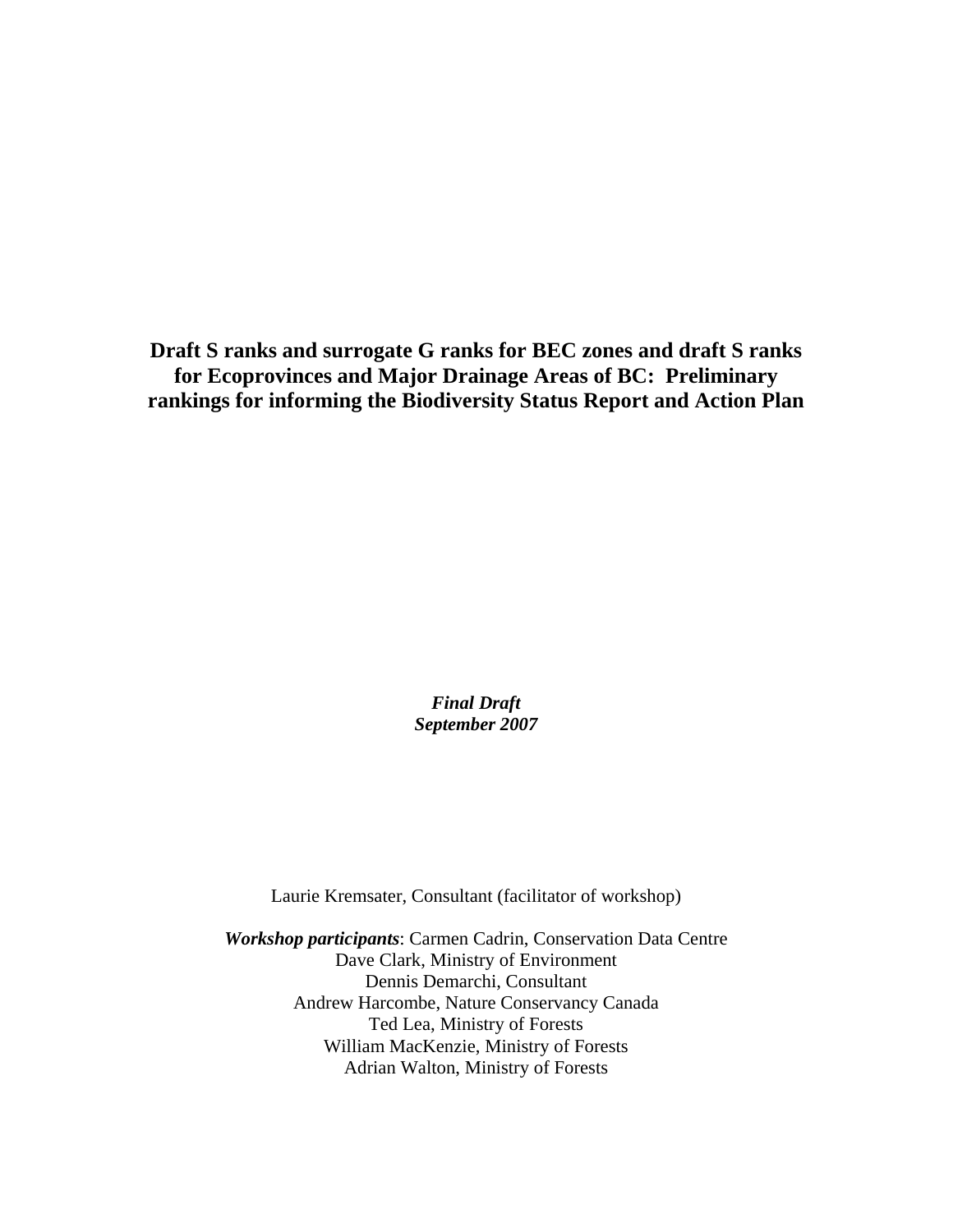| <b>Table of Contents</b> |  |
|--------------------------|--|
|                          |  |
|                          |  |
|                          |  |
|                          |  |
|                          |  |
|                          |  |
|                          |  |
|                          |  |
|                          |  |
|                          |  |
|                          |  |
|                          |  |
|                          |  |
|                          |  |
|                          |  |
|                          |  |
|                          |  |
|                          |  |
|                          |  |
|                          |  |
|                          |  |
|                          |  |
|                          |  |
|                          |  |
|                          |  |
|                          |  |
|                          |  |
|                          |  |
|                          |  |
|                          |  |
|                          |  |
|                          |  |
|                          |  |
|                          |  |
|                          |  |
|                          |  |
|                          |  |
|                          |  |
|                          |  |
| რ. .                     |  |
|                          |  |
|                          |  |
|                          |  |
|                          |  |
|                          |  |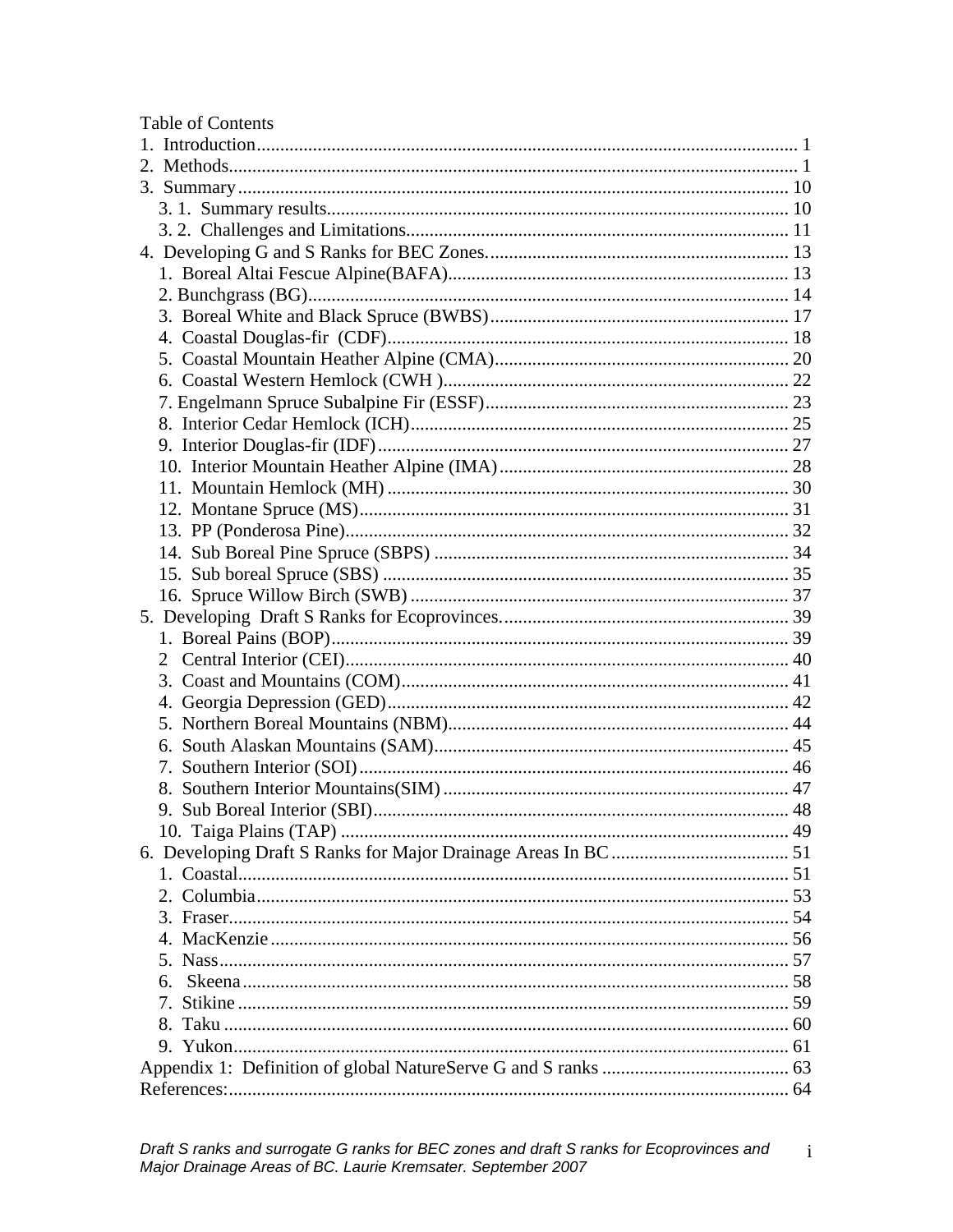## **1. Introduction**

The Biodiversity Strategy requested that a group assign Global ranks (G ranks), Provincial ranks (S ranks), and Global Responsibility to Biogeoclimatic (BEC) zones, Ecoprovinces and Major Drainage Areas. The purpose of the ranking was to provide information that would subsequently allow priorities to be assessed for various conservation activities within and among those ecological units. Our work is the first attempt to rank these large ecosystems in B.C. and we attempted to follow Nature Serve methodology as far as possible. Because the NatureServe methodology was not created to rank large ecosystems, the rankings we developed cannot be considered equivalent to the NatureServe rankings for species. Our rankings are preliminary and the methodology to rank large ecosystems needs to be better developed, hence we refer to the rankings we developed as "modified" rankings.

I was asked to facilitate a workshop to develop modified S ranks for Biogeoclimatic Ecosystem Classification (BEC) zones, Ecoprovinces, and Major Drainage Areas and modified G ranks for BEC zones. The group (Carmen Cadrin, Dave Clark, Dennis Demarchi, Andrew Harcombe, Ted Lea, Will MacKenzie, and Adrian Walton) met for one day to outline the process we would use to assign the modified S and G ranks, and completed several threat tables for BEC zones within Ecoprovinces. That work provided the backbone for me to complete the remaining threat tables and sum the results to provide overall modified ranks. Subsequent to the main workshop, meetings with Art Tautz and Eric Parkinson (Fisheries UBC) helped set direction and complete rankings for the Major Drainage Areas.

## **2. Methods**

At present there is no accepted process for developing S or G ranks for large ecological areas. We were directed to follow NatureServe methodology as closely as possible to assign modified S ranks for BEC zones, Ecoprovinces, and Major Drainage Areas and also applies that approach to assigning modified G ranks for BEC zones. Our estimation of global range for G ranks was mostly informed by the mapping completed for the Shining Mountains work (Demarchi et al. 2000), in the text we note where that mapping does not include the whole range of particular BEC zones so that we had to estimate those ranges based on expert opinion. The NatureServe methodology was found on the web, and in several draft notes provided by Carmin Cadrin that are in flux as methodologies continue to change and develop. The tables we used are included below.

First we focused on describing and completing a threat assessment that could be used in the NatureServe approach. We used the IUCN (June 2006) suggested list of threats (which has been adopted by NatureServe). Those threats include:

1. Residential (including housing and urban areas, commercial area, and tourism recreation areas)

2. Agriculture and aquaculture (non-timber crops, plantations, livestock)

3. Energy production and mining (oil and gas, mining and quarrying, renewable energy)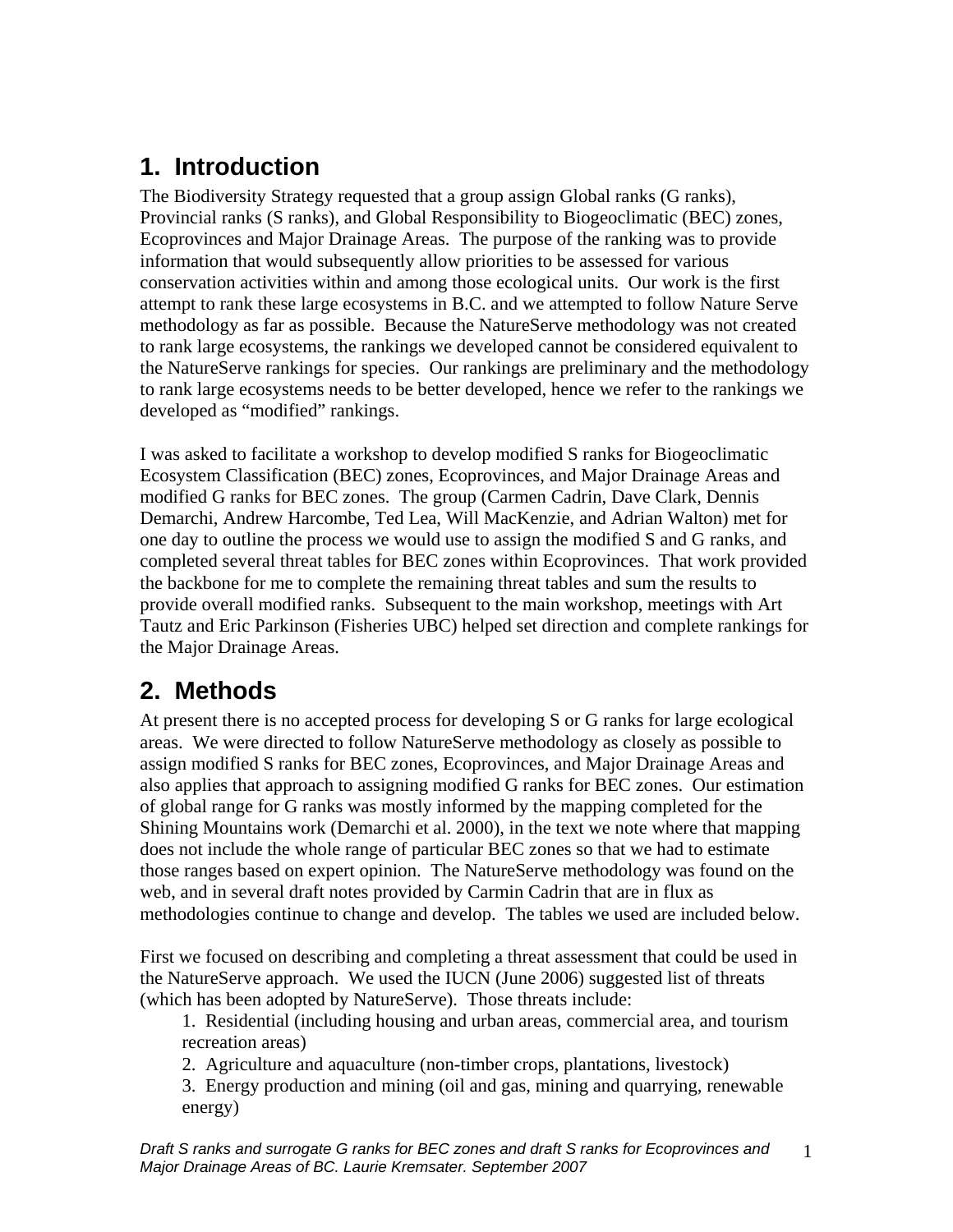4. Transportation and service corridors (roads and railway, utility and service lines, seismic lines, shipping lanes, flight paths)

5. Biological resource use (hunting and collecting, logging, fishing and harvesting aquatic resources)

6. Human intrusion and disturbance (recreational activities, war and civil unrest, work)

7. Natural systems modification (fire and fire suppression, dams and water management)

8. Invasive and problem species (invasive and/or alien species, problematic native species, introduced genetic material)

9. Pollution (household, industrial, agricultural/forestry, garbage and solid waste, airborne pollution)

10. Geological events (volcanoes, earthquakes, avalanches)

11. Climate change and severe weather (habitat shifting and alteration, droughts, temperature extremes, storms and flooding)

We followed NatureServe's approach to ranking each of the above threats according to its Scope, Severity, and Magnitude. 'Scope' is the primary footprint affected by the threat. We used IUCN approaches and our internal discussions to assign a 'Severity' to each threat. We considered severity to be a measure of the degree of impact on habitat. We considered "Conversion" and "Degradation" to be direct effects applying to the footprint of the threat (conversion being the most severe), while "Indirect" severity applied to effects outside the primary footprint. We subjectively took the largest severity (severity of conversion, severity of degradation and severity of indirect effects) as the overall severity level and used NatureServe's categories for overall severity (see Table 1). Each threat was also given an "Immediacy" ranking as per NatureServe's approach (is the threat acting now or expected sometime in the future). The following table describes the NatureServe categories of scope, severity and immediacy:

#### **Table 1. descriptions of levels for scope, severity and immediacy**

Scope:

- $\triangleright$  H = High scope: >60% affected
- $\triangleright$  M = Moderate scope: 20–60% affected
- $\geq L$  = Low scope: 5–20% affected
- $\geq 1$  = Insignificant scope: <5% affected

Severity:

- $\triangleright$  H = High severity: loss of species population (all individuals) or destruction of habitat; irreversible effects or requiring long-term recovery (>100 years)
- $\triangleright$  M = Moderate severity: major reduction in population or habitat requiring 50–100 years recovery
- $\triangleright$  L = Low severity: non-trivial reduction of species population or reversible degradation or reduction of habitat in area affected, with recovery expected in 10–50 years
- $\triangleright$  I = Insignificant severity: essentially no reduction of population or degradation of habitat due to threats, or populations or habitats able to recover quickly (within 10 years) from minor temporary loss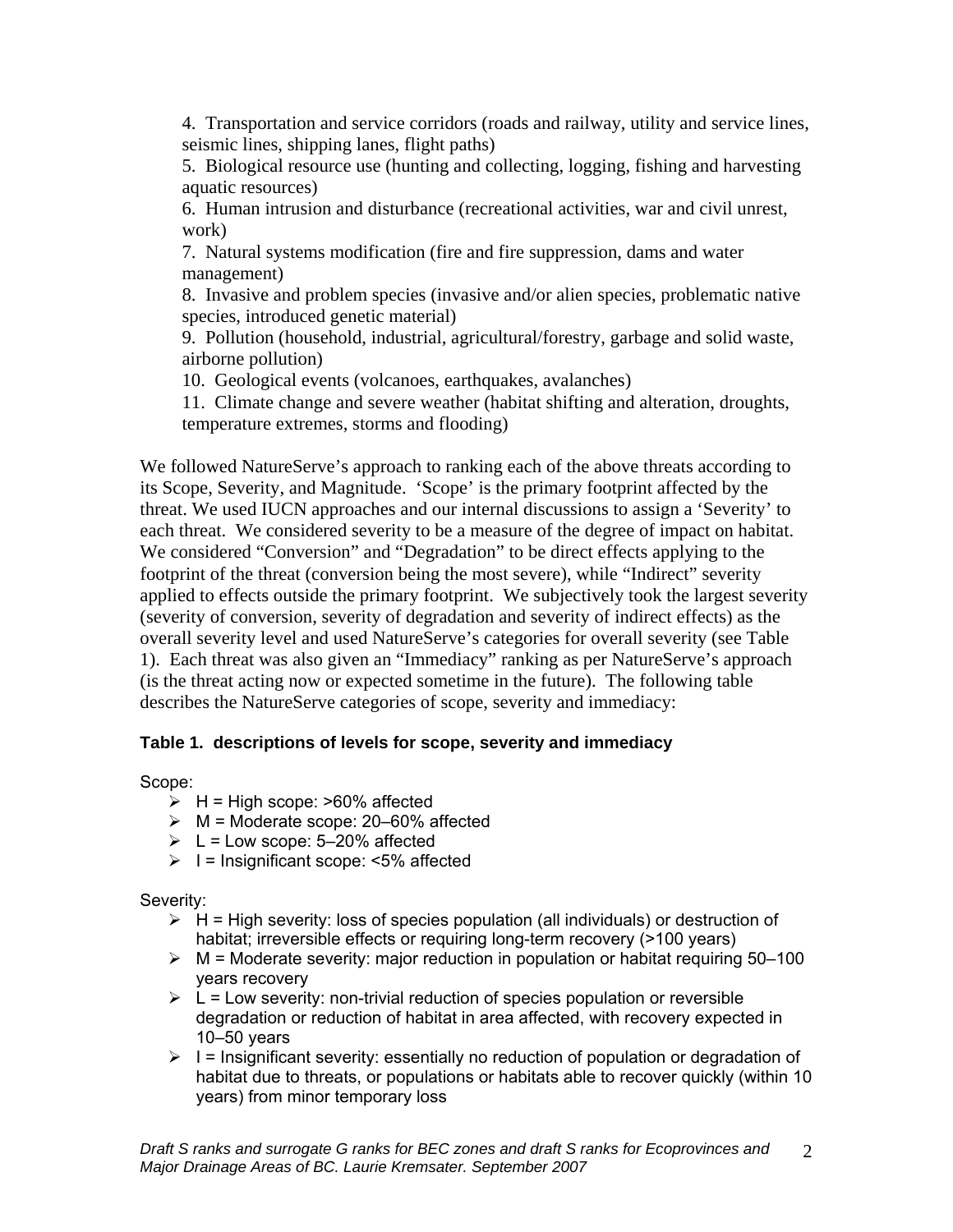Immediacy

- $\triangleright$  H = High immediacy: threat is operational
- $\triangleright$  M = Moderate immediacy: threat is likely to be operational within 2–5 years
- $\triangleright$  L = Low immediacy: threat is likely to be operational within 5–20 years
- $\triangleright$  I = Insignificant immediacy: threat not likely to be operational within 20 years

Scope, severity and immediacy were then combined into a "magnitude"- or 'overall threat' (Table 2). Following Natureserve's approach, the largest magnitude assigned to any of the 11 threats in the threat table was chosen as the overall threat rank for the ecological unit (BEC Zone, Ecoprovince, or Major Drainage Area). Both' magnitudes' and 'overall threat' were assigned the following NatureServe descriptors that subjectively combine scope, severity and immediacy (Table 2). The subjective combining of 'conversion' and 'degradation' and 'indirect threat' into 'severity' and then the combination of 'scope' and 'severity' and 'immediacy' into 'magnitude' or 'overall threat' make the calculations unlikely to be strictly repeatable by another group of experts.

#### **Table 2. Magnitude or Overall Threat**

- A = Substantial, imminent threat
- B = Moderate and imminent threat
- C = Substantial, non-imminent threat
- D = Moderate, non-imminent threat
- E = Localized substantial threat
- F = Widespread, low-severity threat
- G = Slightly threatened
- H = Unthreatened
- U = Unknown

Many details were discussed as we filled out the threat tables. Some of the discussion points worth noting included how we characterized the threat from climate change, roads, and logging. For climate change we looked at present BEC zone footprint and the projected BEC zone footprint using the climate envelope results from Hamann and Wang (2006). Threat from climate change related to how much overlap there appeared to be between the projected and current BEC zone footprint. This was done visually/subjectively in this draft. Very little or no overlap between current and projected BEC zone, or extreme reduction in BEC zone extent, indicated high severity. Some overlap was considered moderate threat, and a high amount of overlap equated to low severity.

There was considerable discussion as to how to evaluate the scope and severity of roads. Was the scope the actual linear road feature? or the road and the edge effect around the road? Finally we used "Roaded P." (the proportion of area roaded) from the data files supplied by Matt Austin to quantify the proportion of roaded area in the BEC zone or Ecoprovince.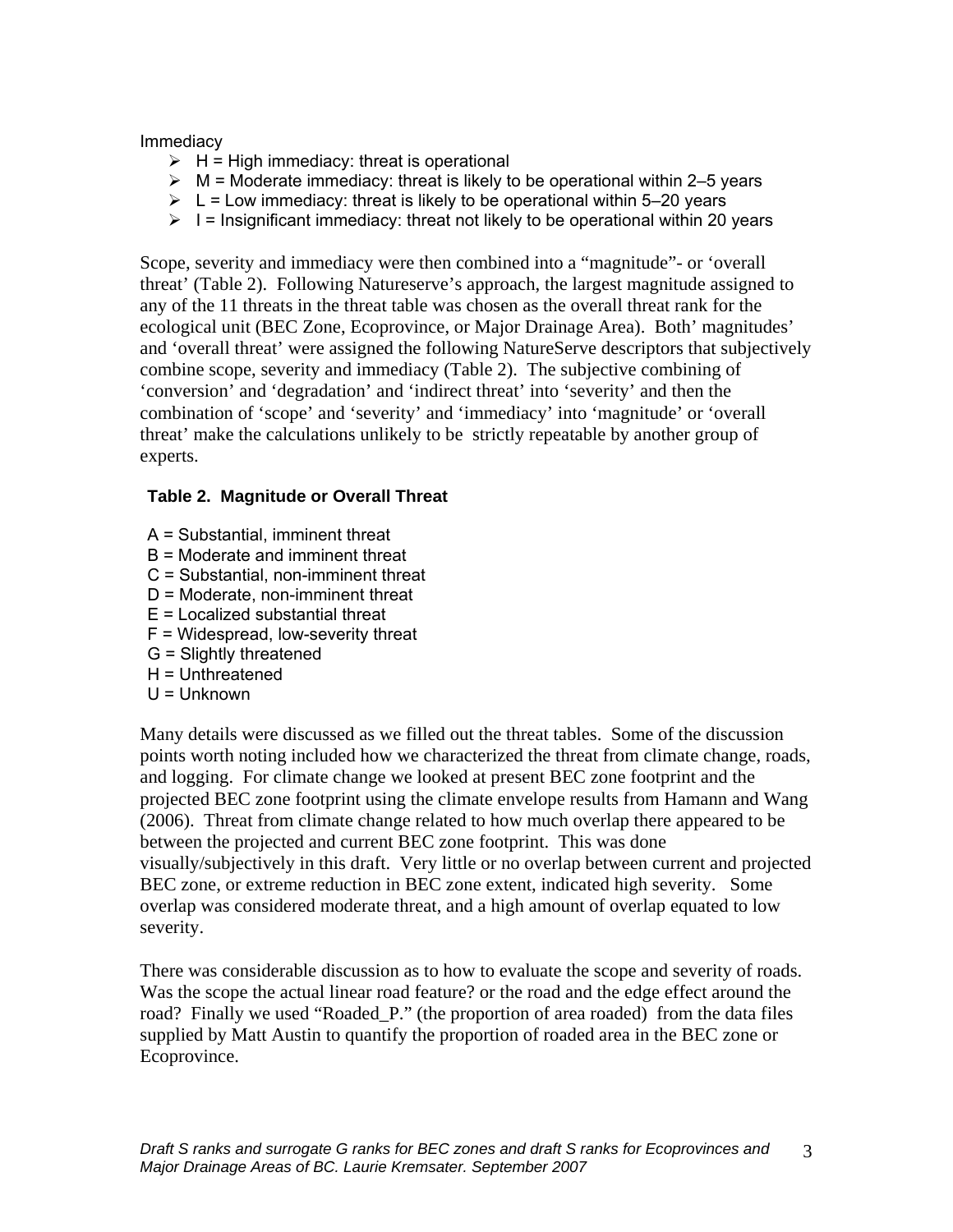Under the threat category "biological resource use" we considered logging, and used Logged<sub>P</sub> (the proportion of the zone logged) from the data tables for guidance. Hunting and gathering were not considered because they are minor components at the BEC zone and Ecoprovince scale. We considered logging to be current area under harvesting, not areas that had been previously logged and now under agriculture or urban development.

After considering the threats tables, we then went through a similar process to the NatureServe approach, to combine the threats with other factors such as geographic extent, trend and vulnerability to develop G and S ranks. Although we were requested to follow NatureServe categories as closely as possible, we could not completely follow NatureServe (see categories of Table 3) because the process developed for ranking species and small discrete ecosystems does not apply well to the scales we are addressing at the BEC zone, Ecoprovince, or Major Drainage Area levels.

#### **Table 3. Definitions of the factors used by NatureServe in assessing conservation status**

- 1. Number of occurrences (number of distinct populations)
- 2. Viability of occurrences (species) or ecological integrity (communities)
- 3. Relative condition based on their size, condition, and landscape context
- 4. Population size (number of mature individuals; species only)
- 5. Area of occupancy (total area of occupied habitat across the range)
- 6. Range extent (extent of overall geographic range)
- 7. Trends: short-term (the past 10 years or three generations, whichever is longer) and long-term (past 100 to 200 years) increase or decrease in population size, area or extent of occupancy, or number or condition of occurrences
- 8. Threats (known or suspected current threats, or likely near-term future threats)
- 9. Protected occurrences (number of adequately protected and managed populations)
- 10. Intrinsic vulnerability (inherent susceptibility to threats due to intrinsic biological factors)
- 11. Environmental specificity (the vulnerability or resilience of the element due to habitat preferences or restrictions or other environmental specificity)

For example, several of the factors considered by NatureServe (Table 3) do not apply well:

- $\triangleright$  population size
- $\triangleright$  environmental specificity
- $\triangleright$  number of occurrences
- $\triangleright$  number of occurrences with good viability
- $\triangleright$  area of occupancy (we use geographic range instead)
- $\triangleright$  historic decline

For example, population size clearly applies to species. Number of occurrences and number of occurrences with good viability apply to distributions of populations or individuals within populations.

Some factors can be used, but *not* in the sense intended by NatureServe. For example, we used "number of protected occurrences" to refer to the percentage of the area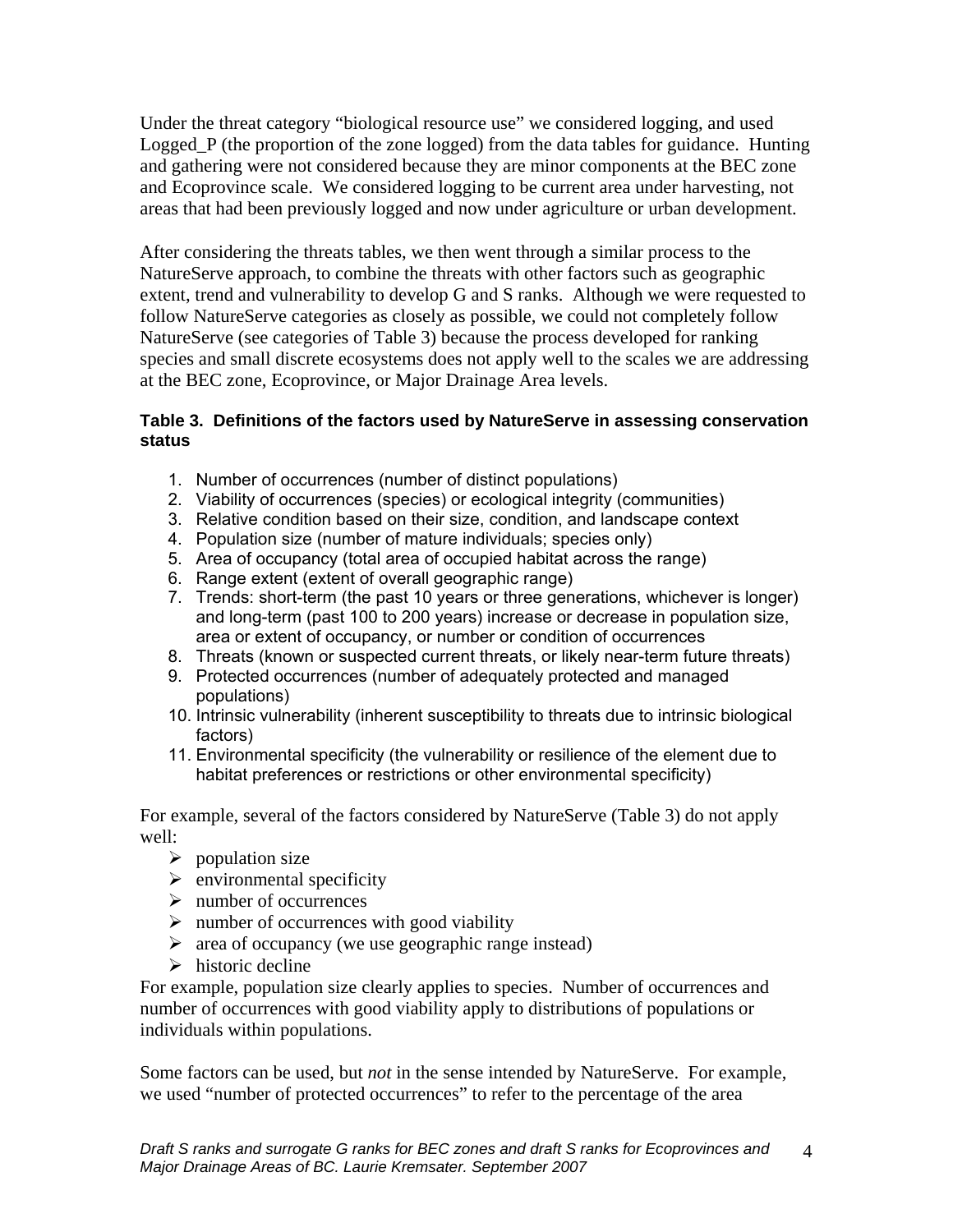protected rather than numbers of individuals or occurrences protected, and simply used this as information to consider in the final assessment of the ranks rather than in the actual calculations. As well, we altered the 'geographic range' category noted in Table 4 below to discriminate better for larger ecosystems (The ranges of all the ecosystem units would have fallen into Natureserves D to H categories and all then given a value of "0" because NatureServe rated all large geographic ranges as "0". The value of "0" indicates that species covering large areas are less at risk than those occurring over small geographic ranges. However the range sizes are all small compared to the extent of BEC zones, Ecoprovinces or Major Drainage Areas.) Our alteration was:

Z = Zero (no occurrences believed extant)  $A = 10000$  km<sup>2</sup>  $B = 10000 - 50,000$  km<sup>2</sup>  $C = 50,000 - 150,000$  km<sup>2</sup>  $D = 150,000 - 300,000$  km<sup>2</sup>  $E = 300,000$  km<sup>2</sup>  $U = Unknown$ 

The notion of "vulnerability" does not apply well to large ecosystems, but we considered it to relate to how resilient and ecosystem would be to change. We considered only the driest ecosystems to be moderately vulnerable and the rest to be stable. Perhaps the alpine ecosystems should also have been considered moderately vulnerable (the rankings would not change substantially), that should be considered if this work is continued.

By omitting the factors that don't apply well, and adjusting some categories (as noted above and in Table 4), the end result of the calculations becomes quite different from NatureServe results. Because several factors are omitted, the process of assigning categories to the factors (Table 4), then assigning numbers to the categories (Table 5) and summing numbers to come up with G or S ranks (Table 6 and 7) comes up with very different end results than if all the factors could be used. Specifically, all totals are necessarily less. We therefore used the same categories as NatureServe for the factors included (Table 4), and same numbers for each category (Table 5), but based ranks on a different relative scale at the end. Instead of following Table 6, we adjusted the ranges. Since -3.0 was the worst score obtained and -0.75 the best, we split that range into five categories as follows:

 $S1 = \langle -3.0 \rangle$  $S2 = -2.5$  to  $>3.0$  $S3 = -1.75$  to  $> -2.5$  $S4 = -1.0$  to  $>1.75$  $S_5 = 0$  to  $-1.0$ 

(These adjustments are also noted in the tables below)

Where the rank of a BEC zone fell on a boundary, they were assigned to the upper or lower rank based on the group's opinion. Basically, the rationale and thinking used by the NatureServe system fits very well with ranking ecosystems, even large ones, but the numbers assigned to various factors, and how they are combined into ranks does not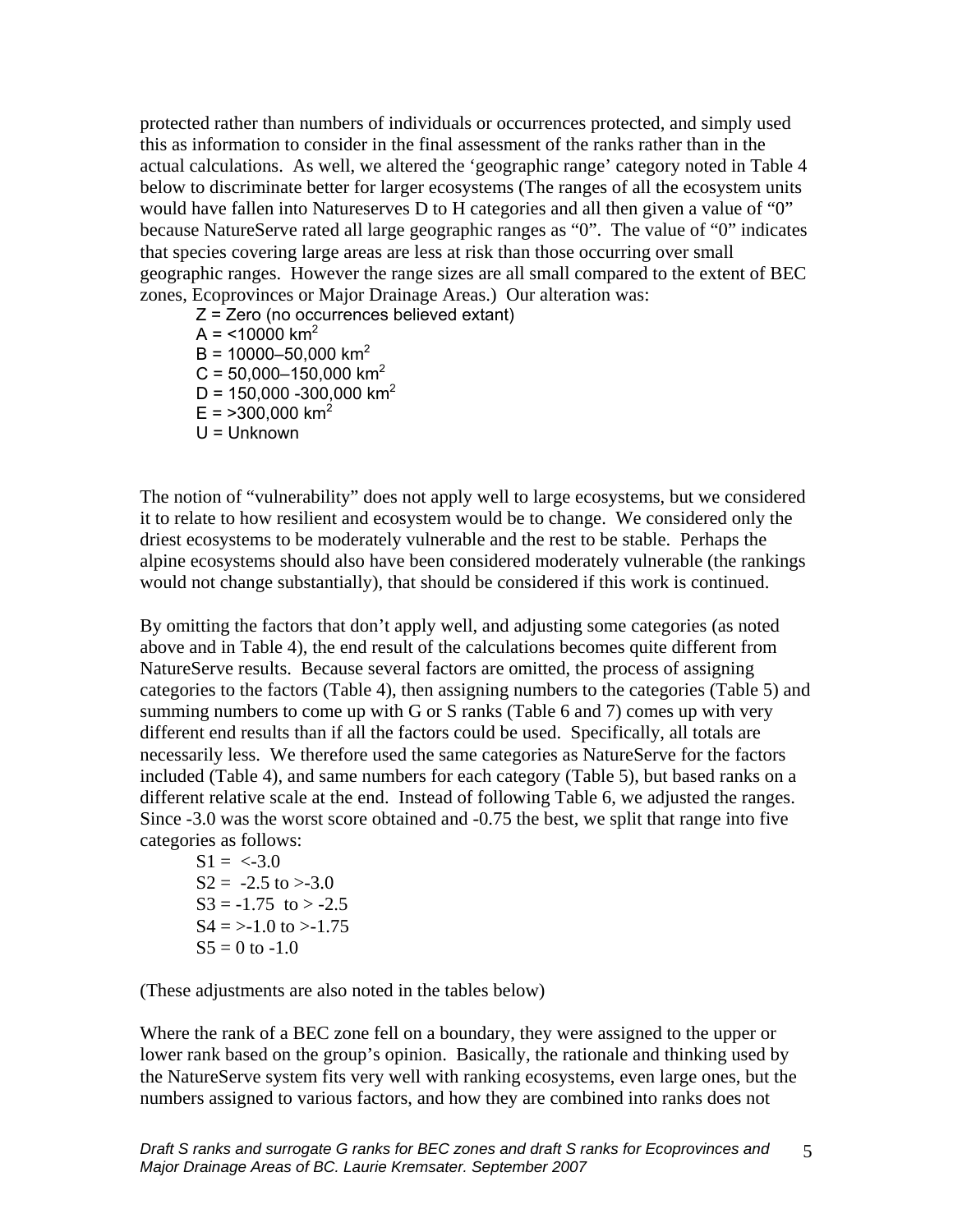work for large areas. For very large areas such as Ecoprovinces and Major Drainage Areas, the calculations do not reflect the rationale well, so ranks were based more on expert opinion rather than the calculated end numbers. In the body of the report we show where calculated numbers and expert opinion differed.

#### *Considerable work needs to be done to improve the ranking systems for these large areas*.

#### **Table 4: Thresholds for each rank factor**

NatureServe Number of occurrences Our Translation – not used  $Z = 0$  (zero)  $A = 1 - 5$ B=6-20  $C = 21 - 80$  $D = 81 - 300$  $E = > 300$  $U = Unknown$ NatureServe Condition of occurrences

Our Translation – not used A = No occurrences with good condition  $B = V$ ery few  $(1-3)$  $C = Few (4-12)$  $D =$  Some (13–40)  $E =$  Many (41–125)  $F = Very$  many (>125) U = Number of occurrences with good condition unknown

NatureServe Population size (number of mature individuals) Our Translation – not used

> $Z = Zero$  $A = 1 - 50$  $B = 50 - 250$  $C = 250 - 1000$  $D = 1000 - 2500$  $E = 2500 - 10,000$  $F = 10,000 - 100,000$  $G = 100,000 - 1,000,000$  $H = 21,000,000$  $U = Unknown$

NatureServe Area of occupancy Area Length Our Translation: not used

> $Z =$  Zero (no occurrences believed extant),  $LZ =$  Zero (no occurrences believed extant) (this applies to range of species)  $A = 0.4$  km2 LA =  $4$  km  $B = 0.4 - 4$  km2 LB = 4-40 km  $C = 4 - 20$  km2 LC = 40-200 km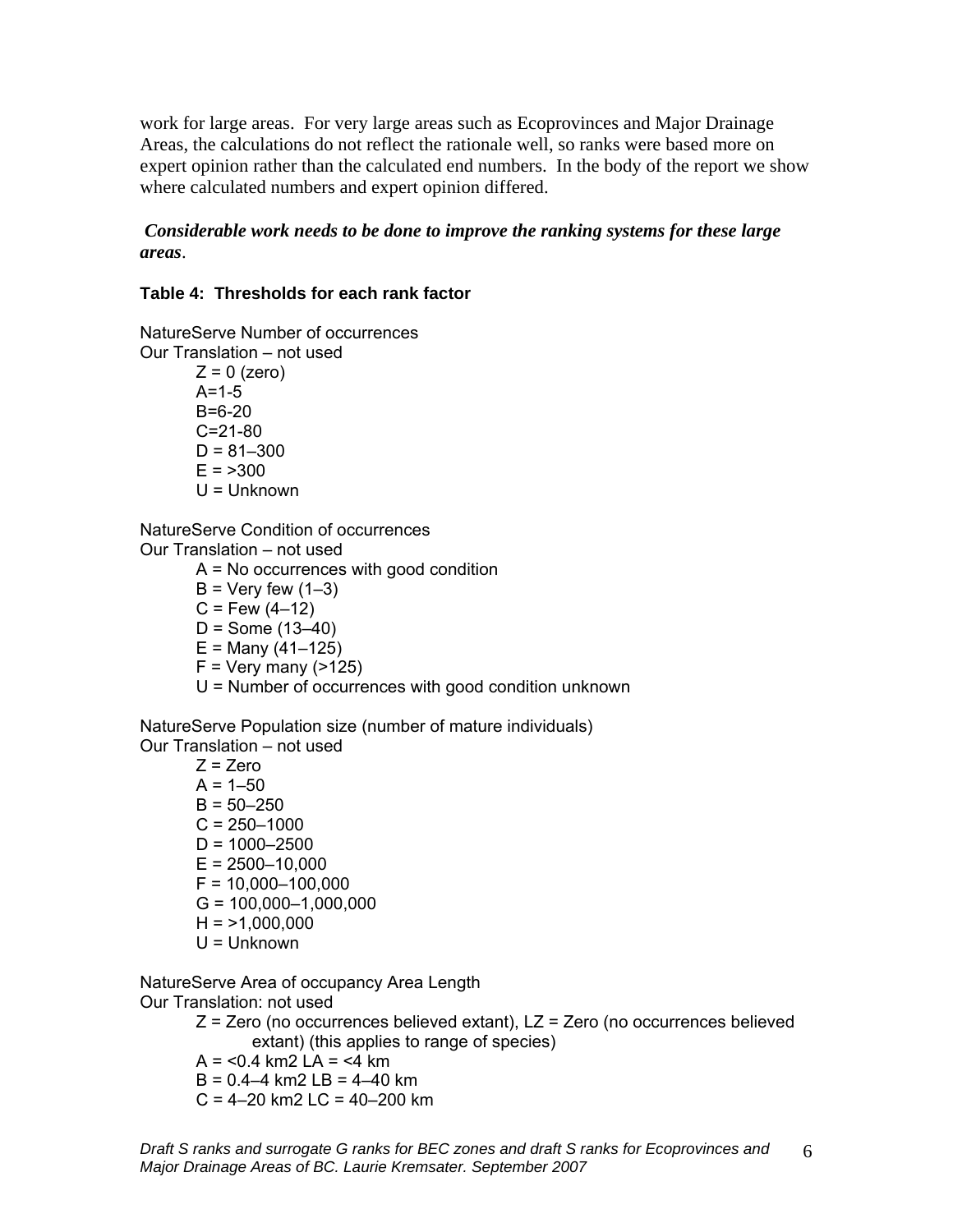D = 20–100 km2 LD = 200–1000 km E = 100–500 km2 LE = 1000–5000 km F = 500–2000 km2 LF = 5000–20,000 km G = 2000–20,000 km2 LG = 20,000–200,000 km H = >20,000 km2 LH = >200,000 km U = Unknown LU = Unknown

NatureServe Geographic range

Our Translation: used but categories altered

Z = Zero (no occurrences believed extant)  $A = 100$  km2  $B = 100 - 250$  km2  $C = 250 - 1000$  km2  $D = 1000 - 5000$  km2  $E = 5000 - 20,000$  km2 F = 20,000–200,000 km2 G = 200,000–2,500,000 km2  $H = 2,500,000$  km2 U = Unknown

We altered the geographic range category to discriminate better for larger ecosystems (functionally, E,F,G,H were given the same rating of "0" in the Natureserve system):

Z = Zero (no occurrences believed extant)  $A = 10000$  km2 B = 10000–50,000 km2  $C = 50,000 - 150,000$  km2  $D = 150,000$  $U =$  Unknown

Nature Serve trends Our translation: used as is

Trends Long-term Short-term Short-term

 $A = \text{Very large decline } (>90\%)$   $A = \text{Several velocity declining.} > 70\%$ 

- 
- $C =$  Substantial decline (50–75%)  $C =$  Rapidly declining. 30–50%
- $D =$ Moderate decline (25–50%)  $D =$ Declining. 10–30%
- $E =$  Relatively stable ( $\pm 25\%$  change)  $E =$  Stable.  $\pm 10\%$  fluctuation
- $F =$  Increase (>25%) F = Increasing >10%
- 

Number of protected and managed occurrences Our translation: not used

> $A = None$  $B = Few (1-3)$  $C =$  Several  $(4-12)$  $D =$  Many (13–40)  $E = V$ ery many (>40)  $U =$ unknown

- 
- $B =$  Large decline (75–90%)  $B =$  Very rapidly declining. 50–70%
	-
	-
	-
	-
- U = Long-term trend unknown U = Short-term trend unknown

Intrinsic vulnerability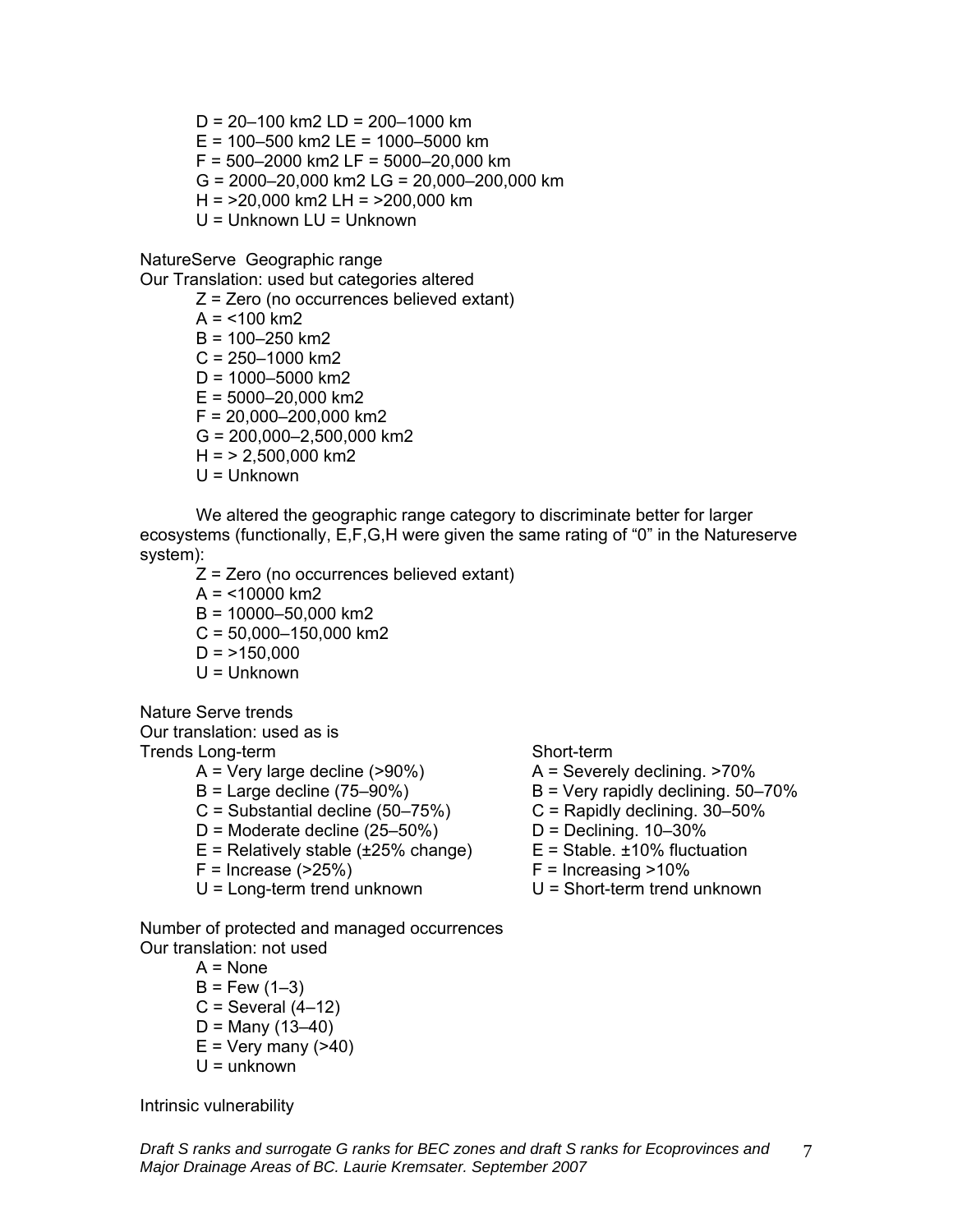Our translation: used as is

A = Highly vulnerable

B = Moderately vulnerable

C= Not intrinsically vulnerable

 $U =$  Unknown

Environmental specificity

Our translation: not used

A = Very narrow. Specialist with key requirements scarce

B = Narrow. Specialist with key requirements common

C = Moderate. Generalist with some key requirements scarce

D = Broad. Generalist with all key requirements common

 $U =$  Unknown

#### **Table 5: Point allocation for factor thresholds as developed in the explicit rulebased approach**

| <b>Factor</b>                    |  |        |              |              | <b>Factor thresholds</b> |              |         |         |          |          |
|----------------------------------|--|--------|--------------|--------------|--------------------------|--------------|---------|---------|----------|----------|
|                                  |  | A      | B            | С            | D                        | Е            | F       | G       | н        | U        |
| <b>Occurrences</b>               |  |        | $\mathbf{2}$ | 3            | 4                        | 5            |         |         |          | 3.5      |
| <b>Condition of occurrences</b>  |  | $-0.5$ | $-0.25$      | $\bf{0}$     | O                        | O            | $+0.25$ |         |          | 0        |
| 'Population size'                |  | -1     | $-0.75$      | $-0.5$       | $-0.25$                  | 0.25         | 0       | $+0.25$ | $+0.5$   | $\bf{0}$ |
| <b>Geographic Range</b>          |  | -1     | $-0.75$      | $-0.5$       | $-025$                   | 0            |         |         |          | $\bf{0}$ |
| Range                            |  | $-0.5$ | $-0.5$       | $-0.25$      | $-0.25$                  | $\bf{0}$     | 0       | U       | $\bf{0}$ | $\bf{0}$ |
| Trends: short term               |  | -1     | $-0.75$      | $-0.5$       | $-0.25$                  | 0            | 0.25    |         |          | $\bf{0}$ |
| <b>Trends: long term</b>         |  | $-0.5$ | $-0.25$      | <sup>0</sup> | O                        | <sup>0</sup> | 0.25    |         |          | $\bf{0}$ |
| <b>Threats</b>                   |  | -1     | $-0.75$      | $-0.5$       | $-0.25$                  | $\bf{0}$     | 0.5     | 0.75    | 1        | $\bf{0}$ |
| Intrinsic vulnerability          |  | $-0.5$ | $-0.25$      | $\bf{0}$     |                          |              |         |         |          | 0        |
| <b>Protected occurrences</b>     |  |        | $-0.5$       | $-0.25$      | $\bf{0}$                 | 0.5          |         |         |          | $\bf{0}$ |
|                                  |  | 0.75   |              |              |                          |              |         |         |          |          |
| <b>Environmental specificity</b> |  | $-0.5$ | $\Omega$     | $\bf{0}$     | 0.5                      |              |         |         |          | 0        |

| Original<br>Natureserve<br>categories | Our adjusted<br>categories | <b>Modified Global</b><br>Rank | <b>Modified Sub-</b><br>national Rank |
|---------------------------------------|----------------------------|--------------------------------|---------------------------------------|
| $P \le 1.5$                           | $P < -3.0$                 | G1                             | -S1                                   |
| 1.5 < P < 2.5                         | $-3.0 \leq P < -2.5$       | G <sub>2</sub>                 | S <sub>2</sub>                        |
| $2.5 < P < = 3.5$                     | $-2.5 \leq P < -1.75$      | G <sub>3</sub>                 | S <sub>3</sub>                        |

#### **Table 6: Final point translations into global NatureServe ranks**

3.5<P<=4.5 | -1.75 ≤ *P* < -1.0 | G4 | S4 *P*>4.5  $\vert P$ >= -1  $\vert G5 \vert$  S5

When assessing Global Responsibility we followed the approach of the Species at Risk Coordination Office (in prep) and assigned the following categories based on the proportion of the range of the zone in B.C. Note that when we calculated the G ranks, we had detailed mapping only for the range of the zone mapped by the Shining Mountains project. For some zones this range is smaller than in reality, thus we estimated the extent of the zone beyond the shining mountains map area. We note where ongoing work to map the zones across more jurisdictions is ongoing and global responsibilities should be recalculated once that work is complete. The only zone for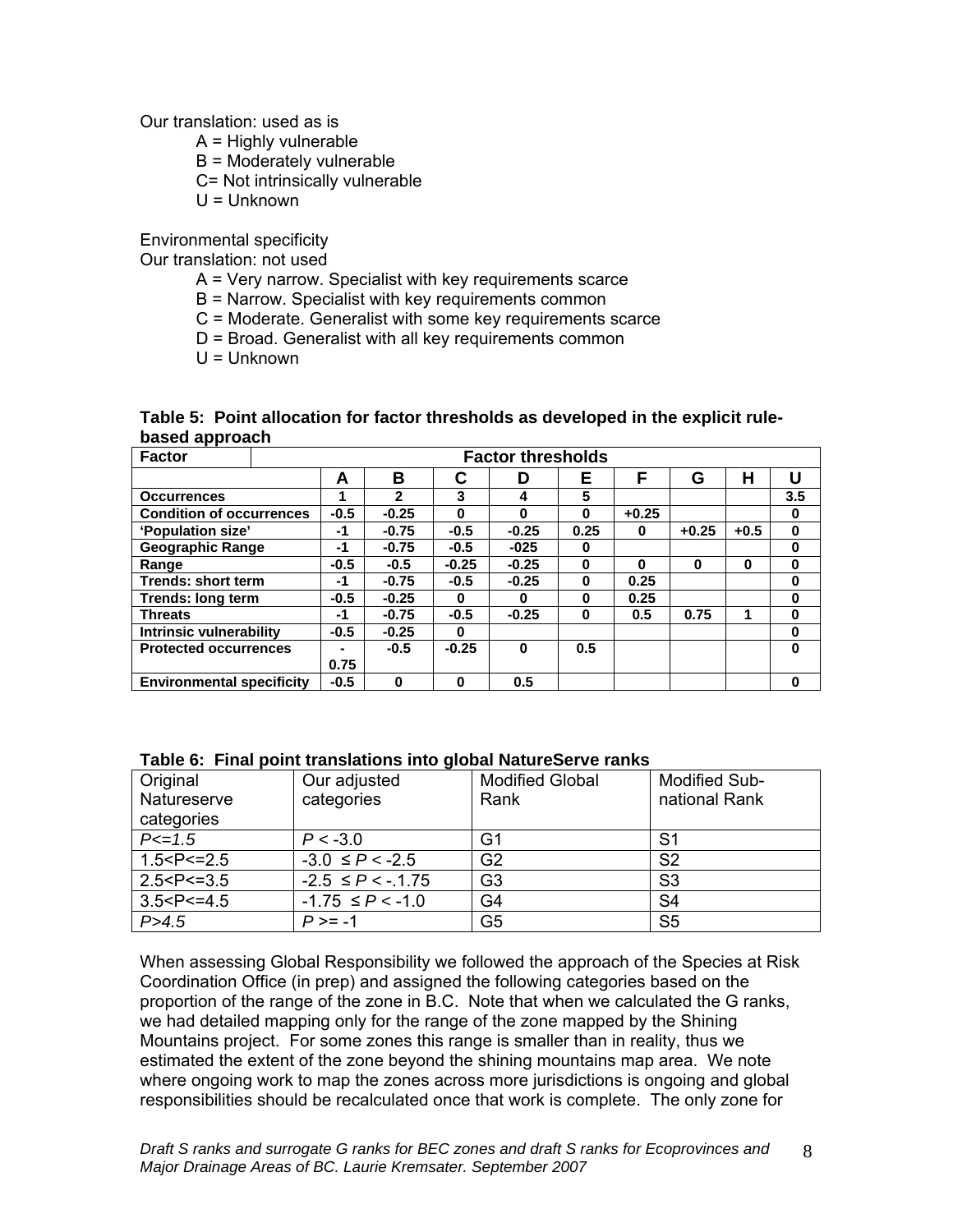which we may have more of the range in BC than indicated by the Shining Mountains work is the CDF. We have used a conservative estimate of the extent of that zone based on ecologists' current understanding of the extent of the zone.

| Proportion of range in BC            | <b>Global Responsibility</b> |
|--------------------------------------|------------------------------|
| 100%                                 | $1 =$ Endemic                |
| 75 to 99%                            | $2 = V$ ery High             |
| 51 to 74%                            | $3 = High$                   |
| 30 to 50%                            | $4 =$ Moderately High        |
| 11 to 29%                            | $5 =$ Intermediate           |
| <10% over >30% of BC                 | $6$ = Low and widespread     |
| $\leq$ 10% and over $\leq$ 30% of BC | $7 =$ low and localized      |

#### **Table 7 Global Responsibility Rankings:**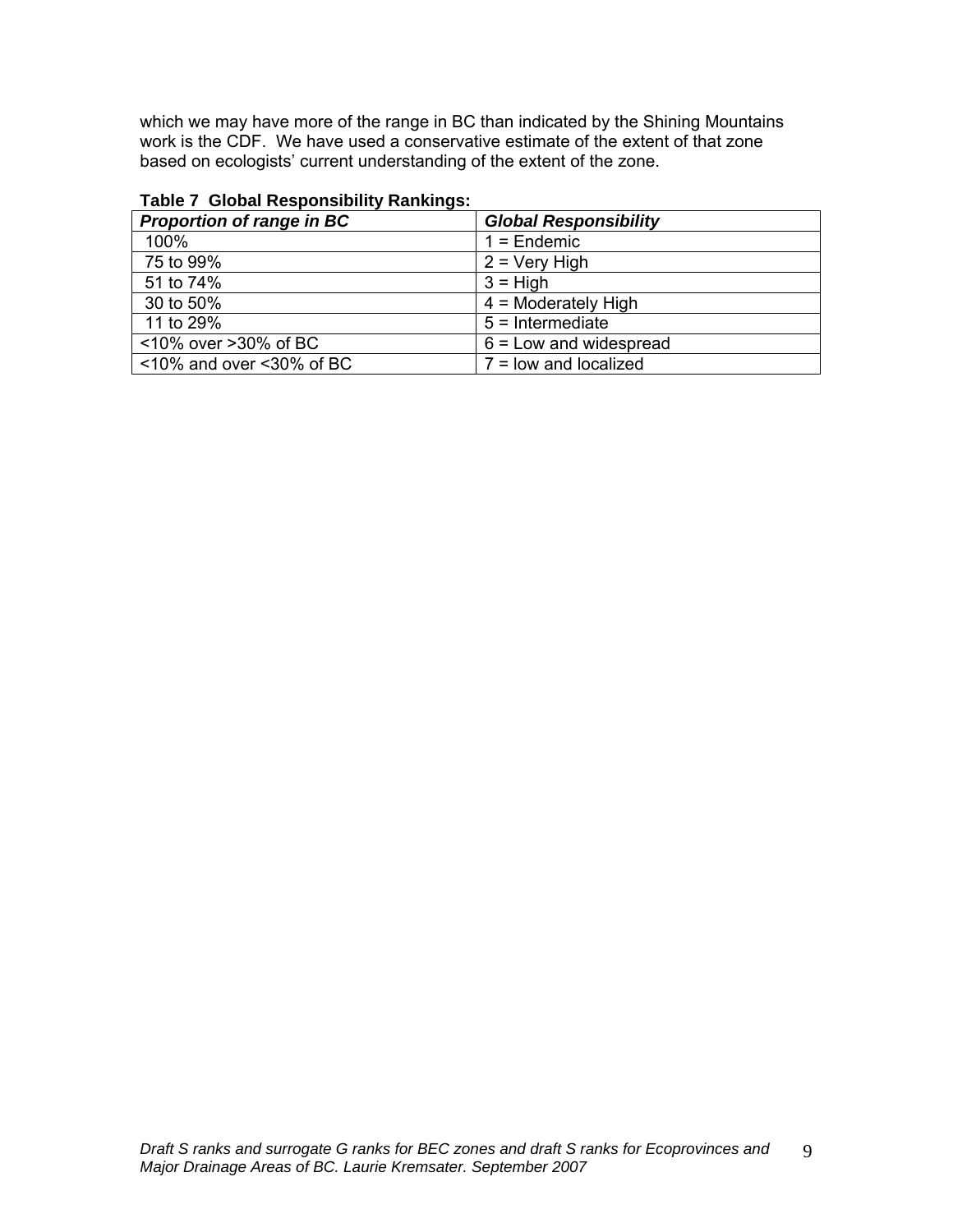## **3. Summary**

## *3. 1. Summary results*

The following table summarizes the modified rankings for the BEC zones, Ecoprovinces, and Major Drainage Areas.

|             | <b>BEC Zone Ranks</b> |                |                          |                          |                | Major Drainage    |                |
|-------------|-----------------------|----------------|--------------------------|--------------------------|----------------|-------------------|----------------|
|             |                       |                |                          | <b>Ecoprovince Ranks</b> |                | <b>Area Ranks</b> |                |
| Zone        | Modified              | Modified       | Global                   | Ecoprovince              | Draft          | <b>MDA</b>        | Draft          |
|             | S Rank                | G Rank         | Responsibility           |                          | S              |                   | S              |
|             |                       |                |                          |                          | rank           |                   | rank           |
| <b>BAFA</b> | S <sub>5</sub>        | G <sub>5</sub> | $4$ to 5                 | <b>BOP</b>               | <b>S4</b>      | Coastal           | S3/S4          |
|             |                       |                | moderately               |                          |                |                   |                |
|             |                       |                | high to                  |                          |                |                   |                |
|             |                       |                | intermediate             |                          |                |                   |                |
| <b>BG</b>   | S <sub>2</sub>        | G2             | 7 very low               | <b>CEI</b>               | S4/S5          | Columbia          | S <sub>2</sub> |
| <b>BWBS</b> | <b>S4</b>             | G <sub>4</sub> | $5$ to $6$               | <b>COM</b>               | <b>S4</b>      | Fraser            | S2/S3          |
|             |                       |                | intermediate             |                          |                |                   |                |
|             |                       |                | to widespread            |                          |                |                   |                |
|             |                       |                | low                      |                          |                |                   |                |
| <b>CDF</b>  | S <sub>2</sub>        | G2             | 2 very high              | <b>GED</b>               | S2/S3          | MacKenzie         | S3/S4          |
| <b>CMA</b>  | S4                    | G <sub>4</sub> | 4 moderately             | <b>NBM</b>               | S <sub>5</sub> | <b>Nass</b>       | S <sub>5</sub> |
|             |                       |                | high                     |                          |                |                   |                |
| <b>CWH</b>  | <b>S4</b>             | G4             | 4 moderately             | <b>SAL</b>               | S <sub>5</sub> | Skeena            | S4/S5          |
|             |                       |                | high                     |                          |                |                   |                |
| <b>ESSF</b> | S <sub>5</sub>        | G <sub>5</sub> | 4 moderately             | <b>SBI</b>               | S <sub>5</sub> | <b>Stikine</b>    | S4/S5          |
|             |                       |                | high                     |                          |                |                   |                |
| <b>ICH</b>  | <b>S4</b>             | G <sub>4</sub> | 3 high                   | <b>SIM</b>               | S4/S5          | Taku              | S4/S5          |
| IDF         | S <sub>3</sub>        | G <sub>3</sub> | 4 moderately             | SOI                      | S <sub>2</sub> | Yukon             | S4/S5          |
|             |                       |                | high                     |                          |                |                   |                |
| <b>IMA</b>  | S <sub>5</sub>        | G <sub>5</sub> | 4 moderately             | <b>TAP</b>               | S <sub>5</sub> |                   |                |
|             |                       |                | high                     |                          |                |                   |                |
| <b>MH</b>   | <b>S4</b>             | G <sub>4</sub> | 3 high                   |                          |                |                   |                |
| <b>MS</b>   | <b>S4</b>             | G4             | $\overline{2}$ to 3 very |                          |                |                   |                |
|             |                       |                | high to high             |                          |                |                   |                |
| PP          | S2/S3                 | G2/G3          | 5 intermediate           |                          |                |                   |                |
| <b>SBPS</b> | S4                    | G <sub>4</sub> | 1 endemic                |                          |                |                   |                |
| <b>SBS</b>  | <b>S4</b>             | G <sub>4</sub> | 1 endemic                |                          |                |                   |                |
| <b>SWB</b>  | <b>S4</b>             | G <sub>4</sub> | 4 moderately             |                          |                |                   |                |
|             |                       |                | high                     |                          |                |                   |                |

|  |  |  | Table 8. Summary of Modified G and S ranks (alphabetical by ecosystem unit) |
|--|--|--|-----------------------------------------------------------------------------|
|  |  |  |                                                                             |

Details of working calculations follow in sections 4, 5 and 6.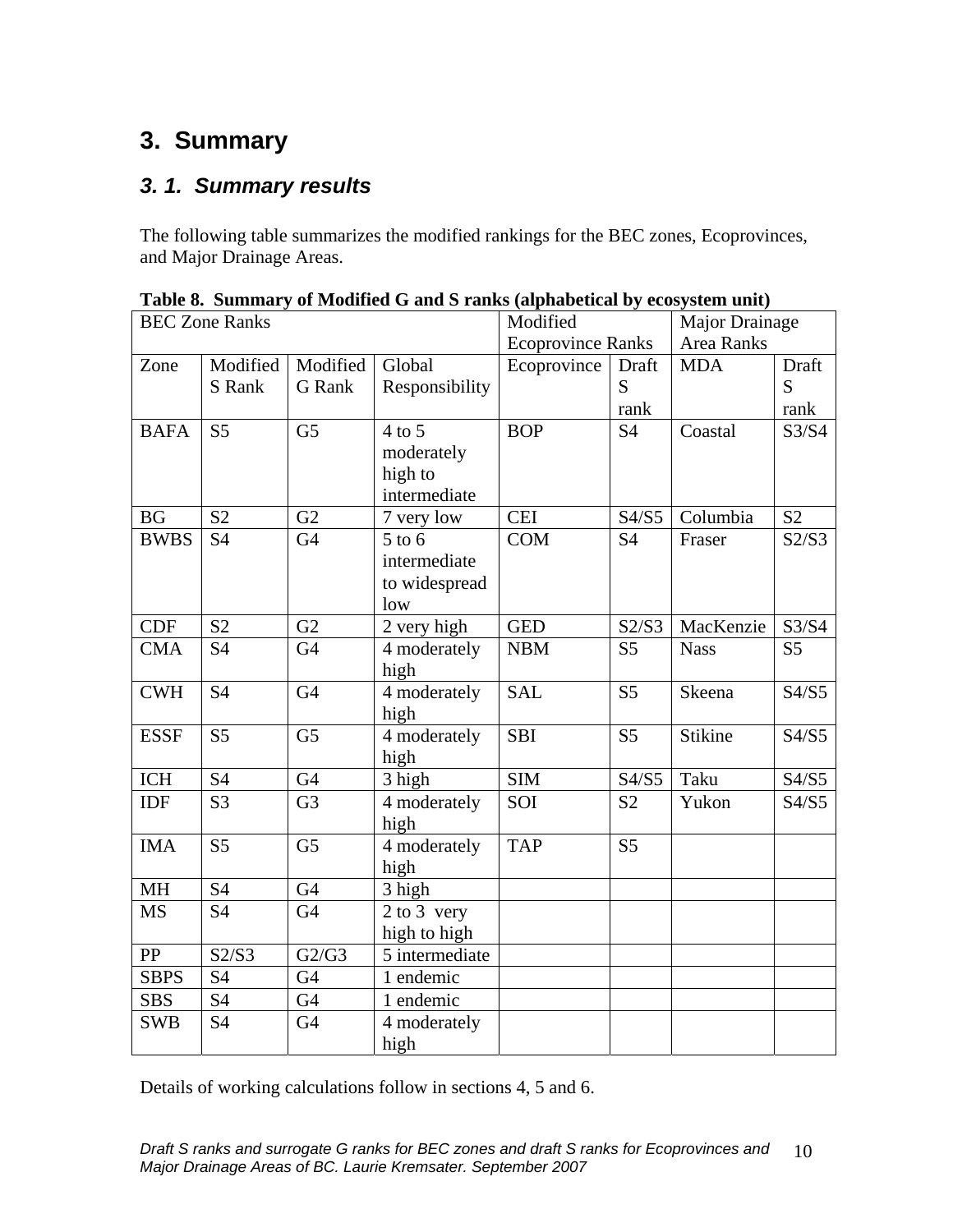|                | Table 9. Summary of Modified G and S ranks in order of rank and global |
|----------------|------------------------------------------------------------------------|
| responsibility |                                                                        |

|             | <b>BEC Zone Ranks</b> |                | Modified             |                          | Major Drainage |                   |                |
|-------------|-----------------------|----------------|----------------------|--------------------------|----------------|-------------------|----------------|
|             |                       |                |                      | <b>Ecoprovince Ranks</b> |                | <b>Area Ranks</b> |                |
| Zone        | Modified              | Modified       | Global               | Ecoprovince              | Draft          | <b>MDU</b>        | Draft          |
|             | S Rank                | G Rank         | Responsibility       |                          | S              |                   | S              |
|             |                       |                |                      |                          | rank           |                   | rank           |
| <b>CDF</b>  | S <sub>2</sub>        | G2             | 2 very high          | SOI                      | S <sub>2</sub> | Columbia          | S <sub>2</sub> |
| BG          | S <sub>2</sub>        | G2             | 7 very low           | <b>GED</b>               | S2/S3          | Fraser            | S2/S3          |
| PP          | S2/S3                 | G2/G3          | 5 intermediate       | <b>BOP</b>               | <b>S4</b>      | Coastal           | S3/S4          |
| IDF         | S <sub>3</sub>        | G <sub>3</sub> | 4 moderately<br>high | <b>COM</b>               | <b>S4</b>      | MacKenzie         | S3/S4          |
| <b>SBPS</b> | <b>S4</b>             | G4             | 1 endemic            | <b>CEI</b>               | S4/S5          | Skeena            | S4/S5          |
| <b>SBS</b>  | S4                    | G4             | 1 endemic            | <b>SIM</b>               | S4/S5          | Stikine           | S4/S5          |
| <b>MS</b>   | S4                    | G4             | $2$ to $3$ very      | <b>NBM</b>               | S <sub>5</sub> | Taku              | S4/S5          |
|             |                       |                | high to high         |                          |                |                   |                |
| ICH         | <b>S4</b>             | G4             | 3 high               | <b>SAL</b>               | S <sub>5</sub> | Yukon             | S4/S5          |
| <b>MH</b>   | S4                    | G4             | 3 high               | <b>SBI</b>               | S <sub>5</sub> | <b>Nass</b>       | S <sub>5</sub> |
| <b>CMA</b>  | S4                    | G4             | 4 moderately         | <b>TAP</b>               | S <sub>5</sub> |                   |                |
|             |                       |                | high                 |                          |                |                   |                |
| <b>CWH</b>  | <b>S4</b>             | G <sub>4</sub> | 4 moderately         |                          |                |                   |                |
|             |                       |                | high                 |                          |                |                   |                |
| <b>SWB</b>  | <b>S4</b>             | G <sub>4</sub> | 4 moderately         |                          |                |                   |                |
|             |                       |                | high                 |                          |                |                   |                |
| <b>BWBS</b> | <b>S4</b>             | G <sub>4</sub> | $5$ to $6$           |                          |                |                   |                |
|             |                       |                | intermediate         |                          |                |                   |                |
|             |                       |                | to widespread        |                          |                |                   |                |
|             |                       |                | low                  |                          |                |                   |                |
| <b>ESSF</b> | S <sub>5</sub>        | G <sub>5</sub> | 4 moderately         |                          |                |                   |                |
|             |                       |                | high                 |                          |                |                   |                |
| <b>IMA</b>  | S <sub>5</sub>        | G <sub>5</sub> | 4 moderately         |                          |                |                   |                |
|             |                       |                | high                 |                          |                |                   |                |
| <b>BAFA</b> | S <sub>5</sub>        | G <sub>5</sub> | $4$ to 5             |                          |                |                   |                |
|             |                       |                | moderately           |                          |                |                   |                |
|             |                       |                | high to              |                          |                |                   |                |
|             |                       |                | intermediate         |                          |                |                   |                |

## *3. 2. Challenges and Limitations*

This project faced several challenges and has limitations that should be kept in mind when reading the rest of the report.

• We were asked to follow Nature Serve methodology as closely as possible, but that methodology does not fit large ecosystems very well. To revise the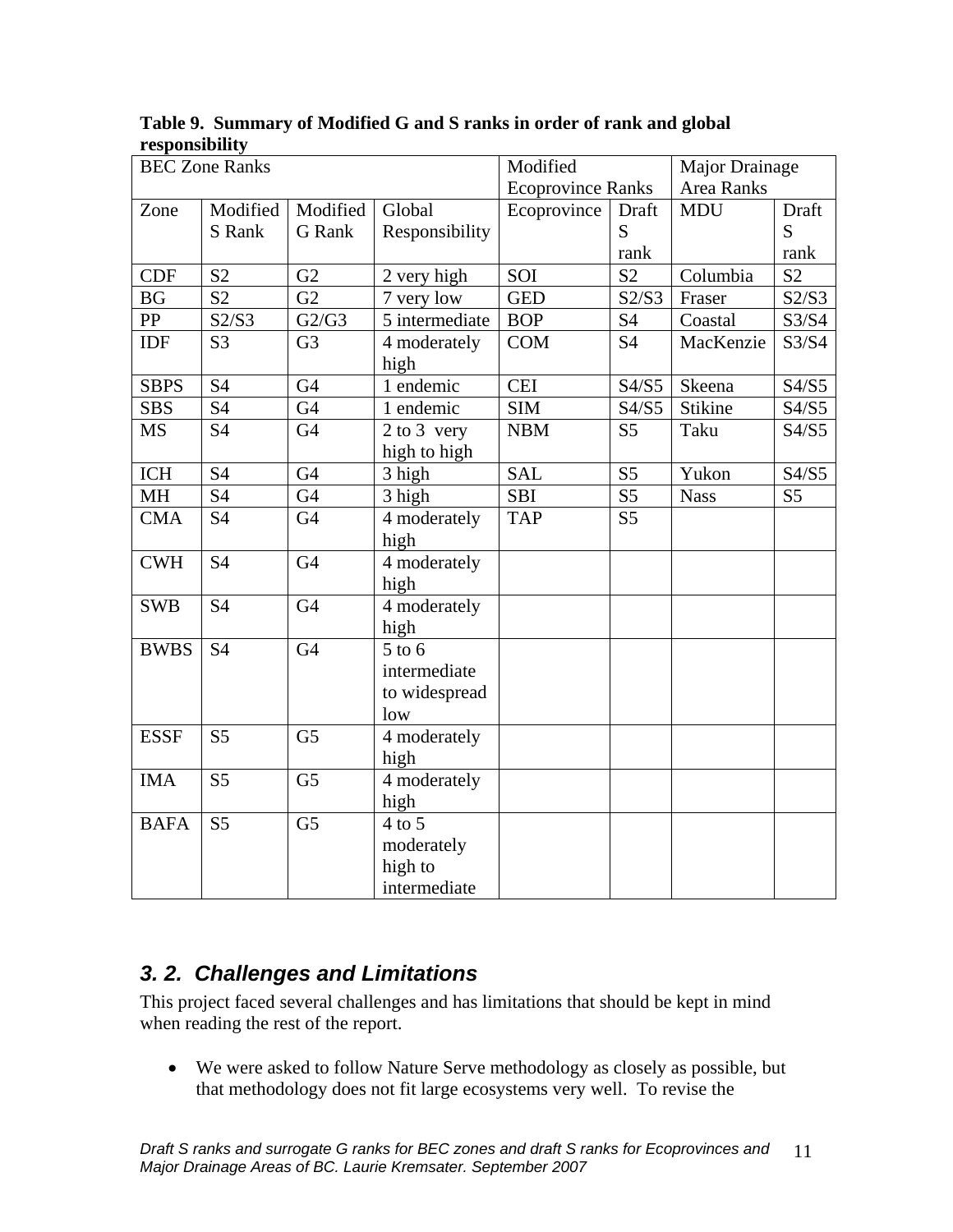methodology would have taken much more time than the few days allowed for this work. The calculations noted in the methods sections and results for each ecosystem highlight some of the areas where the methodology needs revising to better suit large areas.

- Part of the rationale for following NatureServe was to follow an accepted, repeatable process. However, even in NatureServe some subjectivity remains. For example, the subjective combination of scope and severity and immediacy into magnitude does not allow for strict repeatability.
- Completing threat tables provides quite explicit picture of the ecosystem. For each threat table only the highest threat has an impact on the overall ranking. Thus a threat table with several "A"s (the highest threat) will have the same effect on an ecosystem's rank as one that has only one "A".
- Our information on areas roaded, logged, ecosystem loss, water diversions etc, came from "Hectares BC" and so is calculated at the broad scale they used in that project.
- The areas for each BEC zone were based on the mapping done by the Shining Mountains project. For those zones that extend beyond that mapped area we approximated their extent very roughly. See the text for each zone for more specifics.
- Our assumptions on extent of climate change are subjective visual estimates of how far a zone moves, or how much a zone shrinks based on maps in Hamman and Wong's paper. Although climate change is just one threat in the threats table and only affects the overall rank when it is the greatest threat, a more thorough look at climate change could be useful.
- We use 'global responsibility' to mean 'proportion of the range in BC' in the sense of Bunnell et al. (2006). This global responsibility could be used in conjunction with S and G ranks and other considerations to develop priorities for each zone much like SARCO (2007) has done for species at risk.
- Applying biodiversity ranks to Ecoprovinces and Major Drainage Areas is problematic as the geographic range can't be reduced or increased. NatureServe's G and S ranks are, in reality a 'vulnerability of extinction' rank, and so don't fit well with defined geographic areas. What we are really considering is current condition and threat.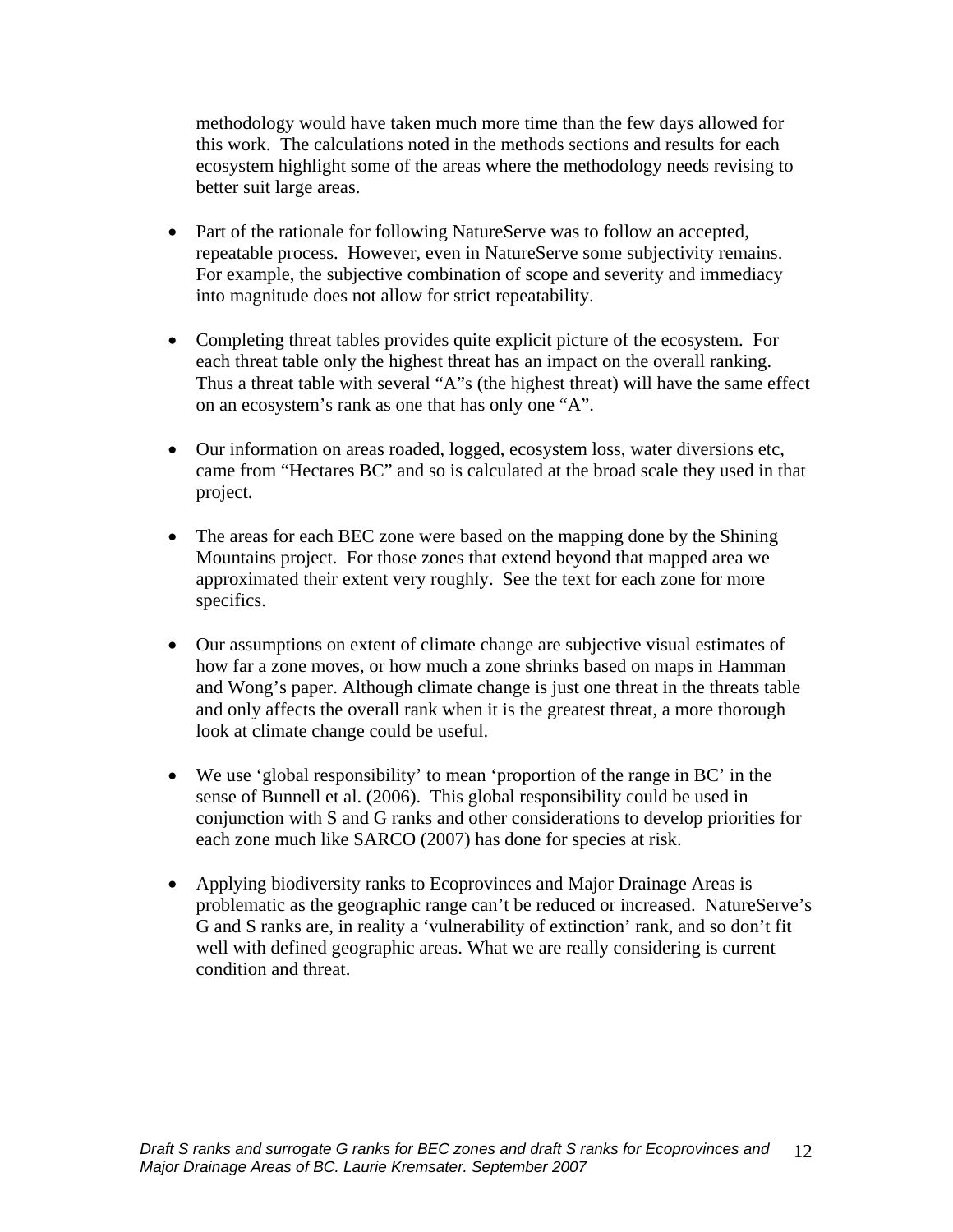## **4. Developing G and S Ranks for BEC Zones.**

## *1. Boreal Altai Fescue Alpine(BAFA)*

### **A. S rank:**

*Geographic range:* 68,505 km<sup>2</sup> = C = -0.5

*Protected range:* 22.7% of BC range protected

*Trend:* long term: C or D (moderate to substantial decline because of climate  $change) = 0$ short term  $E=0$ 

*Vulnerability:*  $C = 0$ 

**Threats:** see table below. Largest is an C (climate change) -0.5

**Threats table for BAFA:** BAFA is found in the following Ecoprovinces: Northern Boreal Mountains (NBM); Sub-Boreal Interior (SBI); Central interior (CEI); Southern Alaskan Mountains (SAM); Coast and Mountains (COM). The threats table applies for all those areas.

| Threat              | Scope        | Severity | Magnitude     | Immediacy   | Conversion | Degradation | Indirect       |
|---------------------|--------------|----------|---------------|-------------|------------|-------------|----------------|
| Residential         | Nil          | n/a      | n/a           | n/a         | n/a        | n/a         | n/a            |
| Commercial          |              |          |               |             |            |             |                |
| Agriculture         | I            |          | H             | I           | H          | I           | L              |
| Energy mines        | $\mathbf{I}$ | H        | H             | H           | H          |             | I              |
| Transportation      |              | H        | H             | H           | H          | M           | H              |
| <b>Biological</b>   | $\mathbf I$  | I        | H             | I           | I          | I           | $\mathbf I$    |
| <b>Resource Use</b> |              |          |               |             |            |             |                |
| Human               | $\mathbf I$  | I        | H             | $\mathbf I$ | I          | I           | $\overline{I}$ |
| Intrusion           |              |          |               |             |            |             |                |
| Natural             | Nil          | n/a      | H             | n/a         | n/a        | n/a         | n/a            |
| Systems             |              |          |               |             |            |             |                |
| Modifications       |              |          |               |             |            |             |                |
| Invasives           | Nil          | n/a      | H             | n/a         | n/a        | n/a         | n/a            |
| Pollution           | Nil          | n/a      | H             | n/a         | n/a        | n/a         | n/a            |
| Geological          | <b>Nil</b>   | n/a      | H             | n/a         | n/a        | n/a         | n/a            |
| Climate             | H            | H        | $\mathcal{C}$ | L           | H          | H           | $\mathbf I$    |
| change              |              |          |               |             |            |             |                |

- Cattle grazing is the greatest threat in the Central Interior
- Biological use in BAFA is hunting, trapping therefore low impacts
- Pollution insignificant except pulp mills in Quesnel and background world levels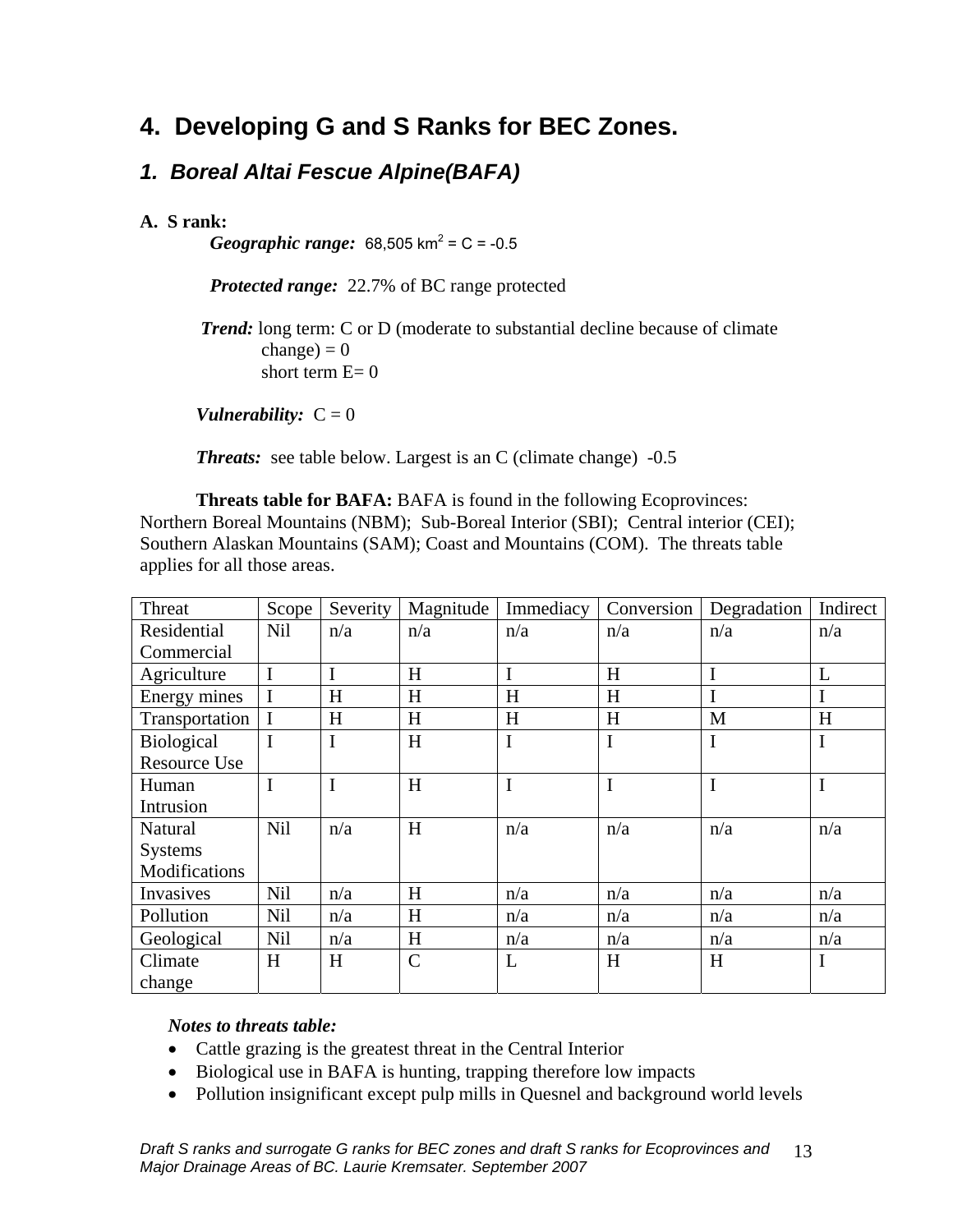• Climate change: BAFA in Northern Boreal Mountains impacted last (taller mountains); BAFA in Sub-Boreal Interior and Central Interior will be impacted sooner (lower mountains) so immediacy may change, but we didn't think it would change enough to alter S rank. All BAFA projected to decrease in range quite dramatically.

#### **Totaling range, trend and threat: -1.0 Draft S rank is: S5**

#### **B. G rank:**

BAFA extends beyond mapping of Shining Mountains into the Northwest Territories, southern Yukon, and central and eastern Alaska. However, if we consider just the area mapped by the Shining Mountains project:

*Geographic range:* 80% in B.C (1% in NWT, 19% in Yukon) total range not less than =  $86064 \text{ km}^2$  = C = -0.5

*Protected range* 25% total Protected in BC 18% of total (rest in Yukon 7% of total)

*Threats, Trends, Vulnerability:* Approximately same threats and trends apply inside an out side of BC, so no change in ranking

**Surrogate G rank is: G5** 

**C. Global responsibility:** Because the BAFA extends beyond the Shining Mountains map area and significant portions are in the Yukon and Alaska, BC's global responsibility is likely a 5 to 4 (intermediate to moderately high, around 30 % in B.C)

## *2. Bunchgrass (BG)*

**A. S rank:** 

*Geographic range:* 2,588 km<sup>2</sup> = A = -1.0

*Protected range*: 11.5% protected in BC

*Trend:* long term: C moderate decline = 0 short term C (southern interior are) =  $-0.5$ ; D (Cariboo area) =  $-0.25$ 

*Vulnerability:*  $B = -0.25$ 

*Threats:*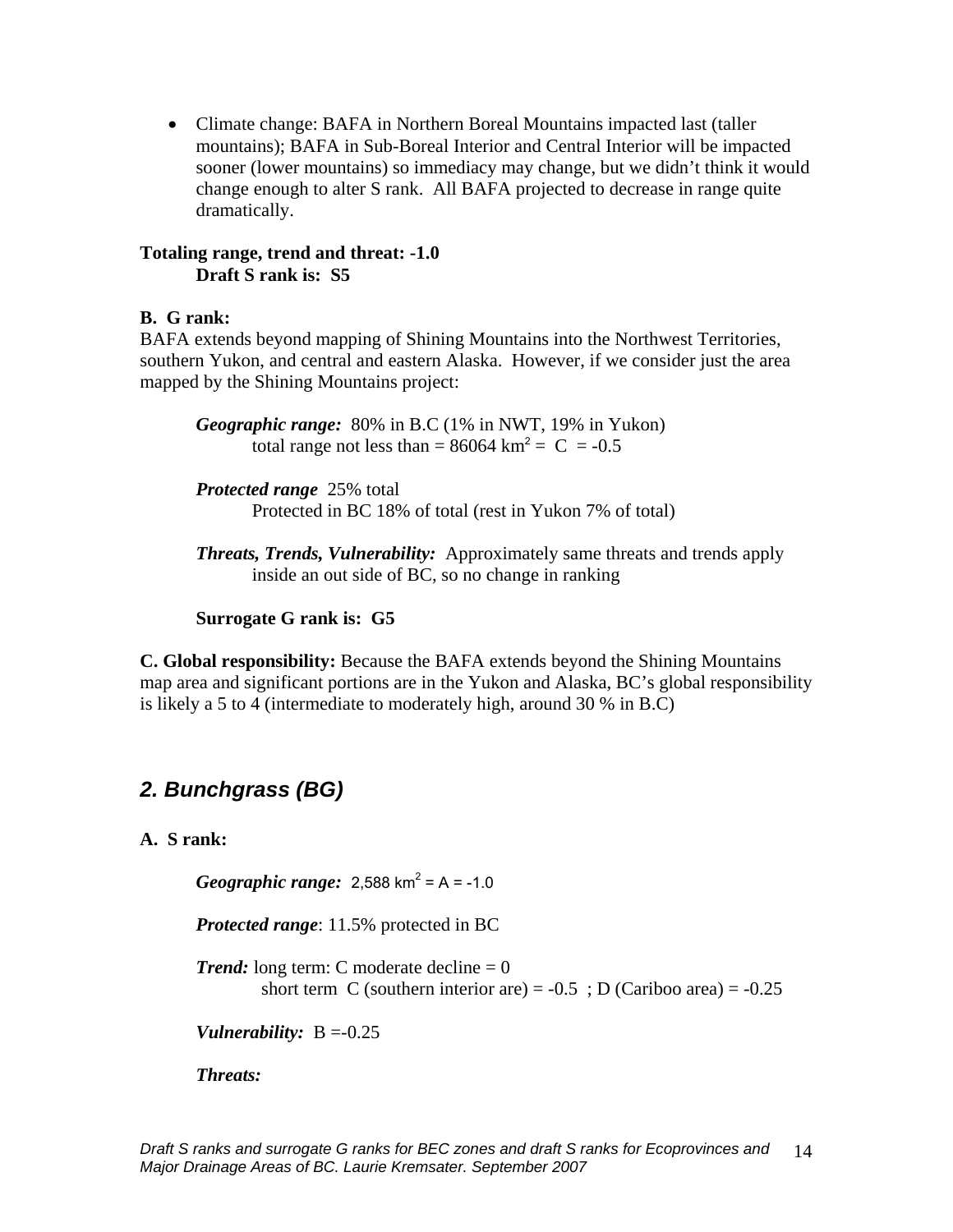BG is found in the following Ecoprovinces: Southern Interior (SEi), Central Interior (CEI) and threats are different between the two

| Threat                 | Scope | Severity | Magnitude    | Immediacy | Conversion | Degradation | Indirect |
|------------------------|-------|----------|--------------|-----------|------------|-------------|----------|
| Residential            | M     | H        | E            | H         | H          | H           | H        |
| Commercial             |       |          |              |           |            |             |          |
| Agriculture            | H     | M        | B            | H         | M          | M           | L        |
| Energy mines           | I     | H        | E            | H         | H          |             | I        |
| Transportation         | M     | H        | E/B          | H         | H          | M           | H        |
| <b>Biological</b>      | I     | n/a      | H            | n/a       | n/a        | n/a         | n/a      |
| <b>Resource Use</b>    |       |          |              |           |            |             |          |
| Human Intrusion        | L     | M        | $\mathbf{F}$ | H         | L          | M           | L        |
| <b>Natural Systems</b> | M     | L        | E            | H         | I          | L           | n/a      |
| Modifications          |       |          |              |           |            |             |          |
| Invasives/problem      | H     | H        | $\mathbf{A}$ | H         | M          | H           | n/a      |
| spp                    |       |          |              |           |            |             |          |
| Pollution              | L     |          | H            | n/a       |            |             |          |
| Geological             | Nil   | n/a      | H            | n/a       | n/a        | n/a         | n/a      |
| Climate change         | H     | H        | D            | H/L       | H          | H           | I        |

#### **a) Threats table for BG in Southern Interior Ecoprovince:** largest is an A = -1

#### *Notes to threats table:*

- Agriculture (vineyards, orchards, hay crops, grazing) and conversions to subdivisions convert land from natural conditions
- ATVs etc degrade rather than convert; they have low severity widespread impacts but can have localized high impacts
- Natural systems modification is mostly water management; changes to fire regimes are less of a threat. Water management is a localized threat that occurs throughout the zone
- Invasive plants impact some areas more severely than others
- Air pollution from pulp mills and cities leads to temperature inversions in winter in some of the major valleys
- Climate/weather: climate change predicted to increase the extent of the bunchgrass zone; summer drought will likely be a problem, and could (likely) favour invasives over natural vegetation, so even if the zone expands it potentially could be full of invasive plant species

Note: agriculture and residential development is the greatest factor in trend and in threat, but other threats are also important: agriculture, transportation, pollution, and altering of natural processes.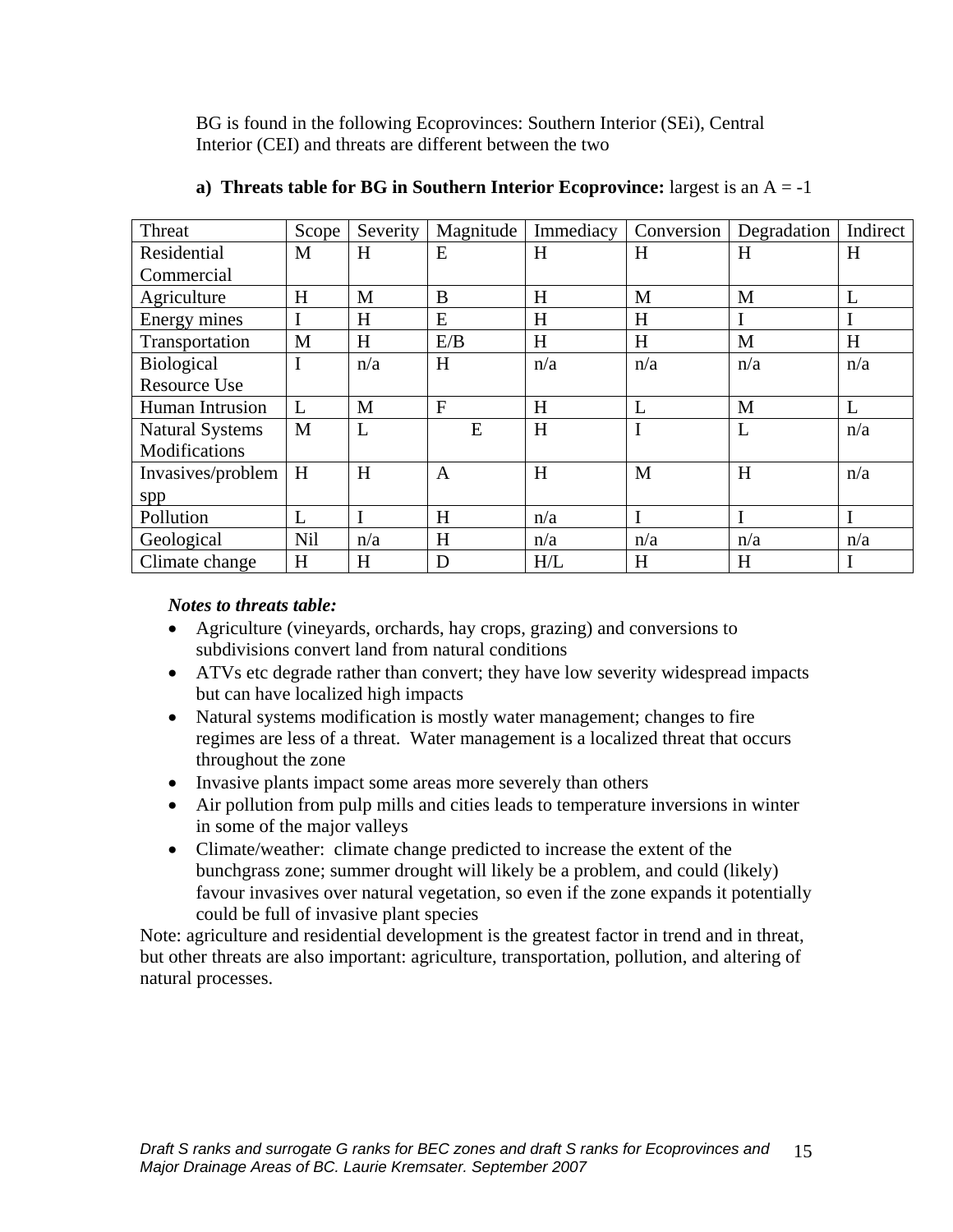| Threat                 | Scope      | Severity    | Magnitude | Immediacy | Conversion | Degradation | Indirect    |
|------------------------|------------|-------------|-----------|-----------|------------|-------------|-------------|
| Residential            | L          | H           | E         | H         | H          | H           | H           |
| Commercial             |            |             |           |           |            |             |             |
| Agriculture            | M          | M           | B         | H         | M          | M           | L           |
| Energy mines           |            | H           | E         | H         | H          | I           | $\mathbf I$ |
| Transportation         | M          | H           | E/B       | H         | H          | M           | H           |
| <b>Biological</b>      | I          | n/a         | H         | n/a       | n/a        | n/a         | n/a         |
| <b>Resource Use</b>    |            |             |           |           |            |             |             |
| Human Intrusion        | L          | M           | F         | H         | L          | M           | L           |
| <b>Natural Systems</b> | M          | L           | E         | H         | I          | L           | n/a         |
| Modifications          |            |             |           |           |            |             |             |
| Invasives/problem      | M          | H           | B         | H         | M          | H           | n/a         |
| spp                    |            |             |           |           |            |             |             |
| Pollution              | L          | $\mathbf I$ | H         | n/a       | I          |             | $\mathbf I$ |
| Geological             | <b>Nil</b> | n/a         | H         | n/a       | n/a        | n/a         | n/a         |
| Climate change         | H          | H           | D         | H/L       | H          | H           | $\mathbf I$ |

#### **b) Threat table for BG in the Central Interior (less residential threat, less agricultural threat, fewer invasives) ; Largest threat is B = -0.75**

**For Southern Interior:**   $total = -2.75$ **draft S rank is: S2** 

**For the Central Interior ( less residential threat, less agricultural threat, less invasive plants) total =-2.25 draft S rank S3** 

#### **Take the most conservative S rank = S2**

**B. G rank:** BG extends beyond mapping of Shining Mountains into the Snake River Canyon of Idaho and Oregon, east-central Oregon, and may extend sporadically east onto Snake River Plain of southern Idaho. If we look just as Shining Mountains map area:

*Geographic range:* 3% in B.C

1% in Idaho, 13%Montana, 5% Oregon, 77% in Washington, Total range not less than =  $68,923$  km<sup>2</sup> = C = -0.5

*Protected range*: only 3% total

*Threats, Trends, Vulnerability:* same threats, trends, vulnerability etc apply throughout the global range as in BC, so the ranking does not change much

**surrogate G rank is: G2**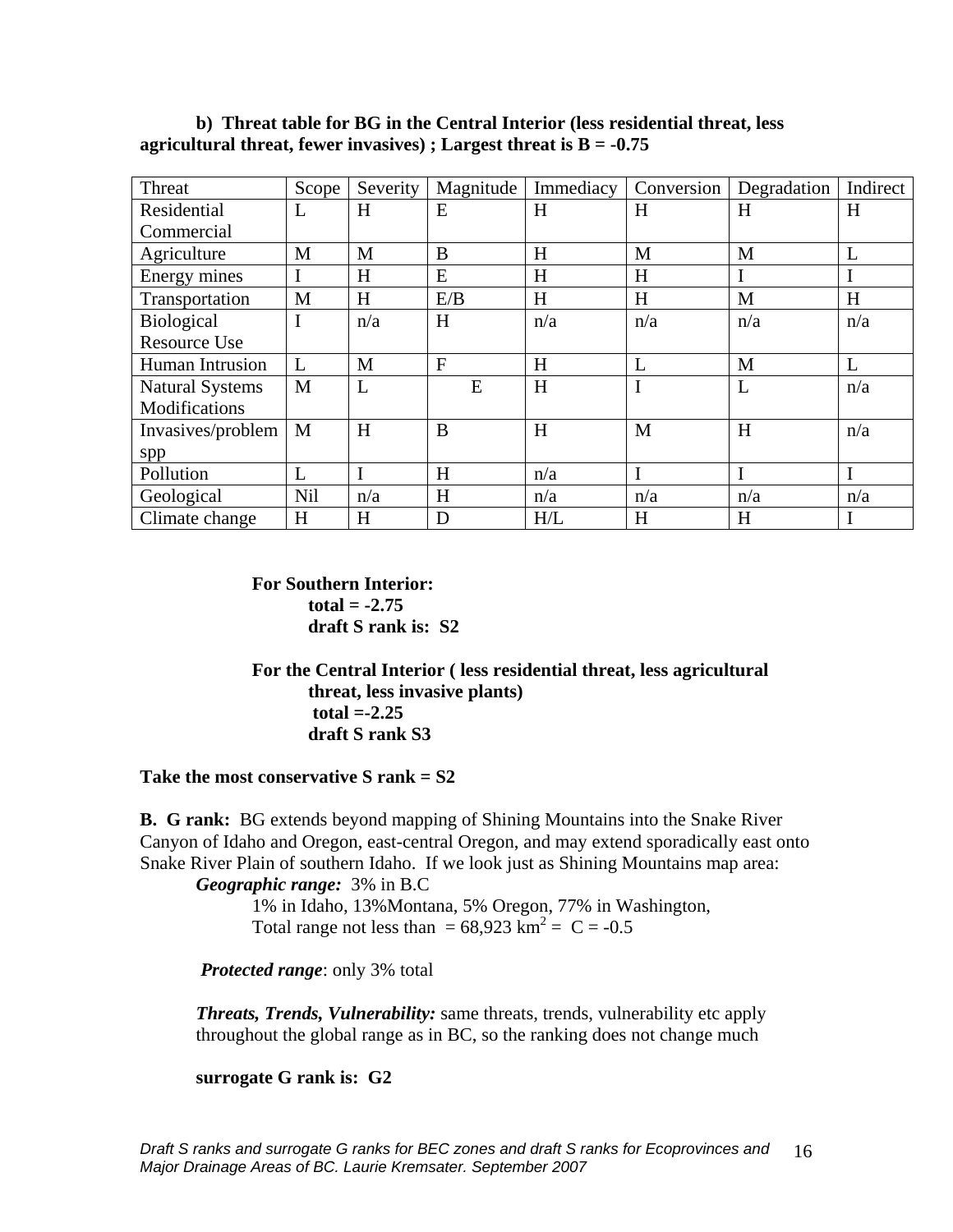**C. Global responsibility** is : 7 (low and localized, <10% in <30% of province)

 Note that the condition of BG in BC is likely better than BG in other parts of its range and thus increases BC's stewardship responsibility

## *3. Boreal White and Black Spruce (BWBS)*

#### **A. S rank:**

*Geographic range:*  $153,406$  km<sup>2</sup> = D = -0.25

*Protected range:* 6% protected in BC.

*Trend:* long term: E stable =  $0$ short term D declining  $= -0.5$  (climate change already at boreal/tundra edge and oil and gas)

*Vulnerability*: C=0

**Threats:** largest is a B, so -0.75

**Threat table for BWBS :** BWBS is found in the following Ecoprovinces: Taiga Plains (TAP), Northern Boreal Mountains (NBM), Sub-Boreal Interior (SBI), Boreal Plains (BOP), Southern Interior Mountains (SIM), all can be considered similar enough in threats, vulnerability etc, that S rank won't change

| Threat                 | Scope       | Severity  | Magnitude     | Immediacy | Conversion | Degradation | Indirect |
|------------------------|-------------|-----------|---------------|-----------|------------|-------------|----------|
| Residential            | $\bf{l}$    | $H_{\rm}$ | E             | H         | H          | H           | H        |
| Commercial             |             |           |               |           |            |             |          |
| Agriculture            | L           | M         | G             | H         | H          | L           | L        |
| Energy mines           | M           | $H_{\rm}$ | E             | H         | H          |             | I        |
| Transportation         | L           | H         | E/B           | H         | H          | M           | H        |
| Biological             | M           | M         | B             | H         | L          | M           | I        |
| <b>Resource Use</b>    |             |           |               |           |            |             |          |
| Human Intrusion        | I           | I         |               |           | I          | I           | I        |
| <b>Natural Systems</b> | L           | H         | A/B           | H         | I          | H           | n/a      |
| Modifications          |             |           |               |           |            |             |          |
| Invasives/problem      | $\mathbf I$ | M         | H             | H         | L          | M           | n/a      |
| spp                    |             |           |               |           |            |             |          |
| Pollution              |             |           | H             | n/a       | I          |             |          |
| Geological             | Nil         | n/a       | H             | n/a       | n/a        | n/a         | n/a      |
| Climate change         | H           | H         | $\mathcal{C}$ | L         | H          | H           | I        |

- Agriculture low except in Peace River area and localized in SBI and TAP
- Energy mines -- moderate to high oil and gas seismic activity in many places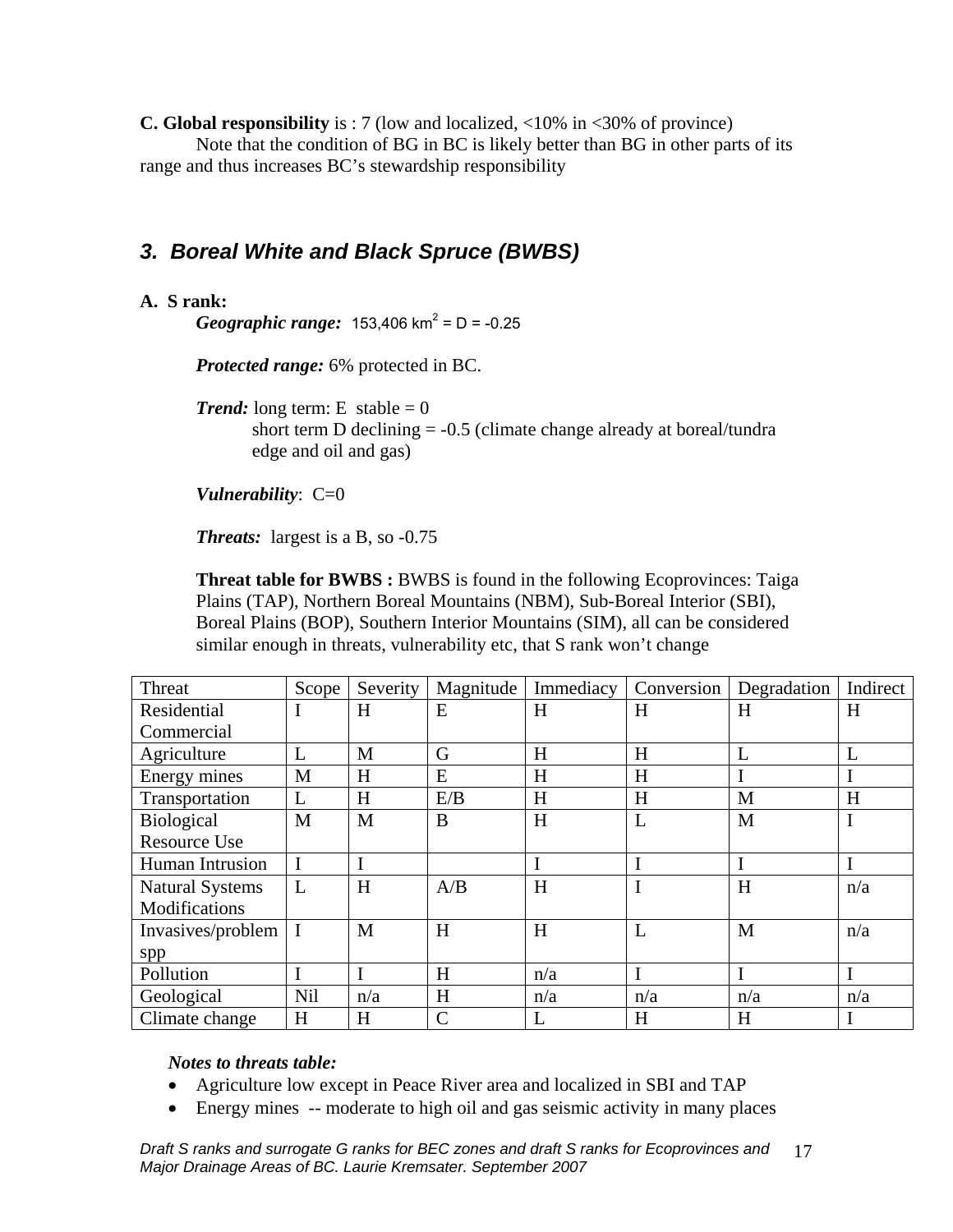- Logging also moderate for zone, mostly in BOP, SBI and TAP
- Natural systems modification includes significant fire suppression, but still only low for whole zone
- Climate change predicted to shift BWBS to higher latitudes so that range in BC shrinks considerably. Possible that bogs and wetlands, characteristics of the zone, will be lost.
- All the ecoprovinces with BWBS (TAP, NBM, SBI, BOP, SIM) can be considered similar enough in threats, vulnerability etc, that S rank won't change

#### **Totaling range, trend, vulnerability and threat: -1.0 Draft S rank is: S4**

**B. G rank:** BWBS extends beyond mapping of Shining Mountains across northern Alberta, and northern Saskatchewan, Mackenzie River of NWT, southern and central Yukon, and central Alaska. Thus the numbers for range are low, but increases in range will not affect the calculation of G ranks since they are already at categories that receive "0" weight for range.:

*Geographic range:* 23% in B.C 64% Alberta, 10% Northwest Territories, 4% Yukon, Total range not less than =  $681,203$  km<sup>2</sup> =  $E = 0$ 

*Protected range:* 1% in BC, 7% Alberta, 1% Northwest Territories Protected range only 9% total Protected in BC 1% of total

*Threats, Trends, Vulnerability:* Approximately same threats and trends apply inside BC as to the rest of the range, so no change in ranking.

#### **Surrogate G rank is: G4**

**C. Global responsibility:** BWBS extends well beyond the Shining Mountains area. Likely BB has about 10% or less (a 6 or 5; low and widespread to intermediate, about 10% in BC).

## *4. Coastal Douglas-fir (CDF)*

#### **A. S rank:**

*Geographic range:*  $2501 \text{ km}^2 = \text{A}$  (from Table 4) = -1 (from Table 5)

**Protected range** 179.8 km<sup>2</sup>, about 7% of BC's total

*Trend*: long term: large decline B (from Table 4) =  $-0.25$  (from Table 5) short term: declining D (from Table 4) =  $-0.25$  (from Table 5)

*Vulnerability:* stable =  $C$  (from Table 4) = 0 (from Table 5)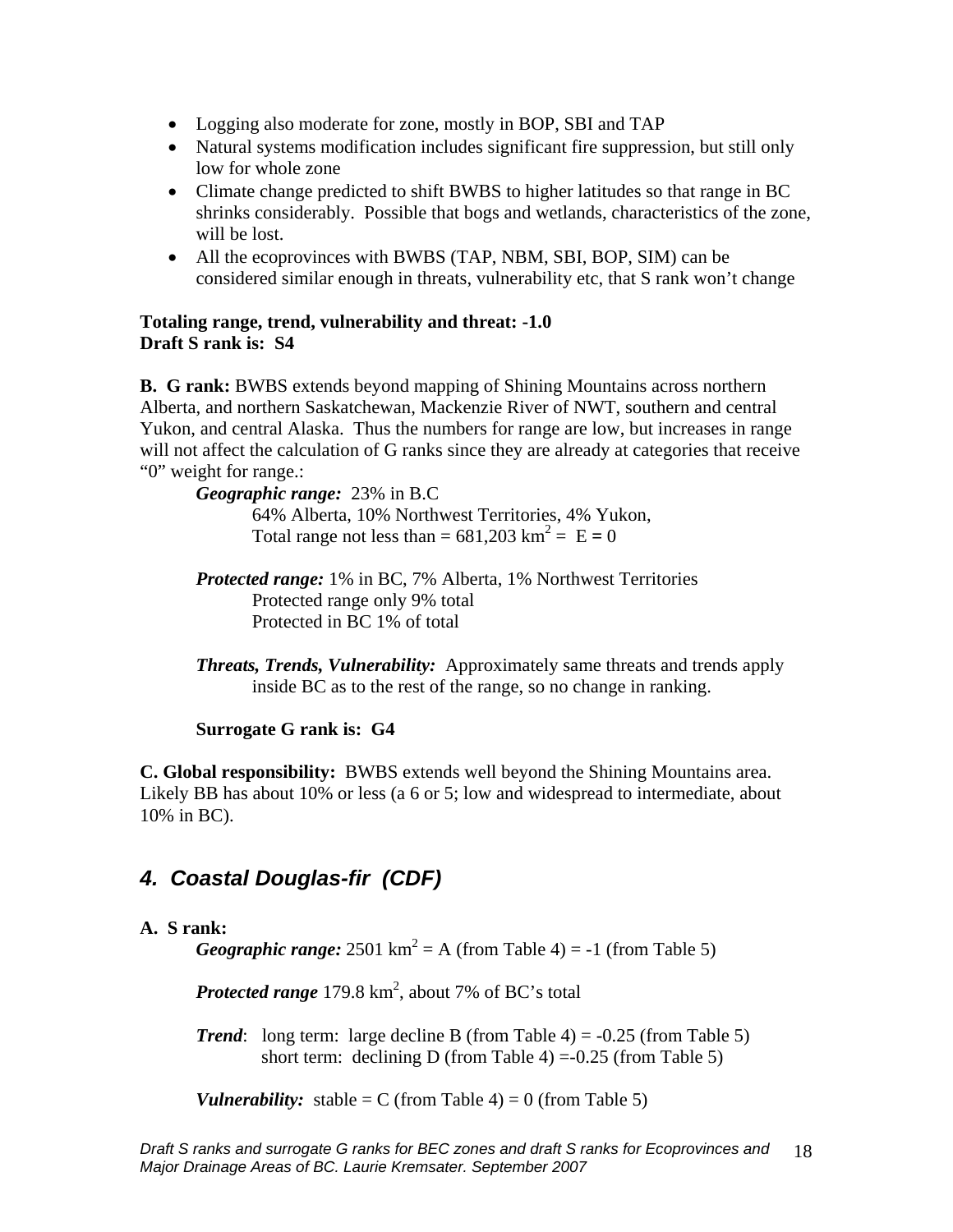#### *Threats:* See table below.

Largest magnitude is an A (from Table 4), so -1 (from Table 5)

| Threat              | Scope | Severity       | Magnitude      | Immediacy | Conversion | Degradation | Indirect |
|---------------------|-------|----------------|----------------|-----------|------------|-------------|----------|
| Residential         | H     | H              | A              | H         | H          | H           | H        |
| Commercial          |       |                |                |           |            |             |          |
| Agriculture         | L     | H              | E              | H         | H          | I           | L        |
| Energy mines        |       | H              | E              | H         | H          |             |          |
| Transportation      | M     | H              | E/B            | H         | H          | M           | H        |
| Biological          | L     | H              | B              | H         | L          | H           | L        |
| <b>Resource Use</b> |       |                |                |           |            |             |          |
| Human               | I     | $\overline{I}$ | H              | I         | I          | I           | I        |
| Intrusion           |       |                |                |           |            |             |          |
| Natural             | H     | H              | $\mathbf{A}$   | H         | L          | H           | I        |
| <b>Systems</b>      |       |                |                |           |            |             |          |
| Modifications       |       |                |                |           |            |             |          |
| Invasives           | H     | H              | E              | H         | I          | H           | H        |
| Pollution           | M     | I              | $\overline{F}$ | H         | I          | I           | I        |
| Geological          | H     | I              | H              | I         |            |             |          |
| Climate             | H     | L              | D              | L         | H          | H           | I        |
| change              |       |                |                |           |            |             |          |

#### **Threats table for CDF:**

#### *Notes to threats table:*

- We considered severity of "degradation" (see column in table) by harvesting of coastal forest to be high because of long natural rotations. Harvesting may be a more moderate severity in other, more frequently naturally disturbed areas.
- 'Natural systems modifications' was considered high because we have changed fire regimes and controlled flooding.
- The line between "degradation and conversion" is not clear.
- Pollution in this zone is localized.
- Geological threat is high due to risk of earthquake being high.
- CDF in Georgia Depression expected to increase slightly along mainland and Vancouver Island coast.
- In CDF, residential development the greatest factor in trend and in threat, but also agriculture, transportation, pollution, and altering of natural processes

#### . **Totaling range, trend, vulnerability and threat: -3.0 Draft G rank: S2**

#### **B. G rank:**

To select a surrogate G rank, we followed the same thinking as for S ranks, but followed Cadrin's suggestions after her discussions with BC and Washington ecologists, that the zone extends only into the northern parts of Washington's drier coastal areas.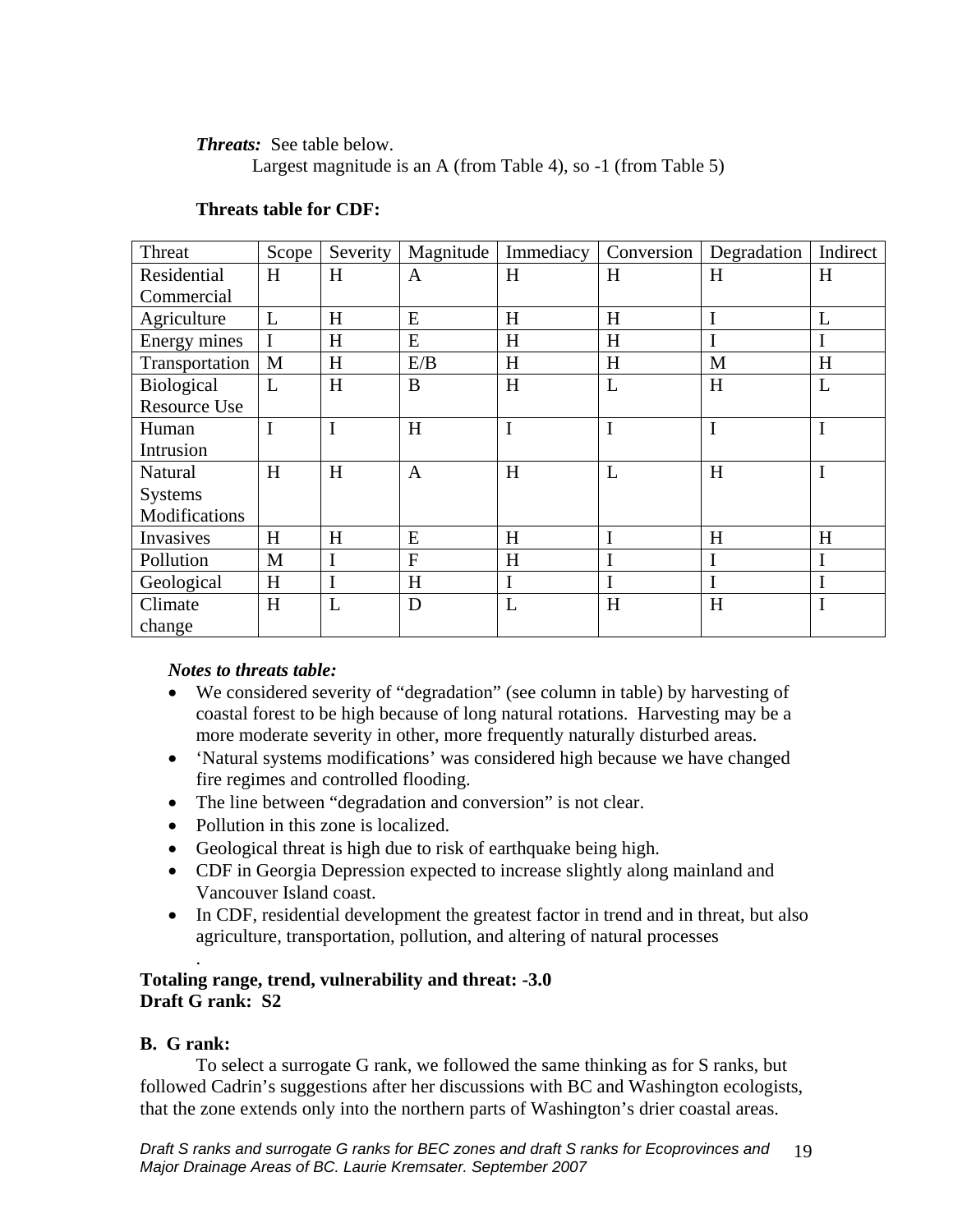The ranges generated by the Shining Mountains map is thus too large, but the change does not reduce the range enough to affect the G rank. (Note that earlier discusion considered that the Shining Mountains could have underestimated the range (some areas of Puget Sound in Washington and the Willamette Valley in Oregon may also be CDF)).

 *Geographic range:* According to the Shining Mountains map, 15% of the CDF is found in B.C (1% found in Oregon, 84% in Washington), but current thinking suggests the CDF does not extend very far south in Washington and not at all into Oregon (rather a dry subzone of CWH occurs in these areas)

total range = not greater than 1,646,860 ha  $(16,468 \text{ km}^2) = B = -0.75$ 

*Protected range* only 2% of total is protected, and protected in BC is 1% of total

*Threats, Trends, Vulnerability:* same threats, trends, vulnerability etc apply throughout the global range as in BC, so the ranking does not change much

**Surrogate G rank is: G2** 

**C. Global responsibility**: The Shining Mountains mapped more of CDF than ecologists currently think belongs in that zone. BC's portion of the range is likely 70 to 80% which puts it as a 2 (very high).

## *5. Coastal Mountain Heather Alpine (CMA)*

#### **A. S ranks:**

*Geographic range*:  $23,680 \text{ km}^2 = \text{B} = -0.5$ 

*Protected range:* 21% protected in BC

*Trend:* long term: E stable 0 short term  $D = -0.25$ 

*Vulnerability:* C=0

*Threats:* largest is a B, so -0.75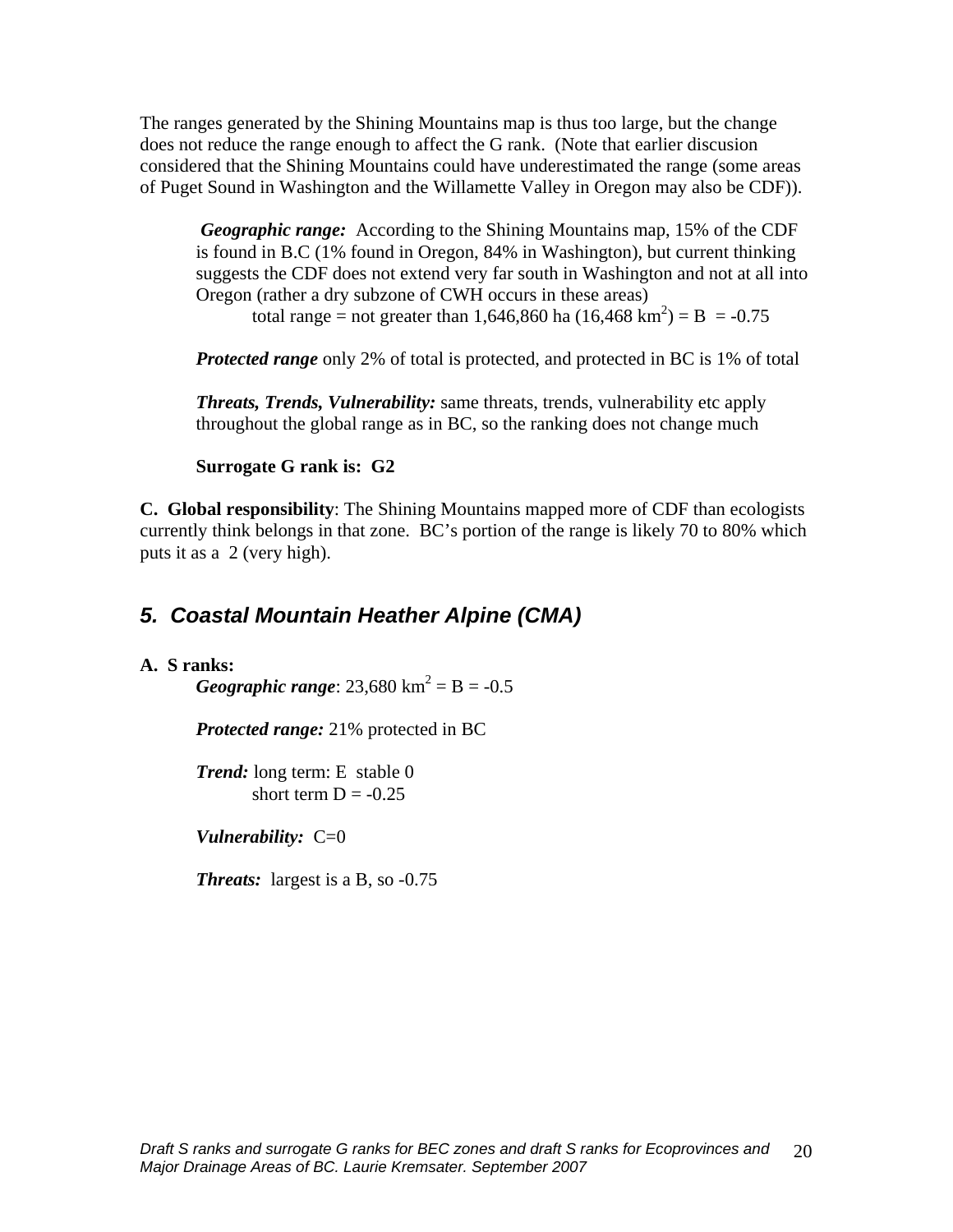| Threat                 | Scope        | Severity | Magnitude     | Immediacy | Conversion            | Degradation | Indirect    |
|------------------------|--------------|----------|---------------|-----------|-----------------------|-------------|-------------|
| Residential            | $\bf{I}$     | H        | E             | H         | H                     | H           | H           |
| Commercial             |              |          |               |           |                       |             |             |
| Agriculture            | I            | L        | G             | H         | I                     | L           | I           |
| Energy mines           |              | H        | E             | H         | H                     |             | I           |
| Transportation         | I            | H        | E/B           | H         | H                     | M           | H           |
| Biological             | I            | H        | B             | H         | $\overline{\text{L}}$ | H           | I           |
| <b>Resource Use</b>    |              |          |               |           |                       |             |             |
| Human Intrusion        | $\mathbf I$  | L        | H             | H         | L                     | L           | L           |
| <b>Natural Systems</b> | $\mathbf I$  | H        | B             | H         | M                     | M/H         | n/a         |
| Modifications          |              |          |               |           |                       |             |             |
| Invasives/problem      | $\mathbf{I}$ | I        | H             |           | I                     |             | I           |
| spp                    |              |          |               |           |                       |             |             |
| Pollution              | I            |          | H             |           | I                     | I           | I           |
| Geological             | <b>Nil</b>   | n/a      | H             | n/a       | n/a                   | n/a         | n/a         |
| Climate change         | L            | M        | $\mathcal{C}$ | H/L       | M                     | M           | $\mathbf I$ |

**Threat table for CMA:** In Ecoprovinces: COM, CEI, GED, NBM, SAM, SBI, SOI,

#### *Notes to threats table:*

• Climate change will reduce extent of coastal mountain alpine and could be rapid

#### **Totaling range, trend, vulnerability and threat: -1.50 Draft S rank is: S4**

**B.** G ranks: CMA extends beyond the range of the Shining Mountains mapping onto coastal mountain tops from central and northern Oregon, across coastal Washington, to the Alaskan Panhandle as far west as the Chugach Mountains in Alaska, but if we look just at the Shining Mountains Region:

*Geographic range:*: 39% in B.C 44% Alaska, 16% Yukon, 2% Washington Total range =  $61,364$  km<sup>2</sup> = C = -0.25

*Protected range:* 8% in BC, 15% Alaska, 2% Washington, 15% Yukon Protected in BC 8% of total

*Threats, Trends, Vulnerability:* Approximately same threats and trends apply inside BC as to the rest of the range, so no change in ranking.

**Surrogate G rank is: G5**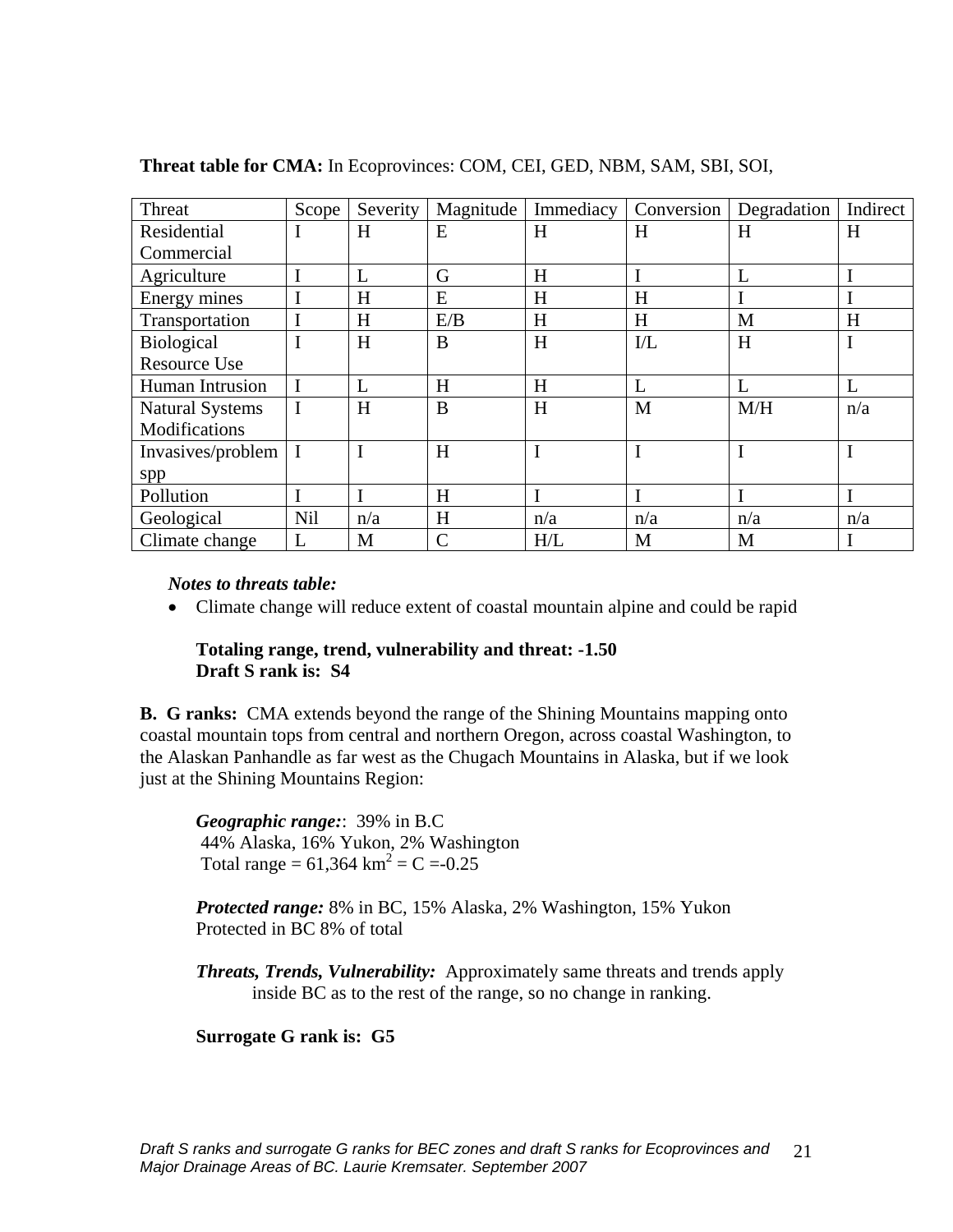**C. Global responsibility:** The portion of the range in BC is something less than the 39% mapped by the Shining Mountains. Likely BC has less than 30% of the range (Global responsibility of 4, moderately high)

## *6. Coastal Western Hemlock (CWH )*

**A. S rank:** 

*Geographic range:*  $103,842 \text{ km}^2 = D = -0.25$ 

*Protected range*: 12.6% protected in BC

*Trend:* long term: D (moderate decline) in the southern parts; E (stable) in the northern parts  $= 0$ short term D (declining) in the southern parts; E (stable) in the northern  $parts = 0$ 

*Vulnerability:* C=0

**Threats:** largest is a  $B = -0.75$ 

| <b>Threats table for CWH</b> |  |  |  |
|------------------------------|--|--|--|
|------------------------------|--|--|--|

| Threat                  | Scope       | Severity | Magnitude | Immediacy | Conversion            | Degradation | Indirect |
|-------------------------|-------------|----------|-----------|-----------|-----------------------|-------------|----------|
| Residential             | I           | H        | E         | H         | H                     | H           | H        |
| Commercial              |             |          |           |           |                       |             |          |
| Agriculture             | I           | L        | G         | H         |                       | L           | I        |
| Energy mines            | I           | H        | E         | H         | H                     |             |          |
| Transportation          | L           | H        | E/B       | H         | H                     | M           | H        |
| <b>Biological</b>       | M           | H        | B         | H         | $\overline{\text{L}}$ | H           | I        |
| <b>Resource Use</b>     |             |          |           |           |                       |             |          |
| Human Intrusion         | $\mathbf I$ | L        | H         | H         | L                     | L           | L        |
| <b>Natural Systems</b>  | L           | H        | B         | H         | M                     | M/H         | n/a      |
| Modifications           |             |          |           |           |                       |             |          |
| Invasives/problem $ I $ |             | n/a      | H         | n/a       | n/a                   | n/a         | n/a      |
| spp                     |             |          |           |           |                       |             |          |
| Pollution               | L           |          | H         | n/a       | I                     |             |          |
| Geological              | <b>Nil</b>  | n/a      | H         | n/a       | n/a                   | n/a         | n/a      |
| Climate change          | M           | L        | D         | H/L       | M                     | M           | I        |

#### *Notes to threats table:*

• The impacts of Vancouver and other cities is low in the overall zone but would vary by subzone variant. The effects of air pollution are much wider so we ranked that as low. Logging is the biological resource use, but still only 1/3 of most drainages, so moderate impact overall.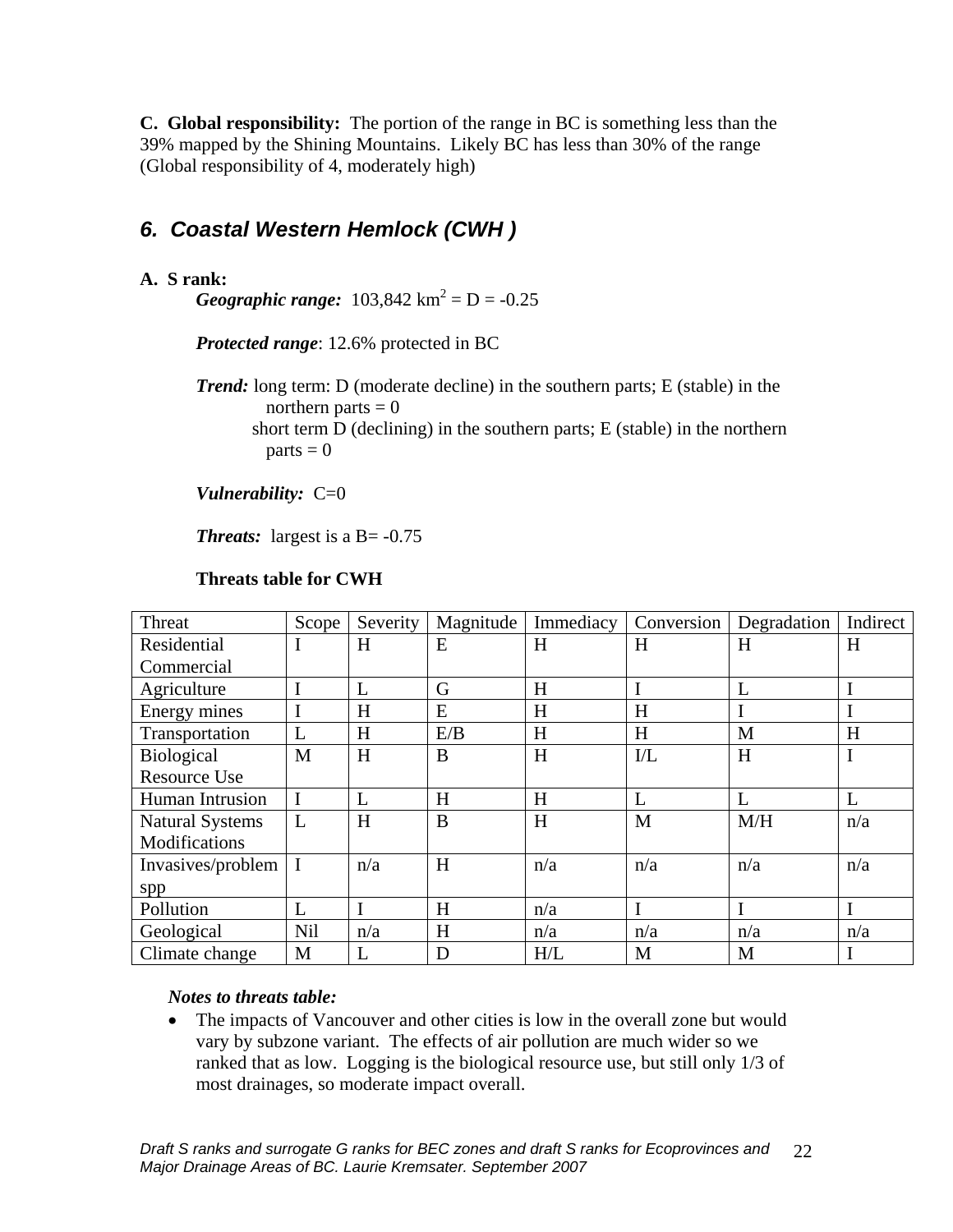• Climate change is predicted to expand CWH and still include most of existing CWH range, so low impact of climate change.

#### **Totaling range, trend, vulnerability and threat: -1.00 Draft S rank is: S4**

**B. G rank:** CWH extends beyond range of Shining Mountains (for example into coastal mountains and lowlands of lower and mid-slopes of central and northern Oregon ad west across southern Alaska from the Yukatat to Kenai Penninsula and eastern Kodiak Isaldnd, , but if we look just at the Shining Mountains Region:

*Geographic range:* 44% in B.C (19% alaska58% BC, 2% Oregon, 22% Washington) total area:  $179,301 \text{ km}^2 = \text{D} = -0.25$ 

*Protected range*: 7% in BC, (1% Alaska, 4% Washington). that's 12% overall

*Threats, Trends, Vulnerability:* Approximately same threats and trends apply inside southern BC as to the rest of the range, and northern BC much like Alaska, so no change in ranking

*Surrogate G Rank:* G4

**C. Global responsibility:** The CWH extends beyond the Shining Mountains area, so BC likely has about 30% of the entire zone (4, moderately high, 30% to 50% in BC)

## *7. Engelmann Spruce Subalpine Fir (ESSF)*

#### **A. S rank:**

*Geographic range:*  $167,426 \text{ km}^2 = D = 0.25$ 

*Protected range* 15.9% protected in BC.

*Trend:* long term: E stable  $= 0$ short term:  $E = 0$ 

*Vulnerability:* C=0

**Threats:** largest is a  $B = -0.75$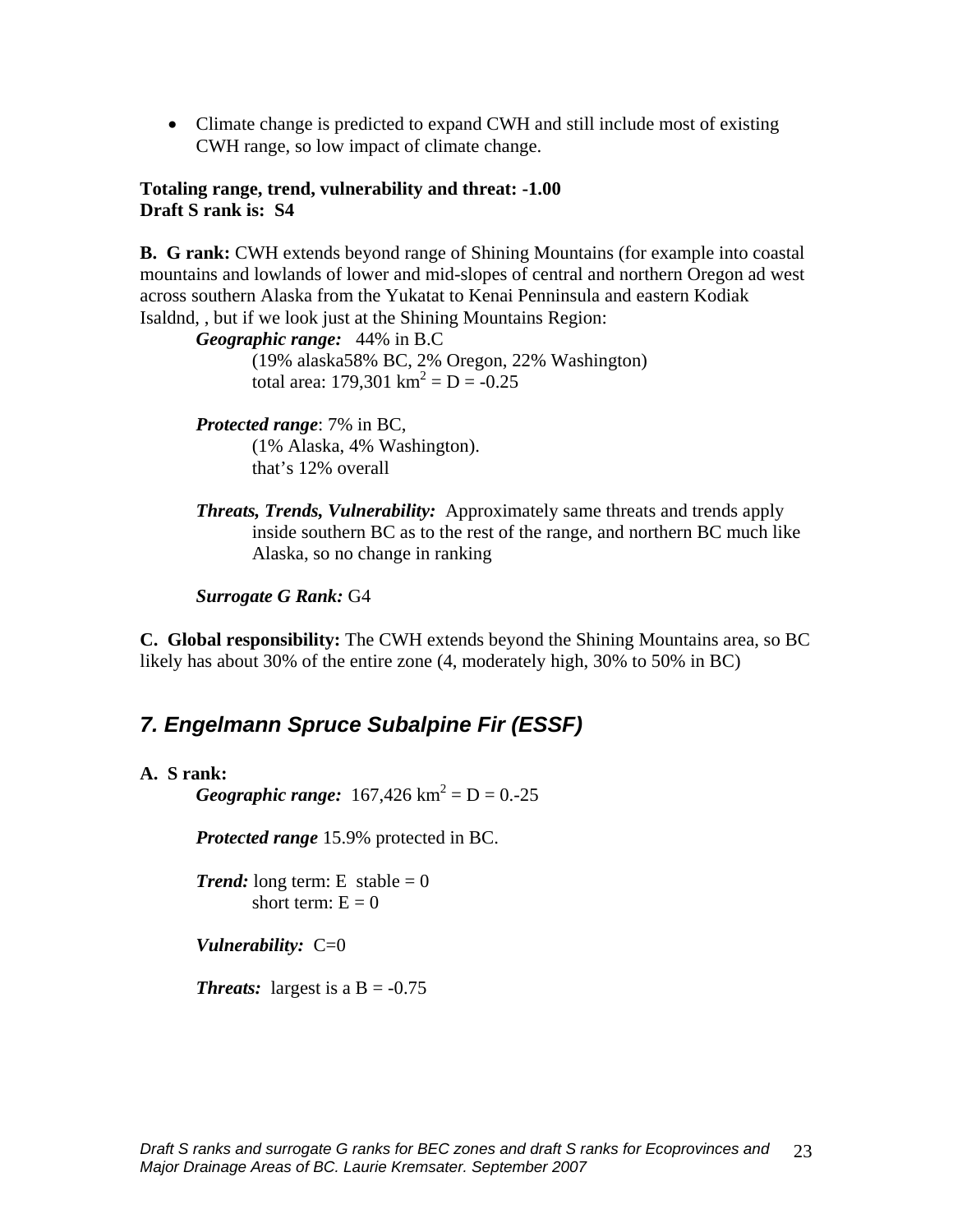| Threat                 | Scope       | Severity | Magnitude | Immediacy | Conversion              | Degradation | Indirect |
|------------------------|-------------|----------|-----------|-----------|-------------------------|-------------|----------|
|                        |             |          |           |           |                         |             |          |
| Residential            | I           | H        | E         | H         | H                       | H           | H        |
| Commercial             |             |          |           |           |                         |             |          |
| Agriculture            | I           | L        | G         | H         | I                       | L           |          |
| Energy mines           | I           | H        | E         | H         | H                       |             |          |
| Transportation         | I           | H        | E/B       | H         | H                       | M           | H        |
| <b>Biological</b>      | L           | H        | B         | H         | $\mathbf{I}/\mathbf{L}$ | H           | I        |
| <b>Resource Use</b>    |             |          |           |           |                         |             |          |
| Human Intrusion        | $\mathbf I$ | L        | H         | H         | L                       | L           |          |
| <b>Natural Systems</b> | M           | M        | B         | H         | M                       | M           | n/a      |
| Modifications          |             |          |           |           |                         |             |          |
| Invasives/problem      |             |          | H         | M         | I                       |             | I        |
| spp                    |             |          |           |           |                         |             |          |
| Pollution              | I           |          | H         | H         | I                       |             | I        |
| Geological             | Nil         | n/a      | H         | n/a       | n/a                     | n/a         | n/a      |
| Climate change         | L/M         | M        | D         | H/L       | M                       | M           |          |

#### **Threats table for ESSF in Southern Interior Mountains and Southern Interior:**

#### *Notes to threats table:*

- Mining at Tumbler Ridge and in the Elk Valley, but ends up being small component of zone, would be different at variant level
- Logging also differs by variant, but small proportion of area
- Effects of fire suppression in ESSF varies by moisture drier variants affected more.
- Climate change predicted to shift ESSF north and into higher elevations.
- Although the predicted ESSF extent is still large extent, it is in different places than today. There is some overlap with present range
- Threats to ESSF won't be any worse in the other Ecoprovinces

**Total = -1.0 Draft S rank is: S5** 

**B. G rank:** ESSF extends beyond mapping of Shining Mountains into mid-to upper slopes of the interior mountains of Oregon, Idaho, Montana (Shining Mountains map covers most of Montana except for the extreme southern areas adjoining Wyoming and Idaho), Wyoming, Colorado, and Utah; but if we look just at Shining Mountains area:

*Geographic range:* 69% in B.C

(10% Alberta, 4% Idaho,13% Montana,3% Washington) total range =  $242,135$  km<sup>2</sup> = D = - 0.25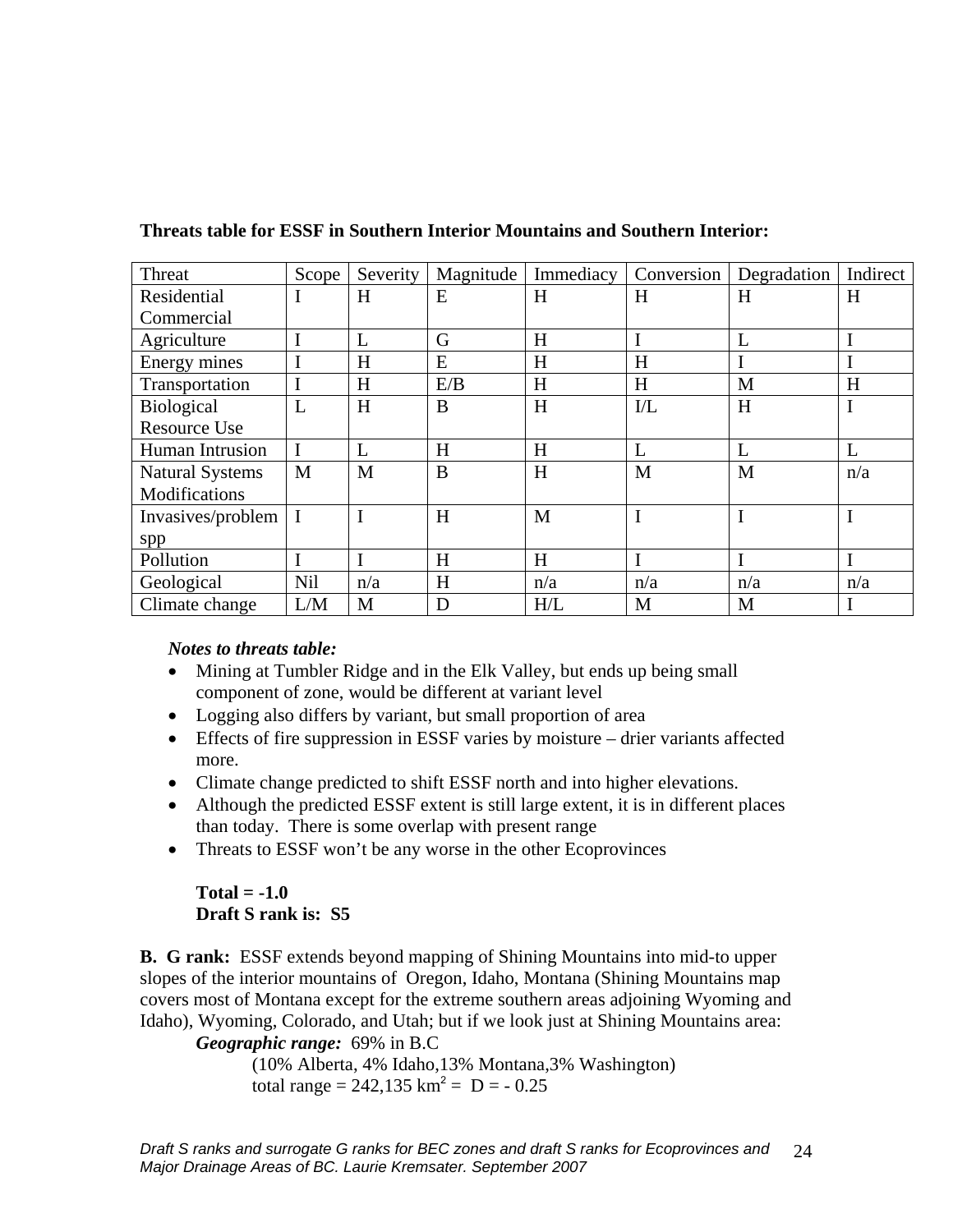*Protected range:* Protected in BC 11% of total (Protected: 11% in BC, 5% Alberta, 1% Idaho, 5% Montana, 1% Washington)

*Threats, Trends, Vulnerability:* Approximately same threats and trends apply inside BC as to the rest of the range, so no change in ranking.

**Surrogate G rank is: G5** 

**C. Global responsibility:** Because the ESSF extends well into other jurisdictions, the 69% portion in BC calculated in the Shining Mountain map are is likely much lower 4 (moderately high, 30 to 50% in BC)

## *8. Interior Cedar Hemlock (ICH)*

**A. S rank:** 

*Geographic range:* 51,895 km<sup>2</sup> = C = -0.5

*Protected:* 9.3% protected in BC

*Trend:* long term: E stable  $= 0$ short term D declining  $= -0.25$ 

*Vulnerability:* C=0

**Threats:** largest is a B, so -0.75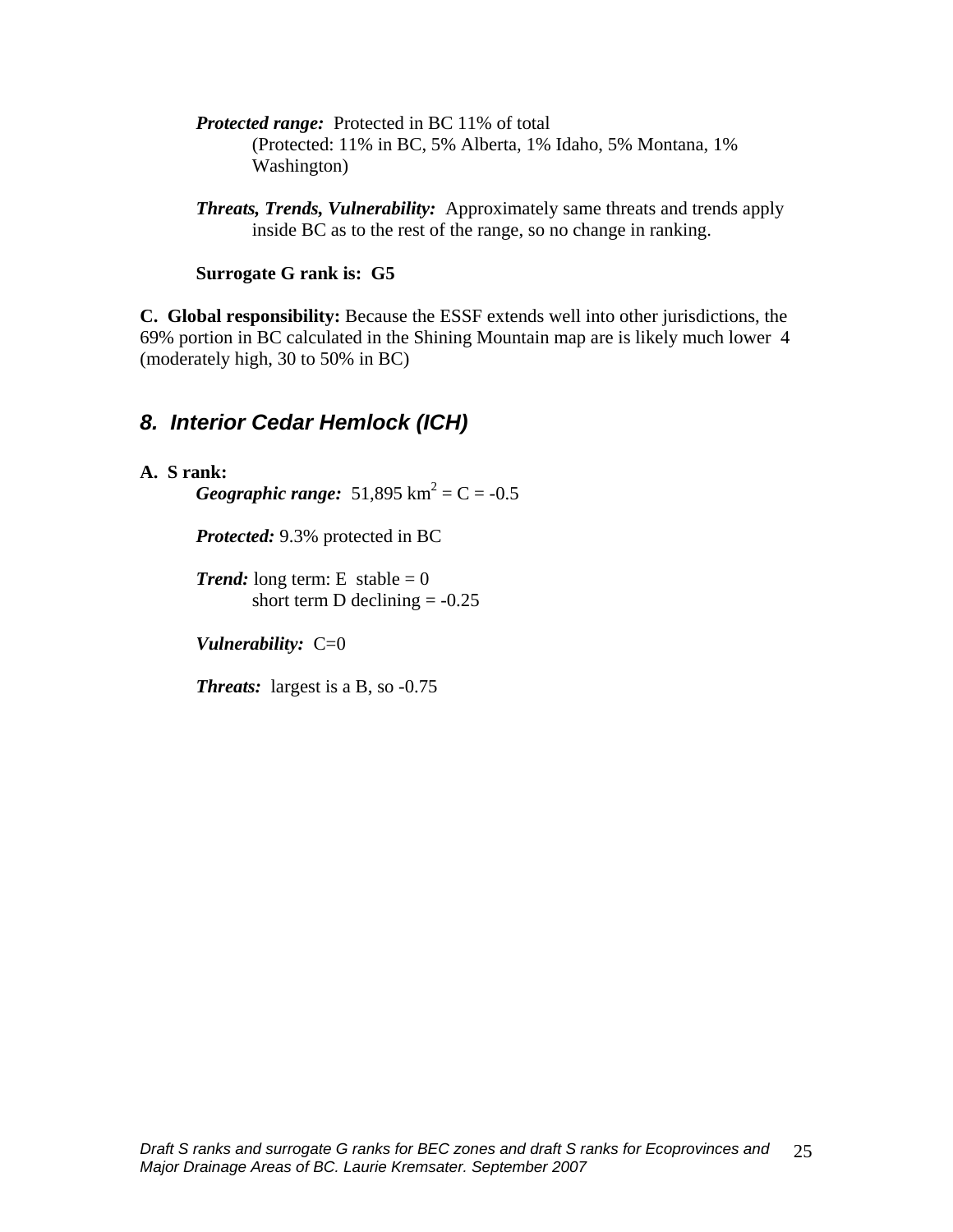#### **Threats table for ICH in Southern Interior Mountains and Southern**

**Interior.** ICH in those Ecoprovinces will have the greatest threats. ICH is also found in the in Coast and Mountains Sub-Boreal Interior, and Central Interior:

| Threat                  | Scope      | Severity | Magnitude | Immediacy | Conversion   | Degradation | Indirect |
|-------------------------|------------|----------|-----------|-----------|--------------|-------------|----------|
| Residential             |            | H        | E         | H         | H            | H           | H        |
| Commercial              |            |          |           |           |              |             |          |
| Agriculture             |            | L        | G         | H         | I            | L           |          |
| Energy mines            |            | H        | E         | H         | H            | I           |          |
| Transportation          | L          | H        | E/B       | H         | H            | M           | H        |
| <b>Biological</b>       | M          | H        | B         | H         | I/L          | H           |          |
| <b>Resource Use</b>     |            |          |           |           |              |             |          |
| Human Intrusion         | I          | L        | H         | H         | $\mathbf{L}$ | L           | L        |
| <b>Natural Systems</b>  | H          | H        | B         | H         | M            | M/H         | n/a      |
| Modifications           |            |          |           |           |              |             |          |
| Invasives/problem $ I $ |            | n/a      | H         | n/a       | n/a          | n/a         | n/a      |
| spp                     |            |          |           |           |              |             |          |
| Pollution               | I          | I        | H         | n/a       | I            | I           |          |
| Geological              | <b>Nil</b> | n/a      | H         | n/a       | n/a          | n/a         | n/a      |
| Climate change          | M          | L        | D         | H/L       | M            | M           |          |

#### *Notes to threats table:*

- Natural systems modifications includes fire and water dams etc, logging
- Climate change predicted to increase range of ICH into ESSF and SBS.

#### **Totaling range, trend, vulnerability and threat: -1.50 Draft S rank is: S4**

- **B. G rank:** Shining Mountains mapping includes entire global range of ICH *Geographic range:* 58% in B.C
	- (25% Idaho, 7% Montana, 8% Washington) total range =  $89129 \text{ km}^2$  = C = -0.5
	- *Protected:* 5% in BC, 2% Idaho, 1% Montana, none in Washington Protected range only 8% total; Protected in BC 5% of total
	- *Threats, Trends, Vulnerability:* Approximately same threats and trends apply inside BC as to the rest of the range, so no change in ranking. ICH in National Forests protected from alienation. Many water impoundments along riparian areas.

#### **Surrogate G rank is G4**

#### **C. Global responsibility:** 3 (high, 51% to 74% in BC)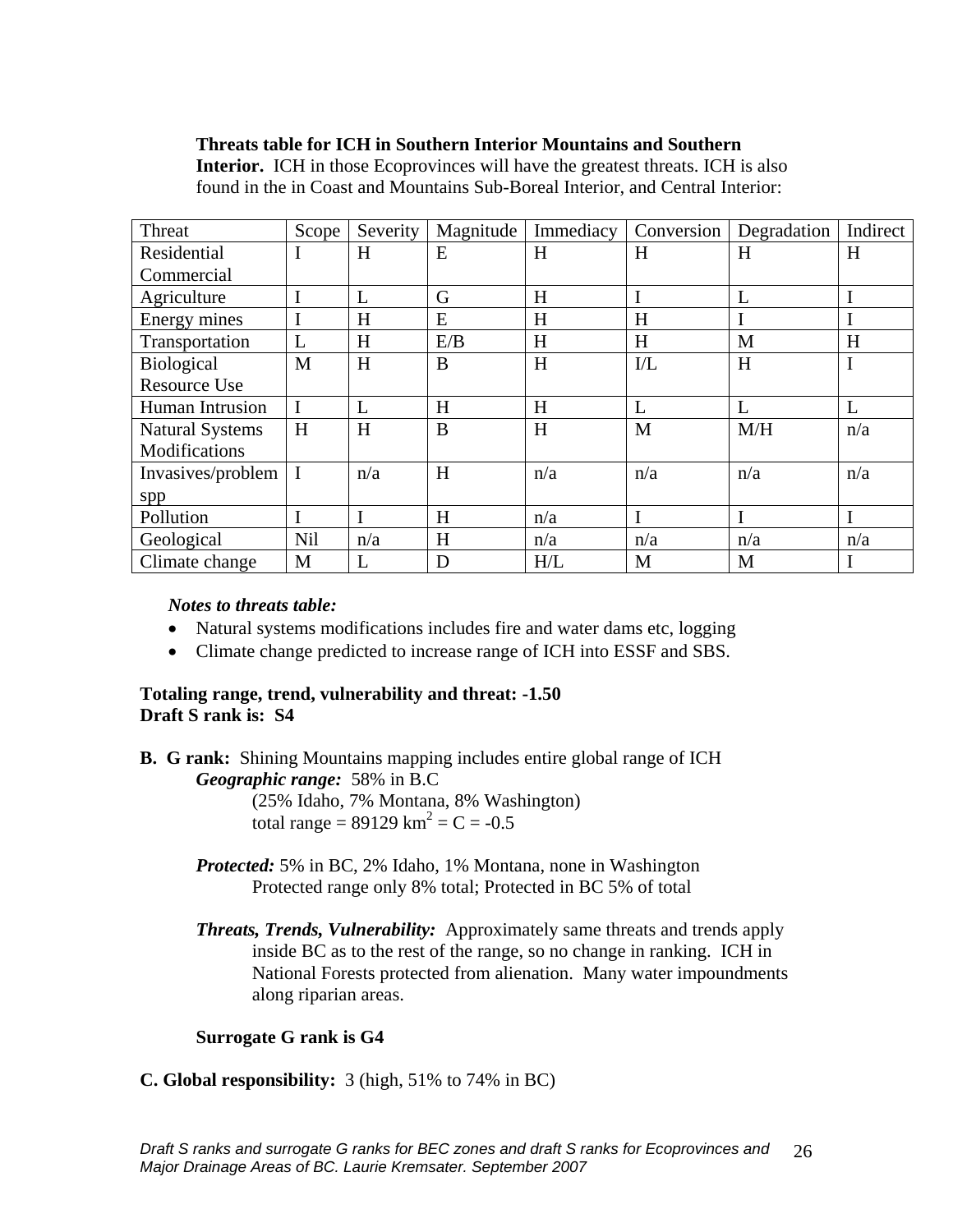## *9. Interior Douglas-fir (IDF)*

#### **A. S rank:**

*Geographic range:*  $43,008 \text{ km}^2 = B = -0.75$ 

*Protected range*: 4.6% of total

*Trend:* long term: D moderate decline = 0 short term:  $D = 0.25$ 

*Vulnerability:*  $C = 0$ 

**Threats:** largest is a  $B = -0.75$ 

**Threats table for IDF:** The IDF is found in the following Ecoprovinces: Southern Interior, Central Interior, and Southern Interior Mountains; some IDF also occurs in the Coast and Mounatins (Bella Coola Valley, KlinnaKlinns, Mosely, upper Lillooet, lower Fraser Canyon and Skagit Valley.

| Threat                 | Scope       | Severity | Magnitude      | Immediacy | Conversion            | Degradation | Indirect    |
|------------------------|-------------|----------|----------------|-----------|-----------------------|-------------|-------------|
| Residential            | L           | H        | E              | H         | H                     | H           | H           |
| Commercial             |             |          |                |           |                       |             |             |
| Agriculture            | H           | M        | B              | H         | L                     | M           |             |
| Energy mines           | $\mathbf I$ | H        | E              | H         | H                     |             |             |
| Transportation         | M           | H        | E/B            | H         | H                     | M           | H           |
| <b>Biological</b>      | M           | M        | B              | H         | $\overline{\text{L}}$ | M           | I           |
| <b>Resource Use</b>    |             |          |                |           |                       |             |             |
| Human Intrusion        | I           | L        | H              | H         | L                     | L           | L           |
| <b>Natural Systems</b> | H           | M/H      | B              | H         | L                     | M/H         | n/a         |
| Modifications          |             |          |                |           |                       |             |             |
| Invasives/problem      | M           | M        | $\mathsf{C}$   | H         | I                     | M           | n/a         |
| spp                    |             |          |                |           |                       |             |             |
| Pollution              | I           |          | H              | n/a       | I                     |             | I           |
| Geological             | <b>Nil</b>  | n/a      | H              | n/a       | n/a                   | n/a         | n/a         |
| Climate change         | H           | H        | $\overline{C}$ | H/L       | H                     | H           | $\mathbf I$ |

#### *Notes to threats table:*

- The main threats are fire suppression, logging, urbanization/agricultural, invasives, and climate change
- The wetter subzones do not have as much degradation from grazing
- In drier subzones, degradation from invasives higher
- IDF predicted to expand considerably due to climate change. Also moves north.

#### **Totaling range, trend, vulnerability and threat: -1.75**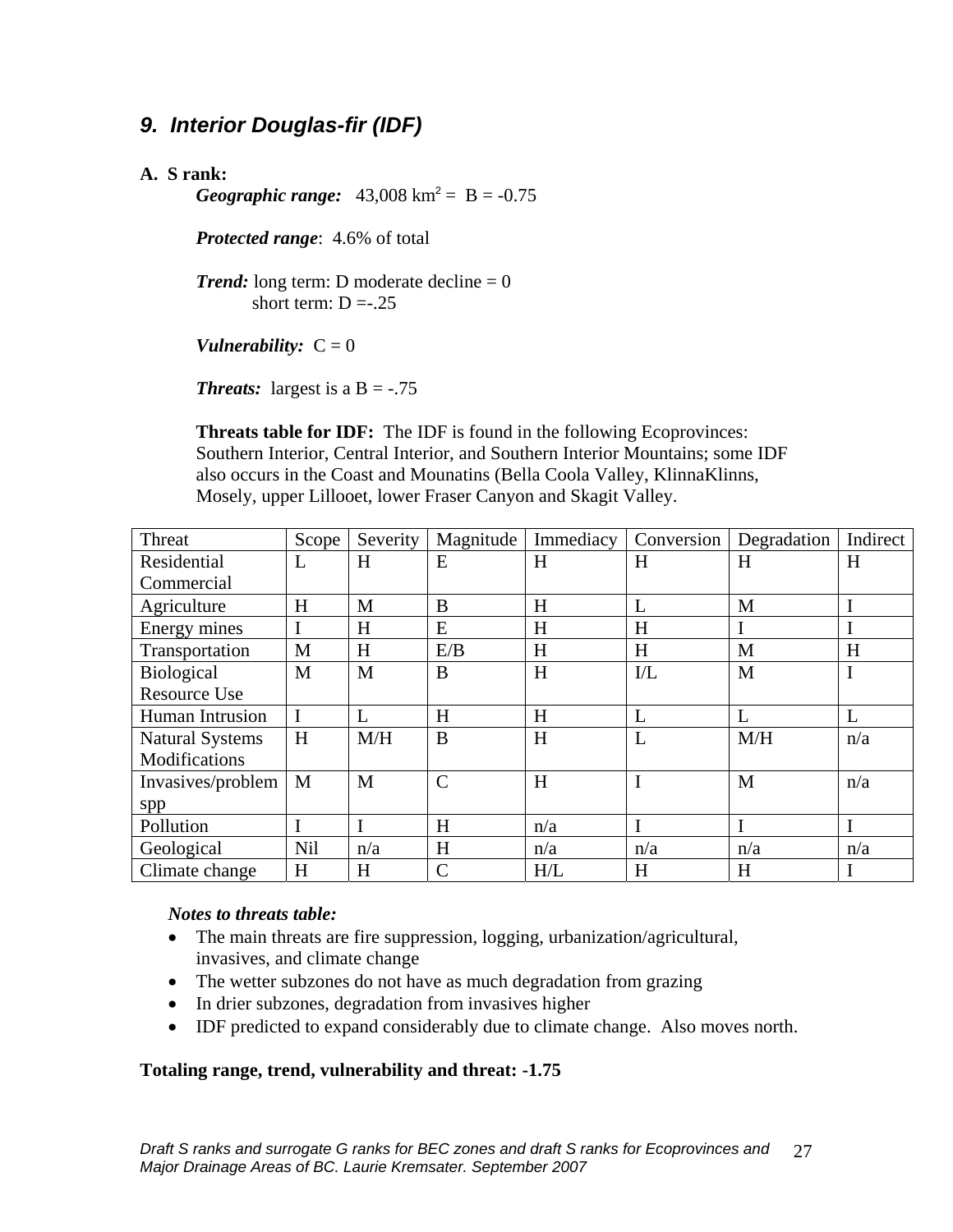**Draft S rank is: S3.** If S ranks were applied to finer delineations of BEC zones, the S3 would apply to the drier IDF (southern Interior) (Would perhaps drop to S4 for wetter areas of IDF where less impact of invasives (SI Mountains and Central Interior)

**B. G rank:** The IDF extends beyond the mapping of the Shining Mountains. It occurs sporadically on lower slopes in wide valleys of the southeast Rockies, south into the northern Blue Mountains and Snake River Canyon of Oregon and adjacent Idaho. If we look just at the Shining Mountains region:

*Geographic range:* 44% in B.C

(3% in Alberta, 6% Idaho, 30% Montana; 1% Oregon, 17% Washington) total range =  $97418 \text{ km}^2 = C = -0.5$ 

*Protected range*: only 5% total

Protected in BC 2% of total (2% protected in Montana and 1% in Washington)

*Threats, Trends, Vulnerability:* Approximately same threats and trends apply inside an out side of BC, so no change in ranking

 **Surrogate G rank is: G3** 

**C. Global responsibility:** BC has something less than 44% of the range: 4 (moderately high,  $30$  to  $50\%$  in BC)

### *10. Interior Mountain Heather Alpine (IMA)*

#### **A. S ranks:**

*Geographic range:*  $10,212 \text{ km}^2 = B = -0.75$ 

*Protected range:* 3% protected in BC

*Trend:* long term: E stable  $= 0$ short term  $D = -0.25$ 

*Vulnerability:* C=0

*Threats:* largest is an E so 0.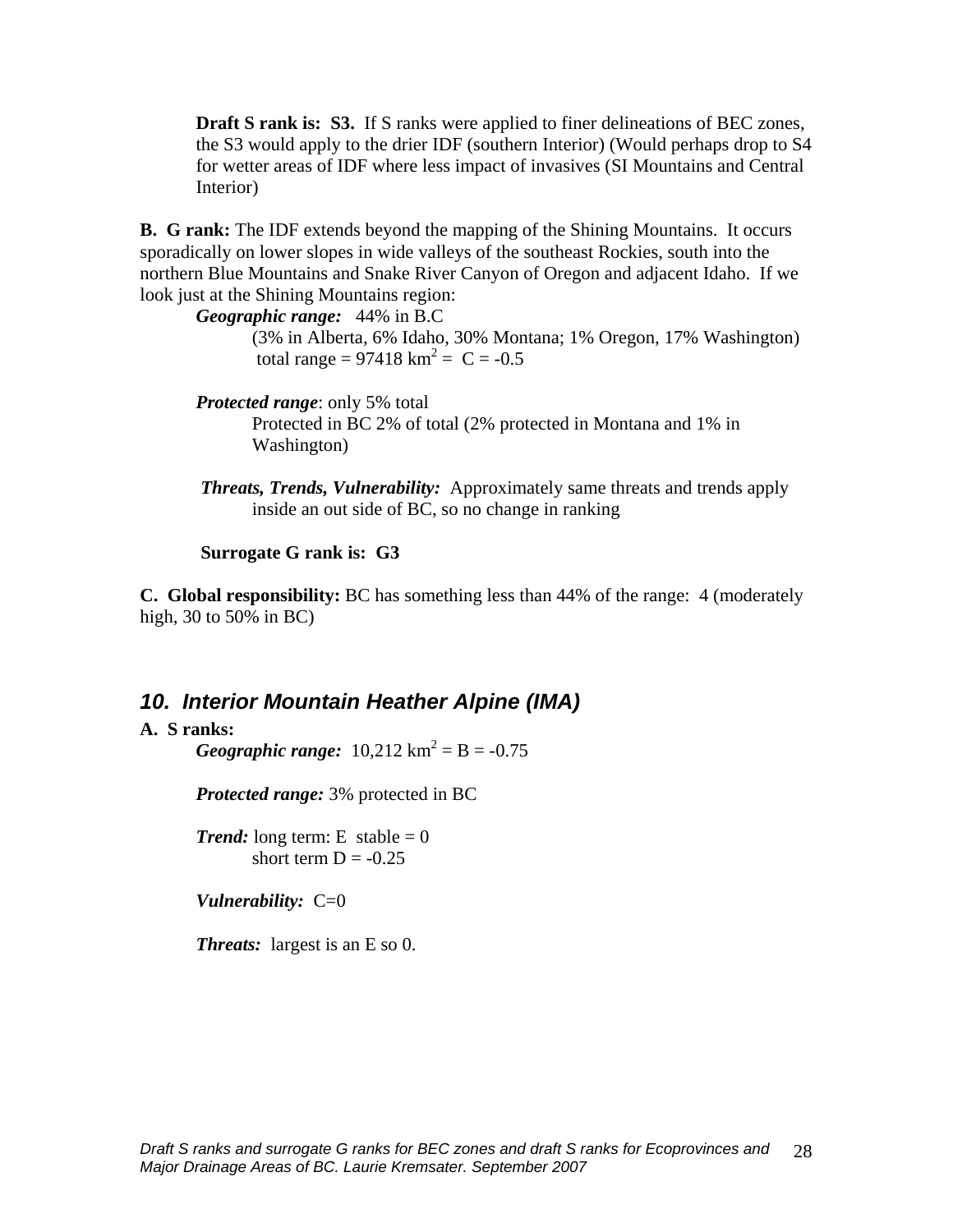| Threat                  | Scope       | Severity | Magnitude     | Immediacy | Conversion | Degradation | Indirect |
|-------------------------|-------------|----------|---------------|-----------|------------|-------------|----------|
| Residential             | 1           | H        | E             | H         | H          | H           | H        |
| Commercial              |             |          |               |           |            |             |          |
| Agriculture             |             | L        | G             | H         | I          | L           |          |
| Energy mines            |             | H        | H             | H         | H          | I           |          |
| Transportation          |             | H        | H             | H         | H          | M           | H        |
| Biological              | I           | H        | H             | H         | I/L        | H           |          |
| <b>Resource Use</b>     |             |          |               |           |            |             |          |
| Human Intrusion         | I           | L        | H             | H         | L          | L           | L        |
| <b>Natural Systems</b>  | $\mathbf I$ | H        | H             | H         | M          | M/H         | n/a      |
| Modifications           |             |          |               |           |            |             |          |
| Invasives/problem $ I $ |             | n/a      | H             | n/a       | n/a        | n/a         | n/a      |
| spp                     |             |          |               |           |            |             |          |
| Pollution               | I           |          | H             | n/a       | I          | I           |          |
| Geological              | Nil         | n/a      | H             | n/a       | n/a        | n/a         | n/a      |
| Climate change          | H           | H        | $\mathcal{C}$ | H/L       | M          | M           |          |

**Threat table for IMA.** IMA found in Ecoprovinces: CEI, COM, SIM, (GED)

#### *Notes to threats table:*

• Climate change seems shrink range considerably.

### **Totaling range, trend, vulnerability and threat: -1.0 Draft S rank is: S5**

**B. G ranks:** IMA extends beyond the range of the Shining Mountains mapping to include upper slopes of the interior of Oregon and California, as well as in Idaho, southern Montana, Wyoming, Colorado, Utah, New Mexico and Arizona; but if we look just at the Shining Mountains area:

*Geographic range:*: 36% in B.C 50% Alberta, 1% Idaho, 10% Montana, 4% Washington Total range =  $28354 \text{ km}^2 = \text{B} = -0.75$ 

*Protected range:* 12% in BC, 41% Alberta, 8% Montana, 3% Washington, none in Idaho Protected in BC 5% of total

*Threats, Trends, Vulnerability:* Approximately same threats and trends apply inside BC as to the rest of the range, so no change in ranking.

### **Surrogate G rank is: G5**

**C. Global responsibility:** BC has something less than 36% mapped by the Shining Mountains, Our portion of the range is likely a 3 (intermediate ) or 4 (moderately high)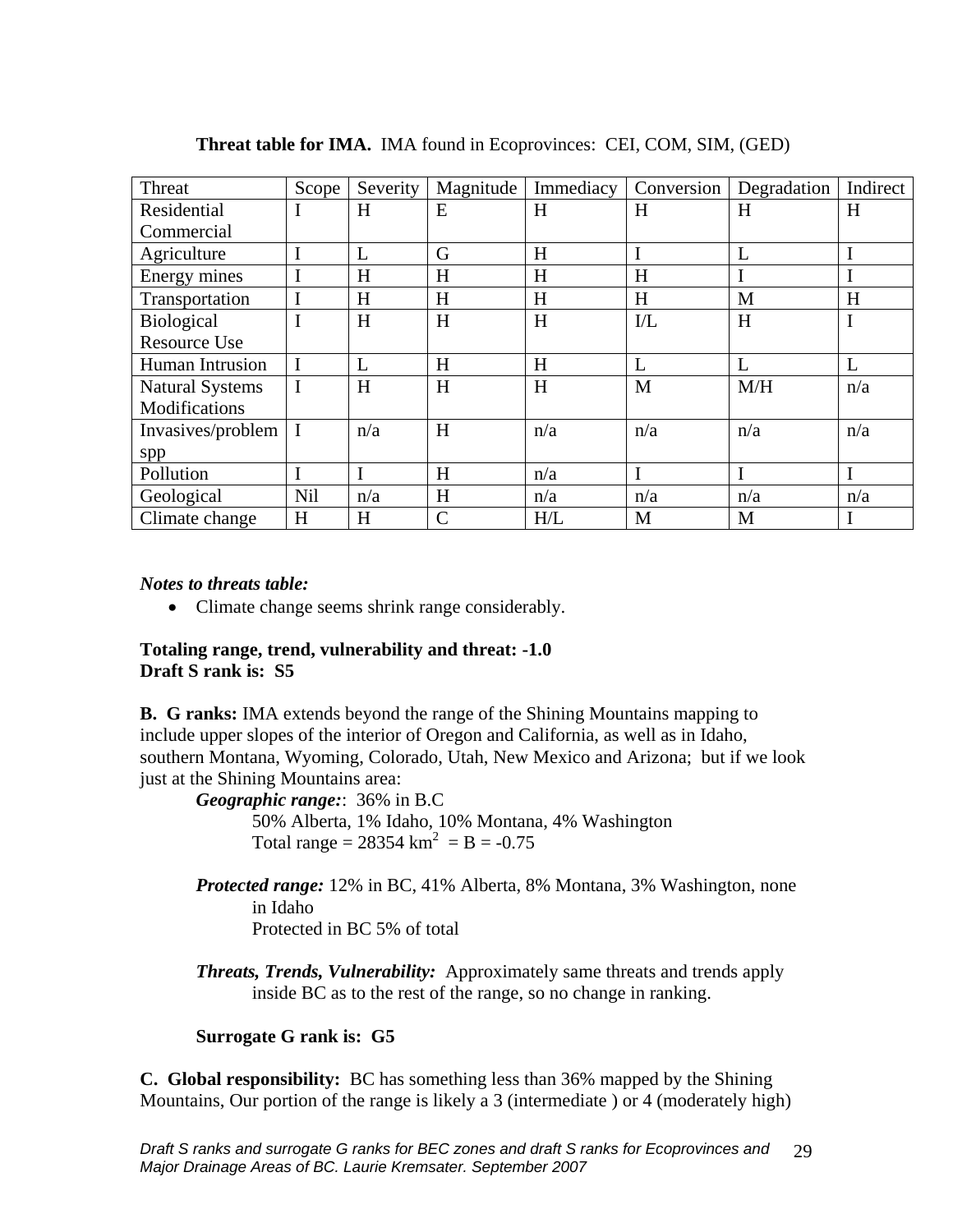### *11. Mountain Hemlock (MH)*

#### **A. S ranks:**

*Geographic range:*:  $33,317 \text{ km}^2 = \text{B} = -0.75$ 

*Protected range:* 14.7% protected in BC

*Trend:* long term: E stable 0 short term  $E=-.0$ 

*Vulnerability:* C=0

**Threats:** largest is an C so -0.5.

**Threats table for MH:** MH is found in the following Ecoprovinces: CEI, COM, SOI, (NBM), (SAL)

| Threat                  | Scope      | Severity    | Magnitude     | Immediacy | Conversion            | Degradation | Indirect    |
|-------------------------|------------|-------------|---------------|-----------|-----------------------|-------------|-------------|
| Residential             | I          | H           | H             | H         | H                     | H           | H           |
| Commercial              |            |             |               |           |                       |             |             |
| Agriculture             |            | L           | H             | H         | I                     | L           | I           |
| Energy mines            |            | H           | H             | H         | H                     |             |             |
| Transportation          |            | H           | H             | H         | H                     | M           | H           |
| Biological              | I          | H           | G             | H         | $\overline{\text{L}}$ | H           | $\mathbf I$ |
| <b>Resource Use</b>     |            |             |               |           |                       |             |             |
| Human Intrusion         | I          | L           | H             | H         | L                     | L           | L           |
| <b>Natural Systems</b>  | I          | H           | H             | H         | M                     | M/H         | n/a         |
| Modifications           |            |             |               |           |                       |             |             |
| Invasives/problem $ I $ |            | n/a         | H             | n/a       | n/a                   | n/a         | n/a         |
| spp                     |            |             |               |           |                       |             |             |
| Pollution               | I          | $\mathbf I$ | H             | n/a       | I                     |             | I           |
| Geological              | <b>Nil</b> | n/a         | H             | n/a       | n/a                   | n/a         | n/a         |
| Climate change          | L          | M           | $\mathcal{C}$ | H/L       | M                     | M           | I           |

*Notes to threats table:* 

• Climate change will reduce extent of Mountain Hemlock

**Totaling range, trend and threat: -1.25 draft S rank is: S4** 

**B. G ranks:** MH extends beyond the range of Shining Mountains mapping into upper coastal forests of northern Oregon, and southern Alaska from the Yukatat to eastern Kenai Penninsula and Kodiak Island; but if we consider just the Shining Mountain area:

*Geographic range:* Total range =  $57,188$  km<sup>2</sup> 58% in B.C (27% Alaska, 15% Washington)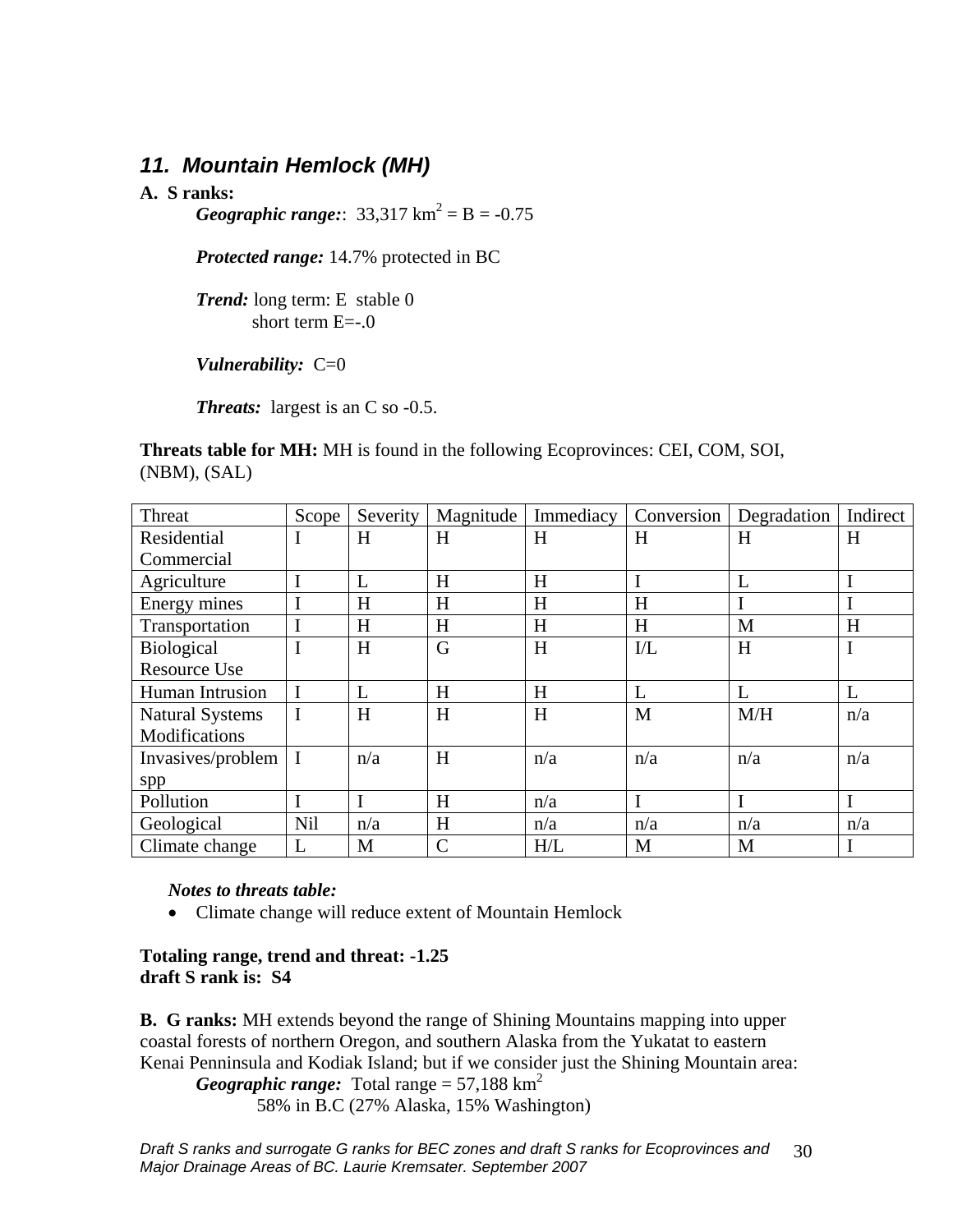*Protected range:* 9% in BC, 1% Alaska, 9% Washington

*Threats, Trends, Vulnerability:* Approximately same threats and trends apply inside BC as to the rest of the range, so no change in ranking.

**Surrogate G rank is: G4** 

**C. Global responsibility:** BC has something less than 58% of the range of MH: 3 high (51 to 74% in BC)

## *12. Montane Spruce (MS)*

#### **A. S rank:**

*Geographic range:*  $28,113$  km<sup>2</sup> = B =  $-0.75$ 

*Protected range:* 8.1% protected in BC

*Trend:* long term: D to E (stable to moderately declining)  $= -0.25$ short term C to D (declining to rapidly declining)  $= 0$  (character of zone changing due to beetle)

*Vulnerability:* C=0

**Threats:** largest is a  $B = -.75$ 

**Threats Table for MS:** MS is Found in the following Ecoprovinces: CEI, SOI, SIM, (COM)

| Threat                 | Scope      | Severity | Magnitude     | Immediacy | Conversion | Degradation | Indirect |
|------------------------|------------|----------|---------------|-----------|------------|-------------|----------|
| Residential            | T          | H        | E             | H         | H          | H           | H        |
| Commercial             |            |          |               |           |            |             |          |
| Agriculture            | M          | M        | G             | H         | H          | L           | L        |
| Energy mines           |            | H        | E             | H         | H          | I           | I        |
| Transportation         | L          | H        | E/B           | H         | H          | M           | H        |
| <b>Biological</b>      | M          | M        | B             | H         | L          | M           | I        |
| <b>Resource Use</b>    |            |          |               |           |            |             |          |
| <b>Human Intrusion</b> | I          | I        | B             | I         |            | I           | I        |
| <b>Natural Systems</b> | H          | H        | B             | H         |            | H           | n/a      |
| Modifications          |            |          |               |           |            |             |          |
| Invasives/problem      | H          | M        | B             | H         | L          | M           | n/a      |
| spp                    |            |          |               |           |            |             |          |
| Pollution              |            | I        | H             | n/a       |            |             | I        |
| Geological             | <b>Nil</b> | n/a      | H             | n/a       | n/a        | n/a         | n/a      |
| Climate change         | H          | H        | $\mathcal{C}$ | L         | H          | H           |          |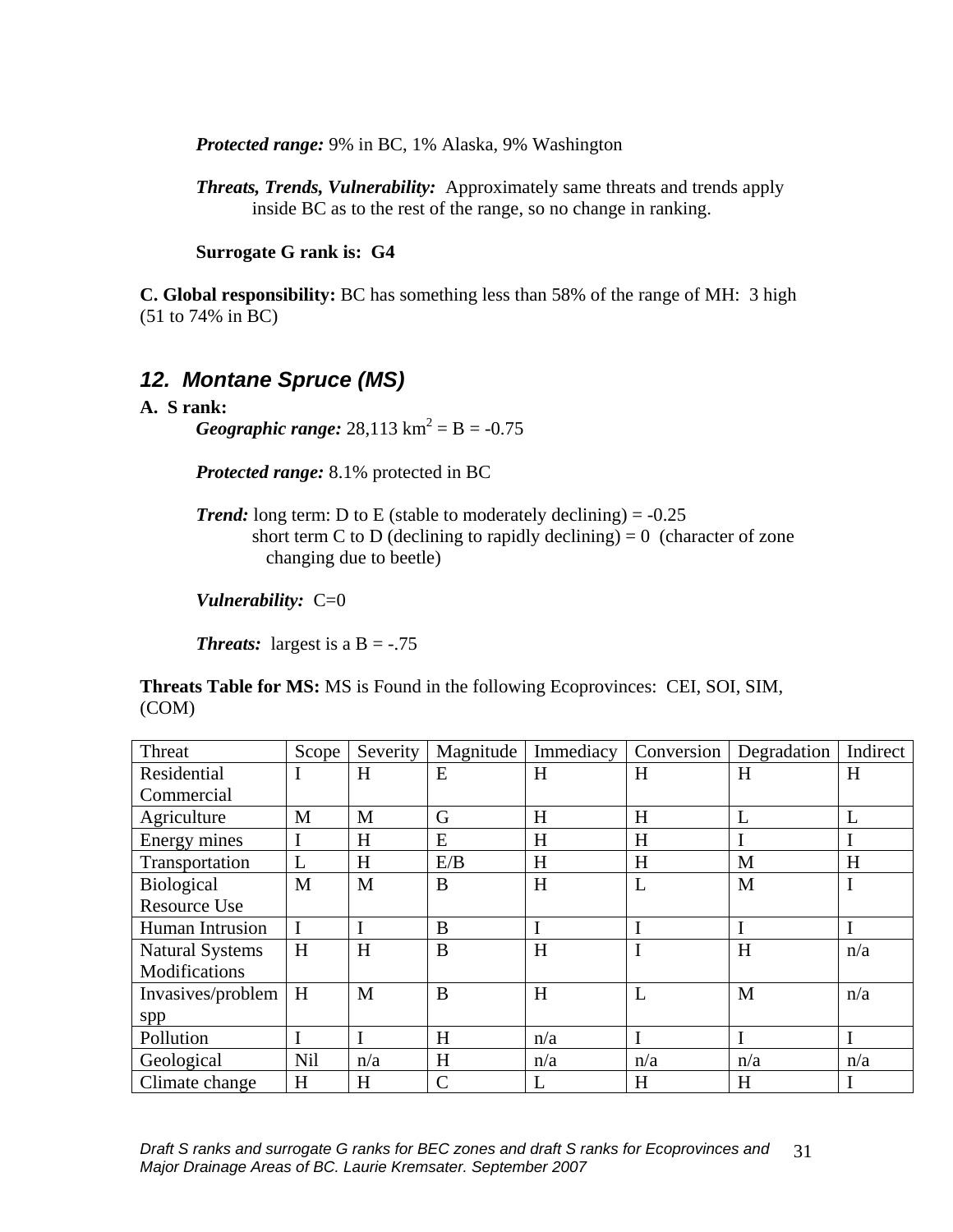#### *Notes to threats table:*

- Much like SBS
- Major threats are grazing, logging, fire suppression, beetle

#### **Totaling range, trend, vulnerability and threat: -1.75 Draft S rank is: S4**

**B. G rank:** The MS may extend beyond the area mapped by the Shining Mountains south into Yellowstone NP, but if we look just at the range mapped by the Shining Mountains project:

*Geographic range:*: 76% in B.C (6% Alberta, 13% Montana, 5% Washington) Total range =  $3691462$  ha F in the table 0

- *Protected range:* 6% in BC, 3% Alberta, 3% Montana, 1% Washington, Protected range 10% very many C -.25 Protected in BC 6% of total C -.25
- *Threats, Trends, Vulnerability:* Approximately same threats and trends apply inside BC as to the rest of the range, so no change in ranking.

**Surrogate G rank is G4** 

**C. Global responsibility:** The shining Mountains maps most of the range, so BC has 70 to 75% of the zone: 3 (high) to2 (very high, 75 to 99% in BC)

### *13. PP (Ponderosa Pine)*

#### **A. S rank:**

*Geographic range:*  $3,426 \text{ km}^2 = \text{A} = -1.0$ 

*Protected range:* 4.4% protected in BC

*Trend:* long term: substantial decline  $= C = 0$ short term: rapidly declining  $C = -0.50$ 

*Vulnerability:*  $B = -.25$ 

**Threats:** largest is an  $A = -1.00$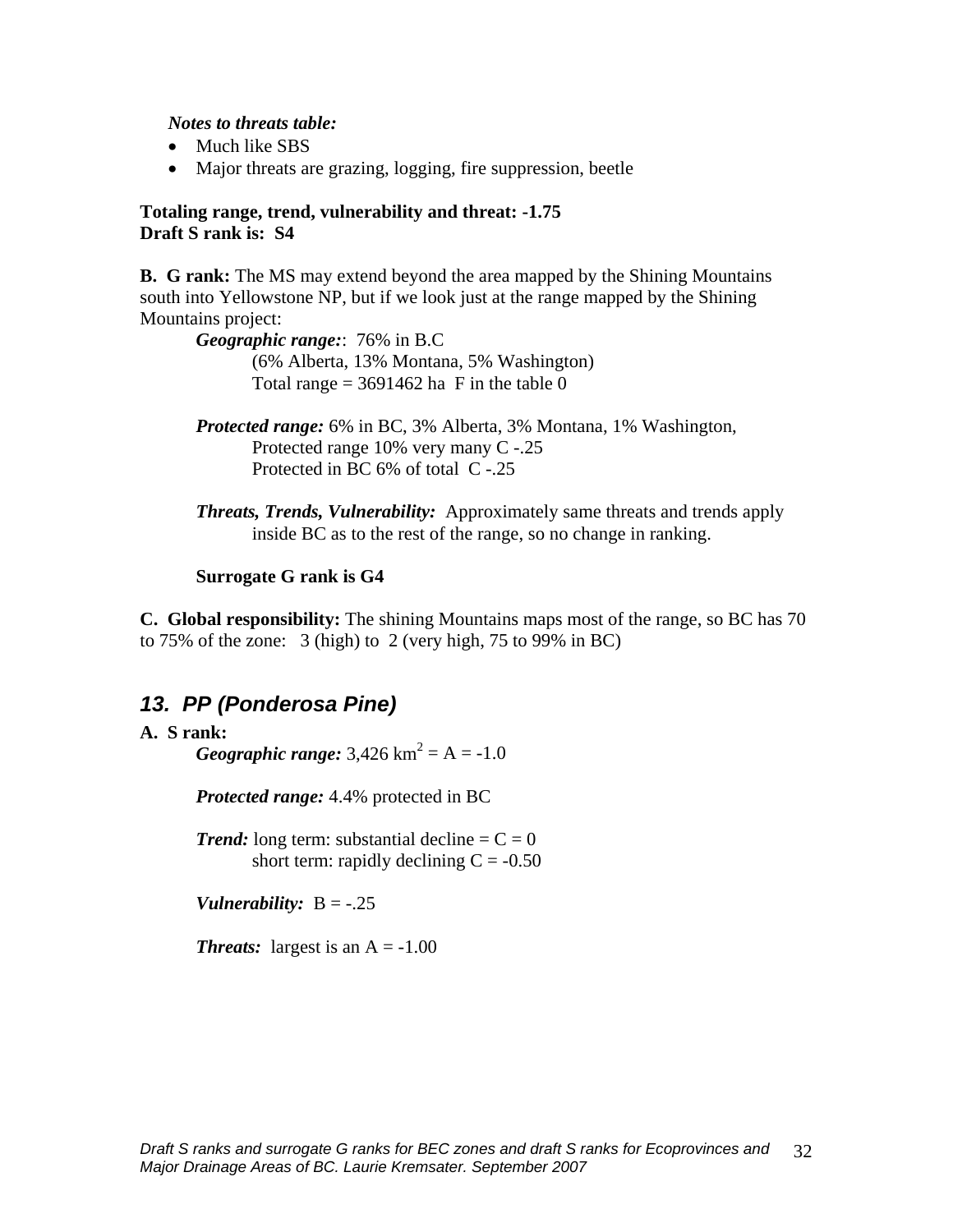| Threat                 | Scope       | Severity | Magnitude    | Immediacy | Conversion | Degradation | Indirect |
|------------------------|-------------|----------|--------------|-----------|------------|-------------|----------|
| Residential            | M           | H        | E            | H         | H          | H           | H        |
| Commercial             |             |          |              |           |            |             |          |
| Agriculture            | H           | M        | B            | H         | M          | M           | L        |
| Energy mines           | $\mathbf I$ | H        | E            | H         | H          | I           | I        |
| Transportation         | M           | H        | E/B          | H         | H          | M           | H        |
| <b>Biological</b>      | M           | n/a      | H            | n/a       | n/a        | n/a         | n/a      |
| <b>Resource Use</b>    |             |          |              |           |            |             |          |
| Human Intrusion        | L           | M        | F            | H         | L          | M           | L        |
| <b>Natural Systems</b> | H           | L        | E            | H         | I          | L           | n/a      |
| Modifications          |             |          |              |           |            |             |          |
| Invasives/problem      | M           | H        | $\mathbf{A}$ | H         | M          | H           | n/a      |
| spp                    |             |          |              |           |            |             |          |
| Pollution              | L           |          | H            | n/a       | I          |             | I        |
| Geological             | Nil         | n/a      | H            | n/a       | n/a        | n/a         | n/a      |
| Climate change         | H           | H        | D            | H/L       | H          | H           | $\bf{I}$ |

#### **Threats table for PP:** Found in SIM, SOI, CEI

#### *Notes to threats table:*

- Invasives throughout zone but some areas more severely impacted than others
- Pollution  $=$  temperature inversions in winter
- Climate change predicted to shift zone north. As with bunchgrass zone and IDF, summer drought may be a problem. Invasives may be favoured over natural vegetation.
- Other significant threats include fire suppression, logging, urbanization/agricultural, invasives

#### **Totaling range, trend, vulnerability and threat: -2.75 draft S rank is: S2/S3**

**B.** G rank: PP extends beyond the range mapped by in the Shining Mountains project into the lower slopes of Oregon, central and southern Idaho, and extends out onto the Great Plains of Montana, North Dakota, South Dakota, and the mountains of Wyoming, Colorado, Utah and Nevada. If we just consider the Shining Mountains area:

*Geographic range:*: 22% in B.C (4% Idaho, 17% Montana, 8% Oregon, 49% Washington) Total range =  $15,392$  km<sup>2</sup> = B = -0.75

- *Protected range*: 6% in BC, 3% Alberta, 3% Montana, 1% Washington, Protected range 8%: 1% Idaho, 2% Oregon, 3% Washington Protected in BC 1% of B -5
- *Threats, Trends, Vulnerability:* Approximately same threats and trends apply inside BC as to the rest of the range, so no change in ranking.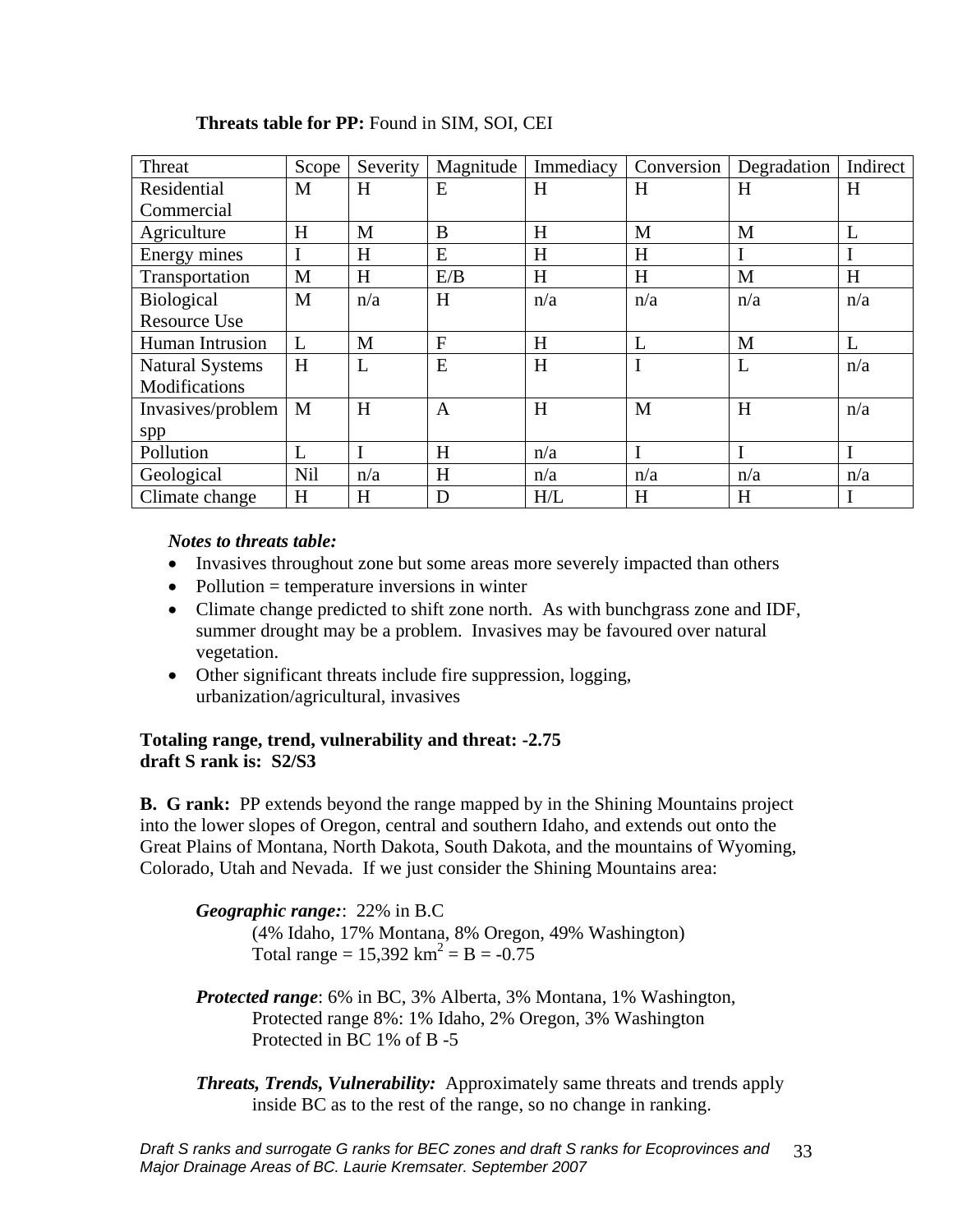**C. Global responsibility:** BC has less than the 22% mapped by the Shining Mountains project: 5 (intermediate, 11 to 19% in BC)

## *14. Sub Boreal Pine Spruce (SBPS)*

#### **A. S rank:**

*Geographic range:* 100% in B.C Total 22,851 km<sup>2</sup> = B = -0.75

*Protected range*: 9% in BC

*Trend:* long term: stable  $= E = 0$ short term: rapidly declining  $= C = -0.25$ 

*Vulnerability:*  $C = 0$ 

**Threats:** largest is  $B = -0.75$ 

**Threats Table for SBPS** found only in CEI and SIM Ecoprovinces

| Threat                 | Scope | Severity  | Magnitude      | Immediacy | Conversion | Degradation | Indirect    |
|------------------------|-------|-----------|----------------|-----------|------------|-------------|-------------|
| Residential            | T     | $H_{\rm}$ | E              | H         | H          | H           | H           |
| Commercial             |       |           |                |           |            |             |             |
| Agriculture            | L     | M         | G              | H         | H          | L           | L           |
| Energy mines           |       | H         | E              | H         | H          | I           | $\mathbf I$ |
| Transportation         | L     | H         | E/B            | H         | H          | M           | H           |
| <b>Biological</b>      | M     | M         | B              | H         | L          | M           | $\bf{I}$    |
| <b>Resource Use</b>    |       |           |                |           |            |             |             |
| Human Intrusion        |       | I         |                |           | I          | I           | I           |
| <b>Natural Systems</b> | M     | H         | G              | H         | I          | H           | n/a         |
| Modifications          |       |           |                |           |            |             |             |
| Invasives/problem      | M     | M         | G              | H         | L          | M           | n/a         |
| spp                    |       |           |                |           |            |             |             |
| Pollution              |       |           | H              | n/a       | I          | I           | I           |
| Geological             | Nil   | n/a       | H              | n/a       | n/a        | n/a         | n/a         |
| Climate change         | H     | H         | $\overline{C}$ | L         | H          | H           | $\mathbf I$ |

#### *Notes to threats table:*

• Climate change will reduce extent of SBPS to almost nothing

#### **Totaling range, trend, vulnerability and threat: -1.75 draft S rank is: S4**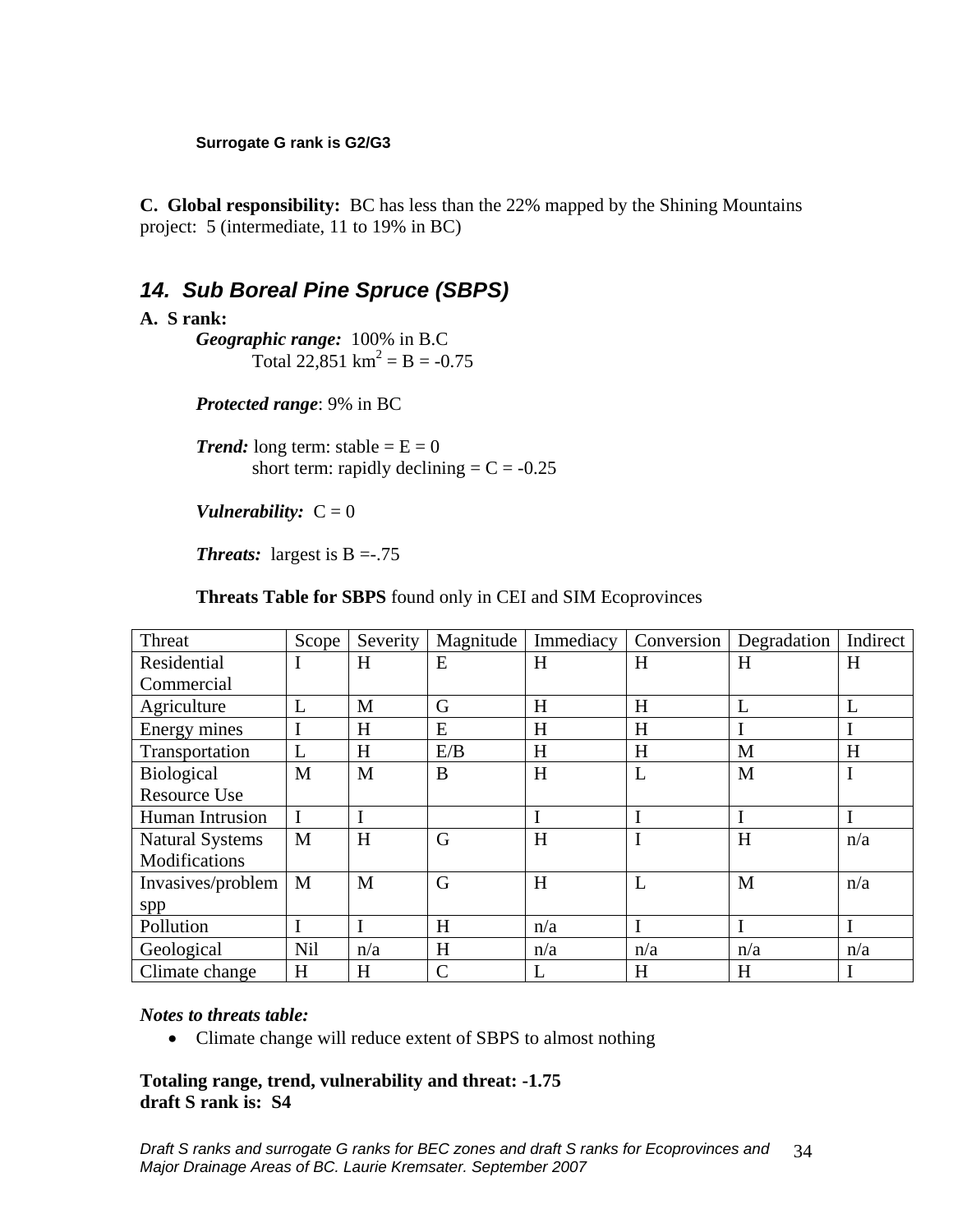#### **B. G ranks**

**G rank same as S rank (G4) because entire zone in BC** 

**C. Global responsibility:** 1 (endemic)

## *15. Sub boreal Spruce (SBS)*

#### **A. S ranks**

*Geographic range:*  $97,859$  km<sup>2</sup> = C = -0.5

*Protected range:* 5.8%

*Trend:* long term: E stable  $= 0$ short term: D declining  $= -0.25$ 

*Vulnerability:*  $C = 0$ 

#### *Threats:*

SBS is found in the following Ecoprovinces: Sub-Boreal Interior, Central Interior, and just small areas in Southern Interior Mountains, Southern Interior and Northern Boreal Mountains. Threats in Northern Boreal Mountains are different than those in other Ecoprovinces, so threats table are separated and S ranks separated.

**a) Threats table for SBS in SBI, CWI, SOI and SIM Ecoprovinces:** Largest is an A, so -1 (mountain pine beetle the largest threat)

| Threat                 | Scope       | Severity | Magnitude     | Immediacy | Conversion | Degradation | Indirect |
|------------------------|-------------|----------|---------------|-----------|------------|-------------|----------|
| Residential            | I           | H        | E             | H         | H          | H           | H        |
| Commercial             |             |          |               |           |            |             |          |
| Agriculture            | M           | M        | G             | H         | H          | L           | L        |
| Energy mines           | I           | H        | E             | H         | H          |             | I        |
| Transportation         | L           | H        | E/B           | H         | H          | M           | H        |
| <b>Biological</b>      | M           | M        | B             | H         | L          | M           | I        |
| <b>Resource Use</b>    |             |          |               |           |            |             |          |
| Human Intrusion        | $\mathbf I$ |          |               |           |            |             | I        |
| <b>Natural Systems</b> | H           | H        | A/B           | H         | I          | H           | n/a      |
| Modifications          |             |          |               |           |            |             |          |
| Invasives/problem      | H           | M        | A/B           | H         | L          | M           | n/a      |
| spp                    |             |          |               |           |            |             |          |
| Pollution              | I           |          | H             | n/a       |            |             | I        |
| Geological             | <b>Nil</b>  | n/a      | H             | n/a       | n/a        | n/a         | n/a      |
| Climate change         | H           | H        | $\mathcal{C}$ | L         | H          | H           | I        |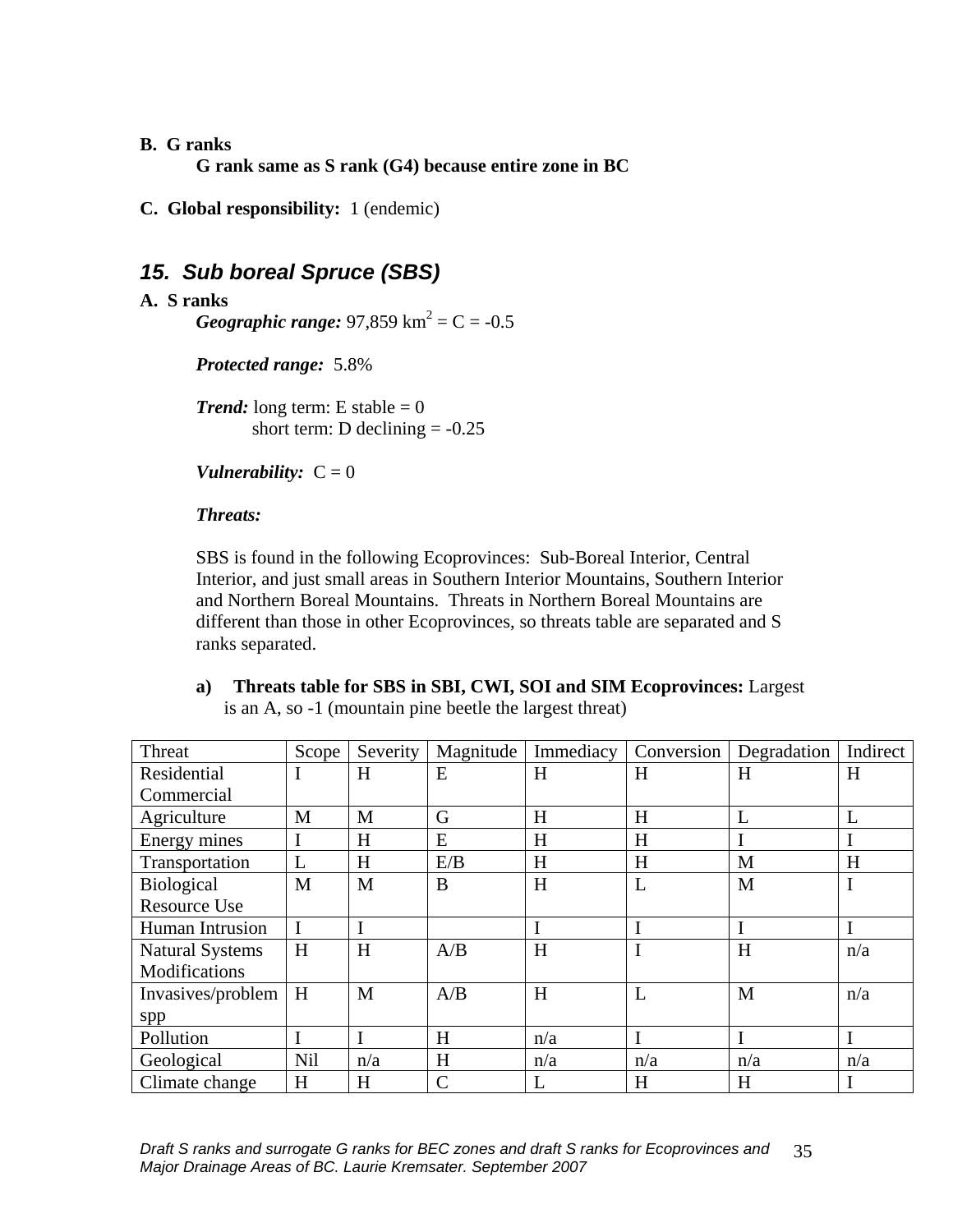#### *Notes to threats table:*

- There are some subzones where agriculture conversion is high (hay fields) and others where its lower (grazing), and scope varies subzone to subzone. Since over all subzones the ratio of grazing to area converted for agriculture is very high, we dropped severity to moderate.
- Fire suppression pervasive, has led to mountain pine beetle
- Invasives/problem species = mountain pine beetle. widespread change, but not changing ecosystem hugely.
- SBSdk air pollution in winter in valley bottom with pulp mills, saw mills, and cities (leads to inversions)
- Climate change projected to shrink range of SBS. Climate change may also affect extent of beetle outbreaks. SBS in the Southern Interior Mountains shrinks more than in the Central Interior or Sub Boreal Interior.

| Threat                 | Scope       | Severity | Magnitude | Immediacy | Conversion | Degradation | Indirect    |
|------------------------|-------------|----------|-----------|-----------|------------|-------------|-------------|
| Residential            | I           | H        | E         | H         | H          | H           | H           |
| Commercial             |             |          |           |           |            |             |             |
| Agriculture            | L           | M        | H         | H         | H          | L           | L           |
| Energy mines           | L           | H        | H         | H         | H          | I           | $\mathbf I$ |
| Transportation         |             | H        | H         | H         | H          | M           | H           |
| <b>Biological</b>      | L           | M        | B         | H         | L          | M           | I           |
| <b>Resource Use</b>    |             |          |           |           |            |             |             |
| Human Intrusion        | I           |          | H         |           | I          | I           | $\mathbf I$ |
| <b>Natural Systems</b> | $\mathbf I$ | H        | H         | H         | I          | H           | n/a         |
| Modifications          |             |          |           |           |            |             |             |
| Invasives/problem      | I           | M        | H         | H         | L          | M           | n/a         |
| spp                    |             |          |           |           |            |             |             |
| Pollution              |             |          | H         | n/a       | I          |             | I           |
| Geological             | Nil         | n/a      | H         | n/a       | n/a        | n/a         | n/a         |
| Climate change         | H           | H        | C/B       | L         | H          | H           | $\mathbf I$ |

**b) Threats table for SBS in NBM Ecoprovince** Largest is an B, so -0.75 mountain pine beetle the largest threat)

#### *Notes to threats table:*

- Difference is that effect of beetle is less in NBM
- Effects of climate change for SBS in Northern Boreal Mountains predicted to be quite large

#### **For SBI, CEI, SOI, SIM; total is -1.75 and S rank is: S4 For NBM total is -1.50 and S rank is S5**

#### **Most conservative for zone = S4**

#### **B. G rank: (all in BC)**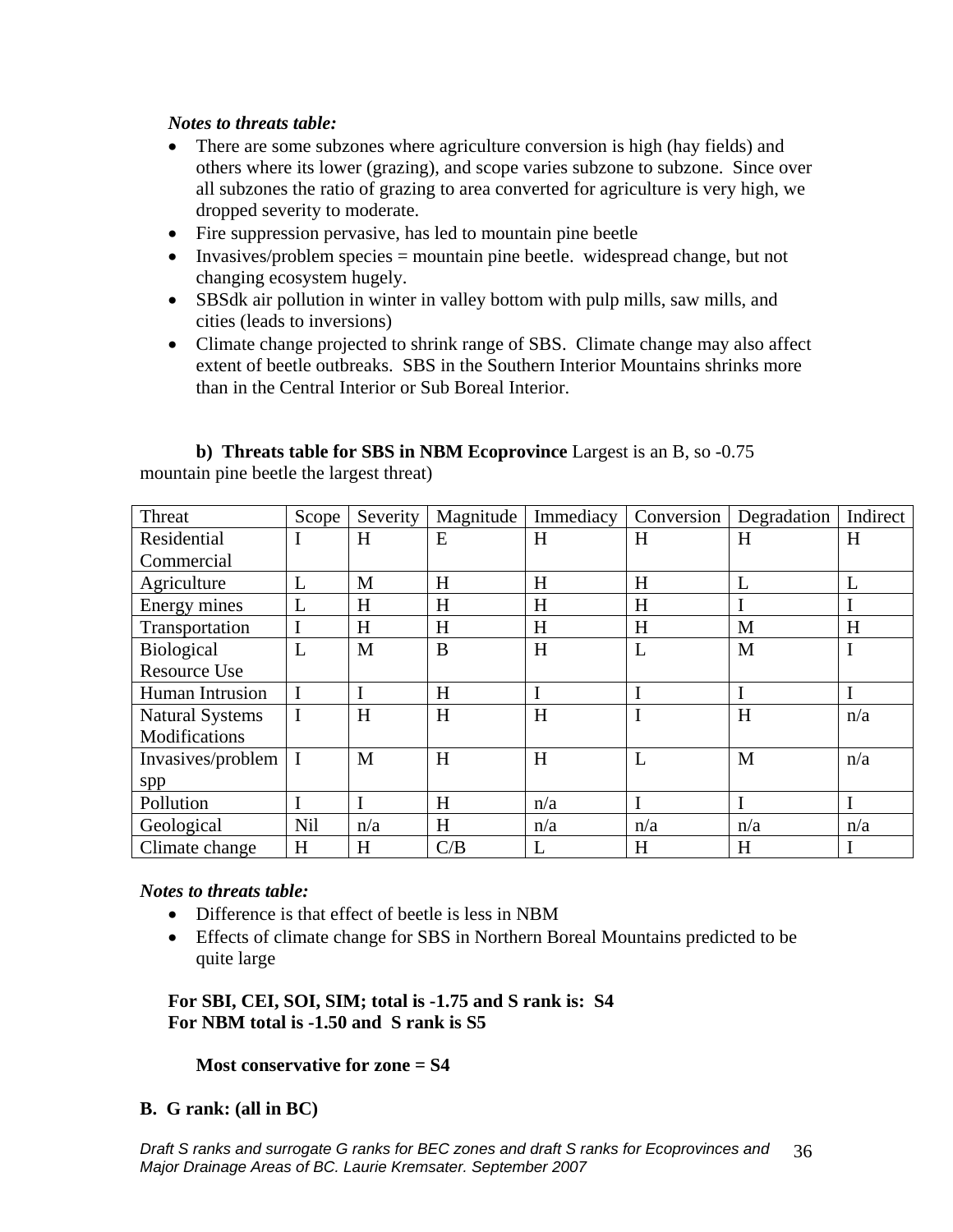#### **Surrogate G rank is: G4**

#### **C. Global responsibility:** 1 endemic

## *16. Spruce Willow Birch (SWB)*

#### **A. S rank:**

*Geographic range:*  $78,920 \text{ km}^2 = B = -0.75$ 

*Protected range*: 20.6% protected in BC

*Trend:* long term: E stable =  $0$ short term  $E = 0$ 

*Vulnerability:*  $C = 0$ 

**Threats:** largest is  $B = -.75$ 

#### **Threats table for SWB:**

| Threat                  | Scope       | Severity | Magnitude     | Immediacy | Conversion | Degradation | Indirect |
|-------------------------|-------------|----------|---------------|-----------|------------|-------------|----------|
| Residential             | I           | H        | E             | H         | H          | H           | H        |
| Commercial              |             |          |               |           |            |             |          |
| Agriculture             | L           | M        | G             | H         | H          | L           | L        |
| Energy mines            |             | H        | E             | H         | H          |             |          |
| Transportation          | L           | H        | E/B           | H         | H          | M           | H        |
| <b>Biological</b>       | M           | M        | B             | H         | L          | M           | I        |
| Resource Use            |             |          |               |           |            |             |          |
| Human Intrusion         | $\mathbf I$ |          |               | I         | I          |             |          |
| <b>Natural Systems</b>  | M           | H        | G             | H         | I          | H           | n/a      |
| Modifications           |             |          |               |           |            |             |          |
| Invasives/problem $ I $ |             |          | G             | H         | L          | L           | n/a      |
| spp                     |             |          |               |           |            |             |          |
| Pollution               | $\mathbf I$ |          | H             | n/a       | I          |             |          |
| Geological              | <b>Nil</b>  | n/a      | H             | n/a       | n/a        | n/a         | n/a      |
| Climate change          | H           | H        | $\mathcal{C}$ |           | H          | H           |          |

#### *Notes to threats table:*

• Climate change will reduce extent of SWB to almost nothing left in BC (and not sure if more northerly or not)

#### **Totaling range, trend, vulnerability and threat: -1.5 Draft S rank is: S4**

**B. G rank:** SWB is found outside the area mapped for the Shining Mountains project and extends across the northern slopes and upper plateaus of the mountains of NWT,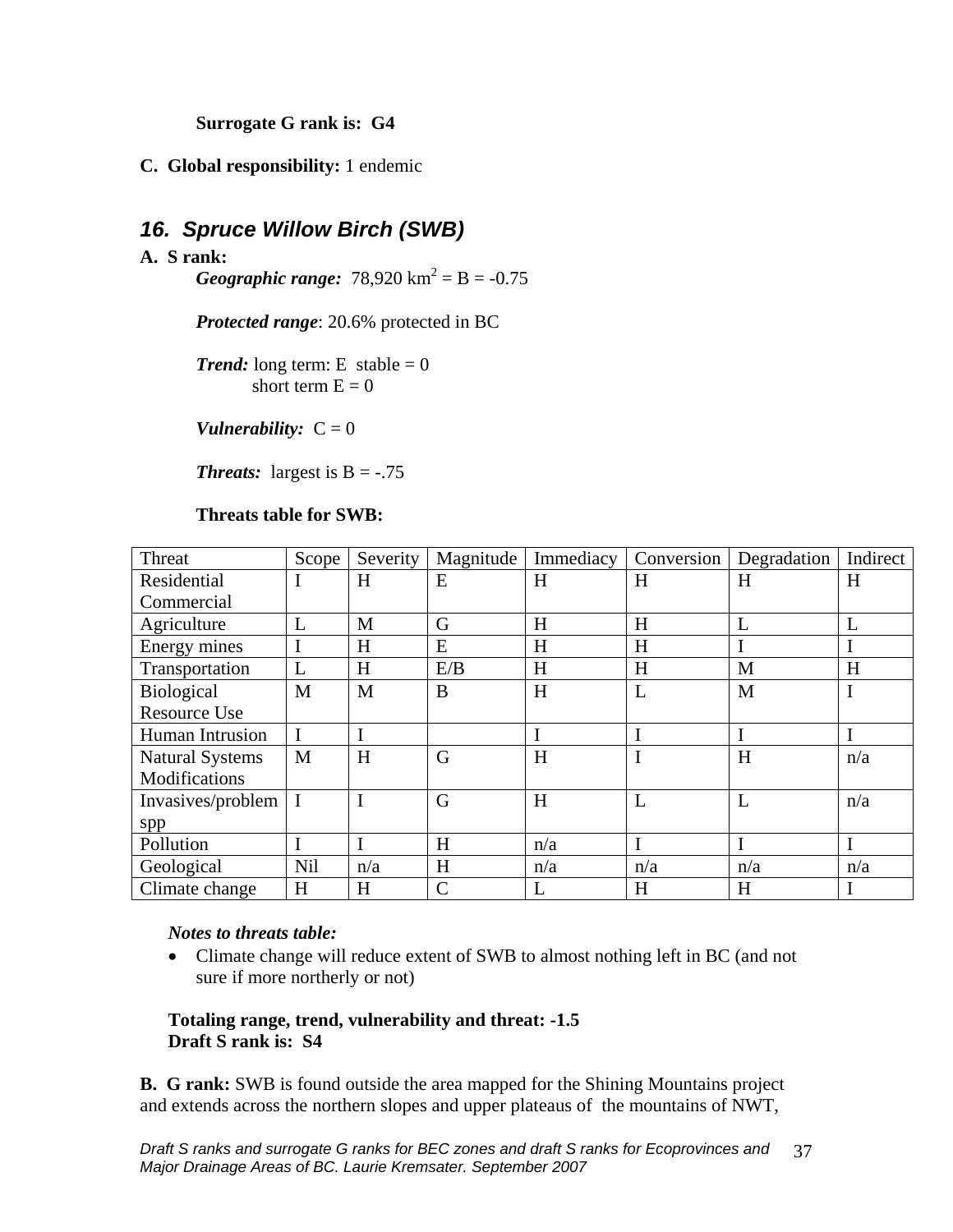southern Yukon, and east-central Alaska. If we consider just the Shining Mountains area then:

*Geographic range:* 64% in B.C 32% Yukon, 3% NWT Total 122,731  $km^2 = C = -0.5$ .

*Protected range*: 13% in BC, 2% Yukon

*Threats, Trends, Vulnerability:* Approximately same threats and trends apply inside BC as to the rest of the range, so no change in ranking.

**Surrogate G rank is G4** 

**C. Global responsibility:** BC has something less than the 64% mapped by the Shining Mountains project**:** 4 (moderately high, 30 to 50% in BC)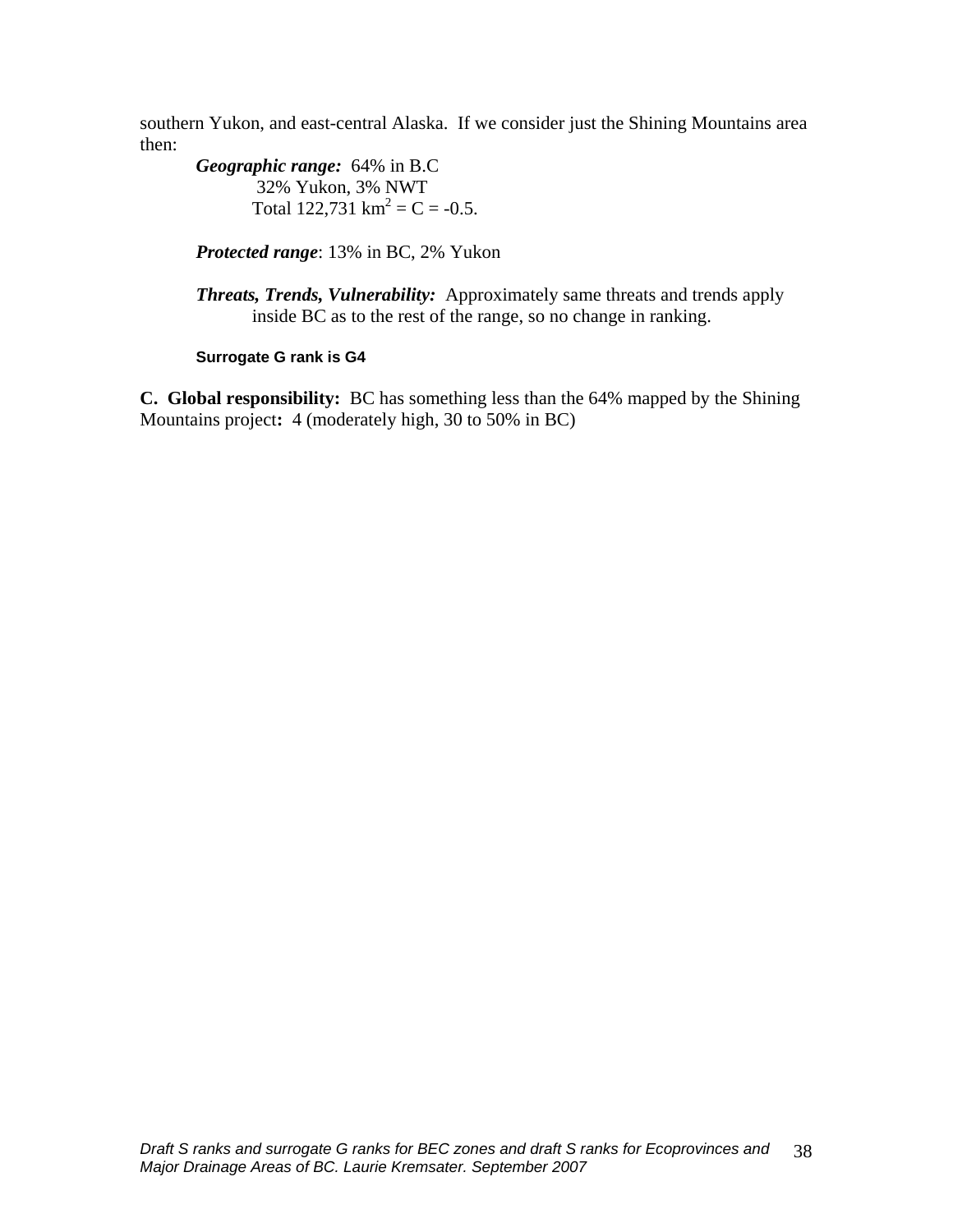## **5. Developing Draft S Ranks for Ecoprovinces.**

There are 10 terrestrial Ecoprovinces in B.C.:

- ¾ Boreal Plains (BOP)
- $\triangleright$  Central Interior (CEI)
- $\triangleright$  Coast and Mountains (COM)
- $\triangleright$  Georgia Depression (GED)
- $\triangleright$  Northern Boreal Mountains (NBM)
- $\triangleright$  Southern Alaskan Mountains (SAL)
- $\triangleright$  Southern Interior (SOI)
- $\triangleright$  Southern Interior Mountains (SIM)
- $\triangleright$  Sub-Boreal Interior (SBI)
- $\triangleright$  Taiga Plains (TAP)

We summarize the ranking process and draft S ranks for each.

## *1. Boreal Pains (BOP)*

Note only a small portion occurs in B.C.; the majority occurs in Alberta, Saskatchewan and Manitoba, and a smaller portion occurs in the Northwest Territories *Geographic range:*  $37,940.1 \text{ km}^2 = B = -0.75$ 

**Protected range:**  $32,891.35 \text{ km}^2 (0.8\%)$ 

*Trend*: long term: relatively stable  $E = 0$ short term: stable  $= 0$ 

*Vulnerability:* not intrinsically vulnerable =  $C = 0$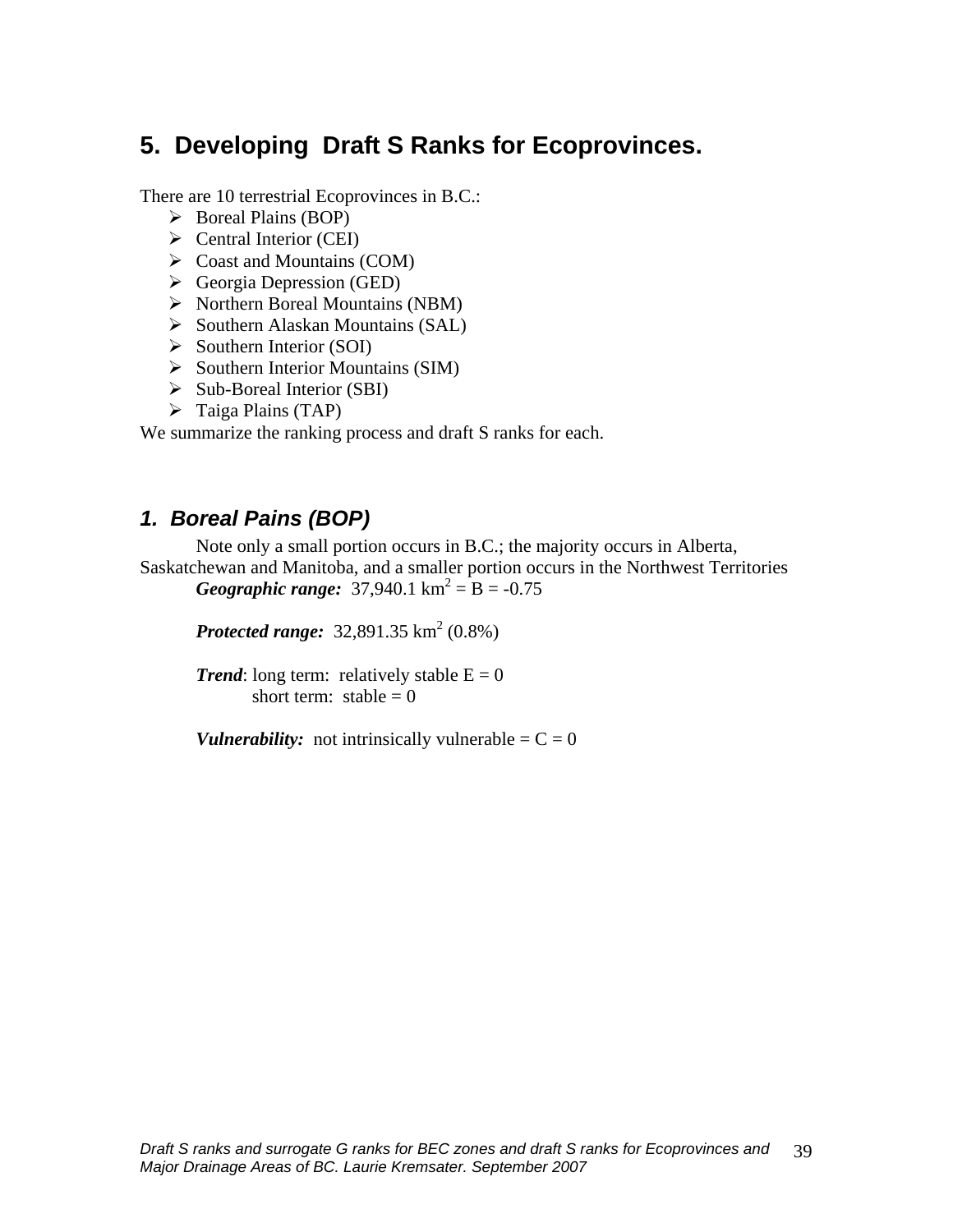| Threat                  | Scope      | Severity | Magnitude | Immediacy | Conversion | Degradation | Indirect |
|-------------------------|------------|----------|-----------|-----------|------------|-------------|----------|
| Residential             | I          | H        | E         | H         | H          | H           | H        |
| Commercial              |            |          |           |           |            |             |          |
| Agriculture             | L          | M        | G         | H         | H          | L           | L        |
| Energy mines            | M          | H        | E         | H         | H          |             |          |
| Transportation          | L          | H        | E/B       | H         | H          | M           | H        |
| Biological              | M          | M        | B         | H         | L          | M           | I        |
| <b>Resource Use</b>     |            |          |           |           |            |             |          |
| Human Intrusion         | I          |          | H         |           |            |             |          |
| <b>Natural Systems</b>  | L          | H        | A/B       | H         | I          | H           | n/a      |
| Modifications           |            |          |           |           |            |             |          |
| Invasives/problem $ I $ |            | M        | H         | H         | L          | M           | n/a      |
| spp                     |            |          |           |           |            |             |          |
| Pollution               |            |          | H         | n/a       |            |             |          |
| Geological              | <b>Nil</b> | n/a      | H         | n/a       | n/a        | n/a         | n/a      |
| Climate change          | H          | H        | D         | L         | H          | H           |          |

**Threats:** see table below, largest magnitude is a B, so -0.75

#### *Notes to threats table:*

- *low in alien species*
- *low to moderate ecosystem loss (agriculture)*
- *moderate proportion grazed, moderate to low proportion logged*
- *high oil and gas development*
- *high roadedness, relatively low unroadedness (but that's 77% unroaded)*
- *moderate species irreplacability and richness*
- *note, climate in BOP projected to change dramatically from BWBS,ESSF, Alpine to IDF,PP like.*

**Totaling range, vulnerability, trend and threat: -1.5** 

**draft S ranks: S4** 

## *2 Central Interior (CEI)*

 This Ecoprovince is entirely within B.C. *Geographic range:*  $111,356.6 \text{ km}^2 = D = -0.25$ 

*Protected range:* 1,634,602.27 km<sup>2</sup> (14.7%)

*Trend*: long term: relatively stable  $E = 0$ short term: stable  $= 0$ 

*Vulnerability:* not intrinsically vulnerable  $= C = 0$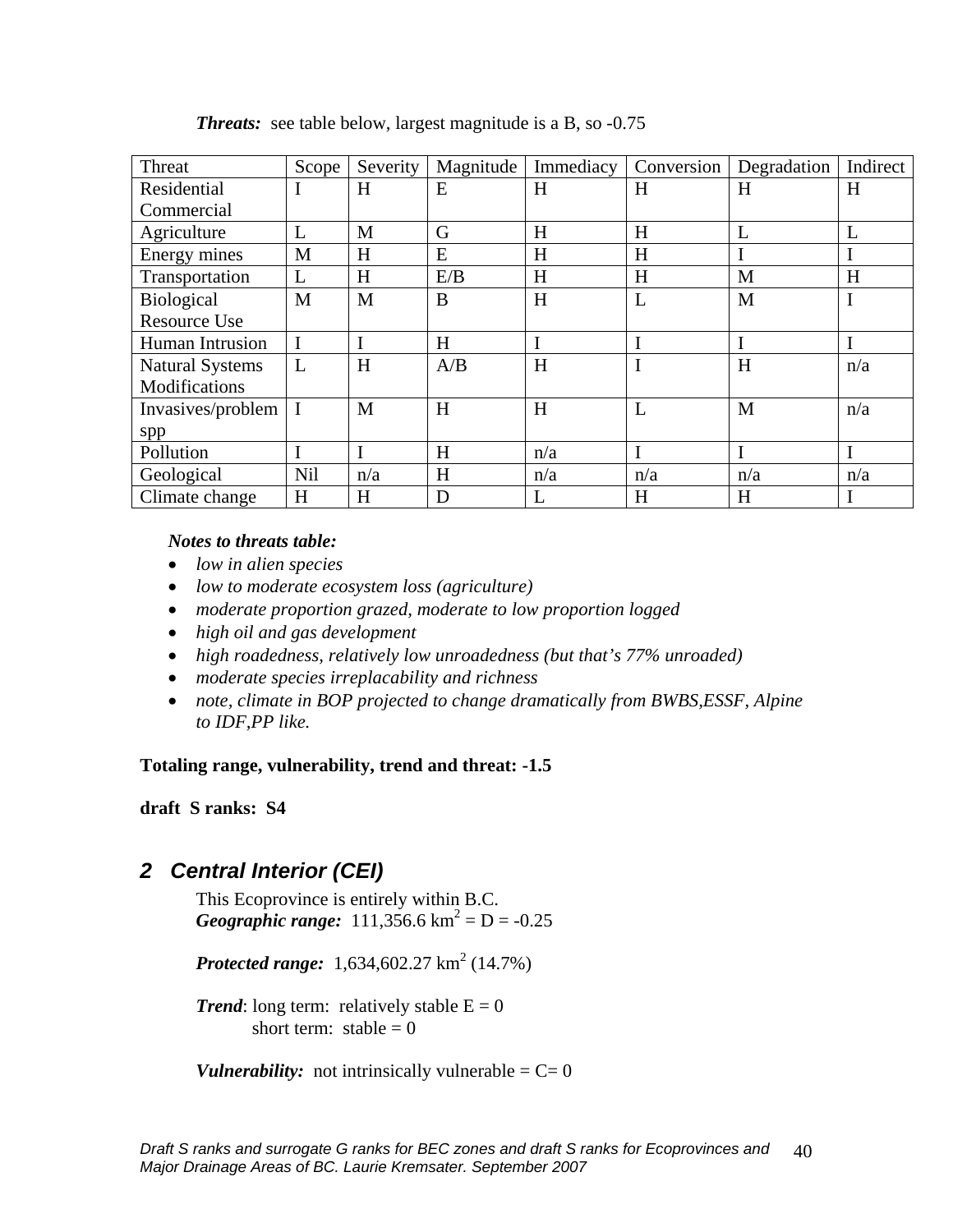| Threat                 | Scope      | Severity | Magnitude     | Immediacy | Conversion            | Degradation | Indirect |
|------------------------|------------|----------|---------------|-----------|-----------------------|-------------|----------|
| Residential            | L          | H        | E             | H         | H                     | H           | H        |
| Commercial             |            |          |               |           |                       |             |          |
| Agriculture            | H          | M        | B             | H         | L                     | M           |          |
| Energy mines           |            | H        | E             | H         | H                     |             |          |
| Transportation         | M          | H        | E/B           | H         | H                     | M           | H        |
| <b>Biological</b>      | M          | M        | B             | H         | $\overline{\text{L}}$ | M           | I        |
| <b>Resource Use</b>    |            |          |               |           |                       |             |          |
| Human Intrusion        | I          | L        | H             | H         | L                     | L           | L        |
| <b>Natural Systems</b> | H          | M/H      | B             | H         | L                     | M/H         | n/a      |
| Modifications          |            |          |               |           |                       |             |          |
| Invasives/problem      | M          | M        | $\mathcal{C}$ | H         |                       | M           | n/a      |
| spp                    |            |          |               |           |                       |             |          |
| Pollution              |            |          | H             | n/a       |                       |             | I        |
| Geological             | <b>Nil</b> | n/a      | H             | n/a       | n/a                   | n/a         | n/a      |
| Climate change         | H          | H        | D             | H/L       | H                     | H           |          |

**Threats:** see table below, largest magnitude is a B, so -0.75

#### *Notes to threats table:*

- *moderate alien species*
- *low in ecosystem loss(conversion to urban or high intensity agriculture)*
- *moderate proportion logged*
- *high in proportion grazed*
- *11% roaded, 88% unroaded = moderate*
- *high in water diversions and moderate in water pollution*
- *moderate in species richness and irreplacability*
- *note, climate in SOI projected to be more BG, PP, ICH and less IDF; much less MS and ESSF.*

**Totaling range, vulnerability, trend and threat: -1.0** 

**draft S ranks: S4/S5** 

## *3. Coast and Mountains (COM)*

 Note that except for a small area around the Ross reservoir and as far south as Snoqualmie Pass in Washington, and the Alaskan Panhandle in Alaska, a large portion of this Ecoprovince is in BC.

```
\hat{G}eographic \ range: 182,676.7 \text{ km}^2 = D = -0.25
```
*Protected range:* 23,020.2 km<sup>2</sup> (12.6%)

*Trend*: long term: relatively stable  $E = 0$ short term:  $E = 0$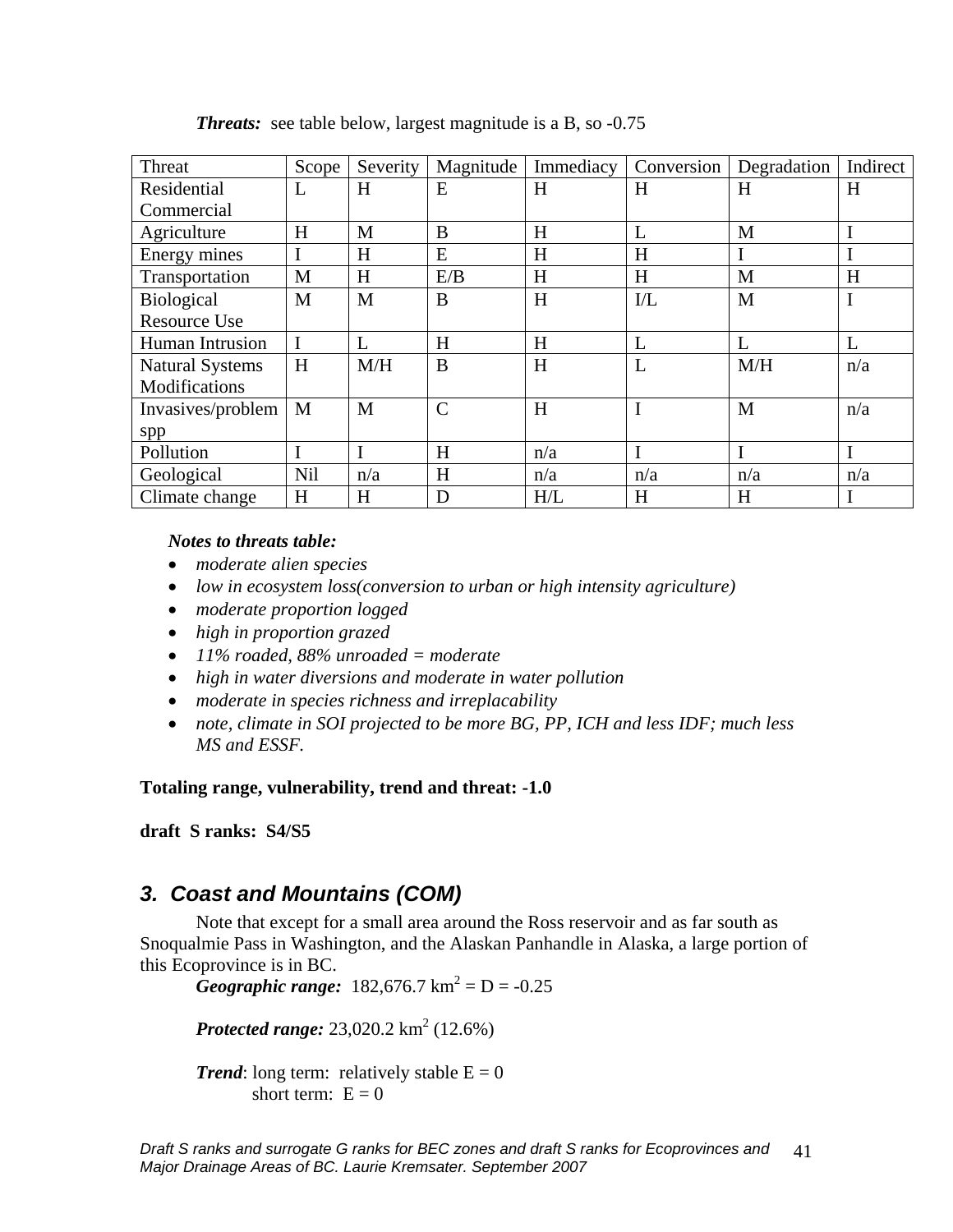#### *Vulnerability:* stable =  $C = 0$

| Threat                  | Scope       | Severity | Magnitude | Immediacy | Conversion            | Degradation | Indirect |
|-------------------------|-------------|----------|-----------|-----------|-----------------------|-------------|----------|
| Residential             | $\bf{I}$    | H        | E         | H         | H                     | H           | H        |
| Commercial              |             |          |           |           |                       |             |          |
| Agriculture             | I           | L        | G         | H         |                       | L           |          |
| Energy mines            | I           | H        | E         | H         | H                     | I           |          |
| Transportation          | L           | H        | E/B       | H         | H                     | M           | H        |
| <b>Biological</b>       | M           | H        | B         | H         | $\overline{\text{L}}$ | H           | I        |
| <b>Resource Use</b>     |             |          |           |           |                       |             |          |
| Human Intrusion         | $\mathbf I$ | L        | H         | H         | L                     | L           | L        |
| <b>Natural Systems</b>  | L           | H        | B         | H         | M                     | M/H         | n/a      |
| Modifications           |             |          |           |           |                       |             |          |
| Invasives/problem $ I $ |             | n/a      | H         | n/a       | n/a                   | n/a         | n/a      |
| spp                     |             |          |           |           |                       |             |          |
| Pollution               | L           | I        | H         | n/a       | I                     | I           |          |
| Geological              | <b>Nil</b>  | n/a      | H         | n/a       | n/a                   | n/a         | n/a      |
| Climate change          | M           | M        | D         | H/L       | M                     | M           |          |

**Threats:** see table below, largest magnitude is a B, so -0.75

#### *Notes to threats table:*

- *third of all Ecoprovinces in alien species*
- *low in ecosystem loss*
- *moderate proportion logged*
- *low to nil livestock grazing*
- *low roadedness*
- *high area unroaded*
- *moderate to low in water diversions and high in water pollution*
- *moderate in species richness and irreplacability*
- *note, climate in COM will be more CWH, less MH, and less alpine, so some loss of diversity*

#### **Totaling range, vulnerability, trend and threat: -1.0**

**draft S rank: S4 (calculates to S5. but several threats above a "B" lean to S4, the NatureServe thinking is fine, but the calculation just does not work for these large areas)** 

## *4. Georgia Depression (GED)*

*Geographic range:*  $17,535 \text{ km}^2 = \text{B} = -0.75$ 

*Protected range*  $1,755$  km<sup>2</sup> (10%)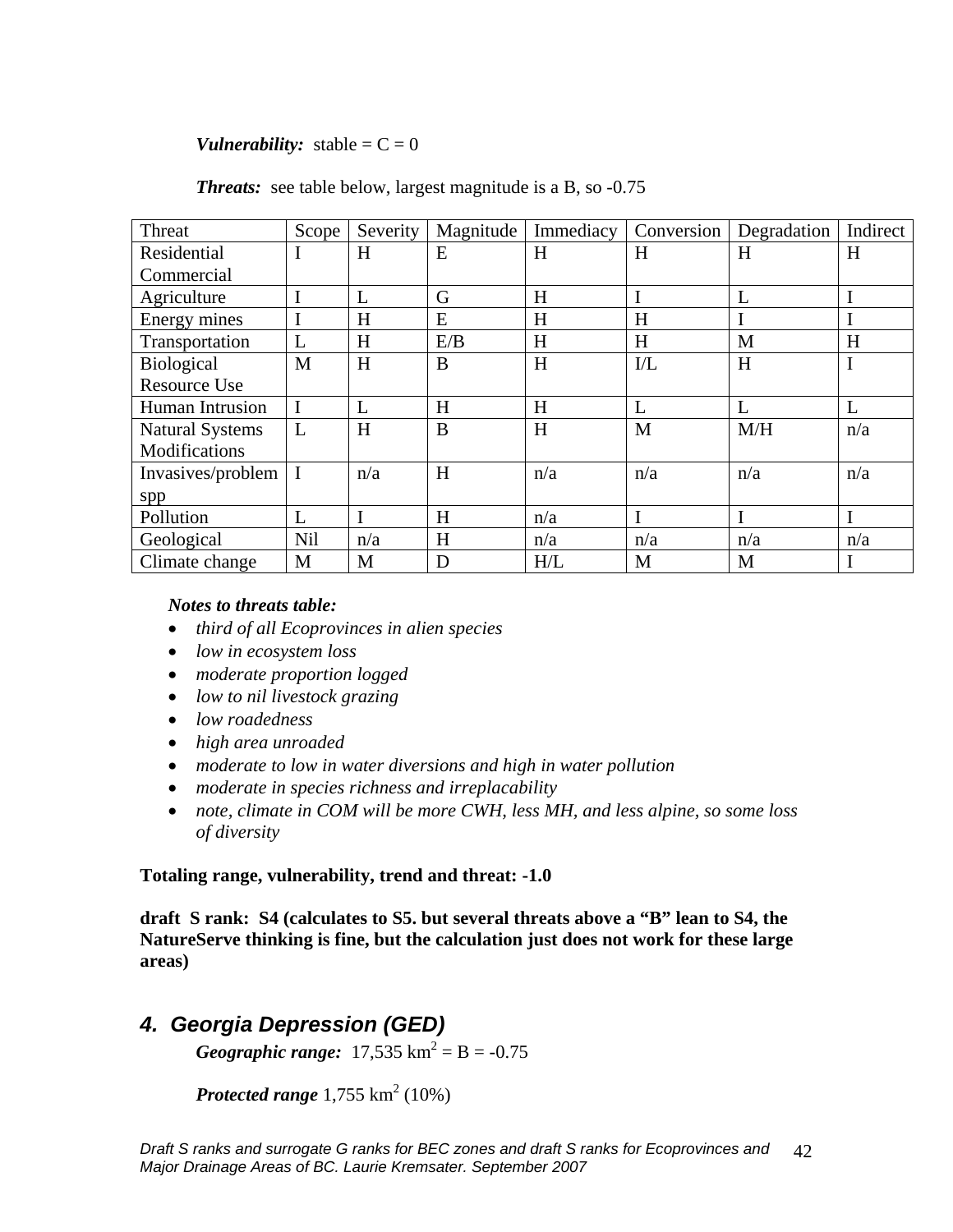*Trend*: long term: substantial decline  $C = 0$ short term:  $C = -0.5$ 

*Vulnerability:* moderately vulnerable =  $B = -0.25$ 

*Threats:* see table below, largest magnitude is an A, so -1

| Threat              | Scope | Severity    | Magnitude      | Immediacy | Conversion  | Degradation | Indirect       |
|---------------------|-------|-------------|----------------|-----------|-------------|-------------|----------------|
| Residential         | M     | H           | A              | H         | H           | H           | H              |
| Commercial          |       |             |                |           |             |             |                |
| Agriculture         | L     | H           | E              | H         | H           |             | L              |
| Energy mines        | L     | H           | H              | H         | H           |             | I              |
| Transportation      | M     | H           | E/B            | H         | H           | M           | H              |
| <b>Biological</b>   | M     | H           | B              | H         | L           | H           | L              |
| <b>Resource Use</b> |       |             |                |           |             |             |                |
| Human               | L     | $\mathbf I$ | H              | I         | $\mathbf I$ | I           | $\overline{I}$ |
| Intrusion           |       |             |                |           |             |             |                |
| Natural             | H     | H           | E              | H         | L           | H           | I              |
| <b>Systems</b>      |       |             |                |           |             |             |                |
| Modifications       |       |             |                |           |             |             |                |
| Invasives           | H     | H           | E              | H         | I           | H           | H              |
| Pollution           | M     | L           | $\overline{F}$ | H         |             |             | I              |
| Geological          | H     | L           | H              |           | I           |             | I              |
| Climate             | H     | $\ddot{?}$  | D              | L         | $\gamma$    | $\gamma$    | I              |
| change              |       |             |                |           |             |             |                |

#### *Notes to threats table:*

- *first (worst) of all Ecoprovinces in alien species*
- *highest in contaminated sites*
- *highest in ecosystem loss*
- *highest in proportion logged*
- *highest in NOx and SOx pollution*
- *highest in roads*
- *low in unroaded area*
- *high in water diversions and water pollution*
- *high in species richness and irreplacability*
- *note, climate in Georgia depression will be more CDF like rather than more CWH.*
- *residential development the greatest factor in trend and in threat, but also agriculture, transportation, pollution, altering of natural processes.*

#### **Totaling range, vulnerability, trend and threat: -2.50**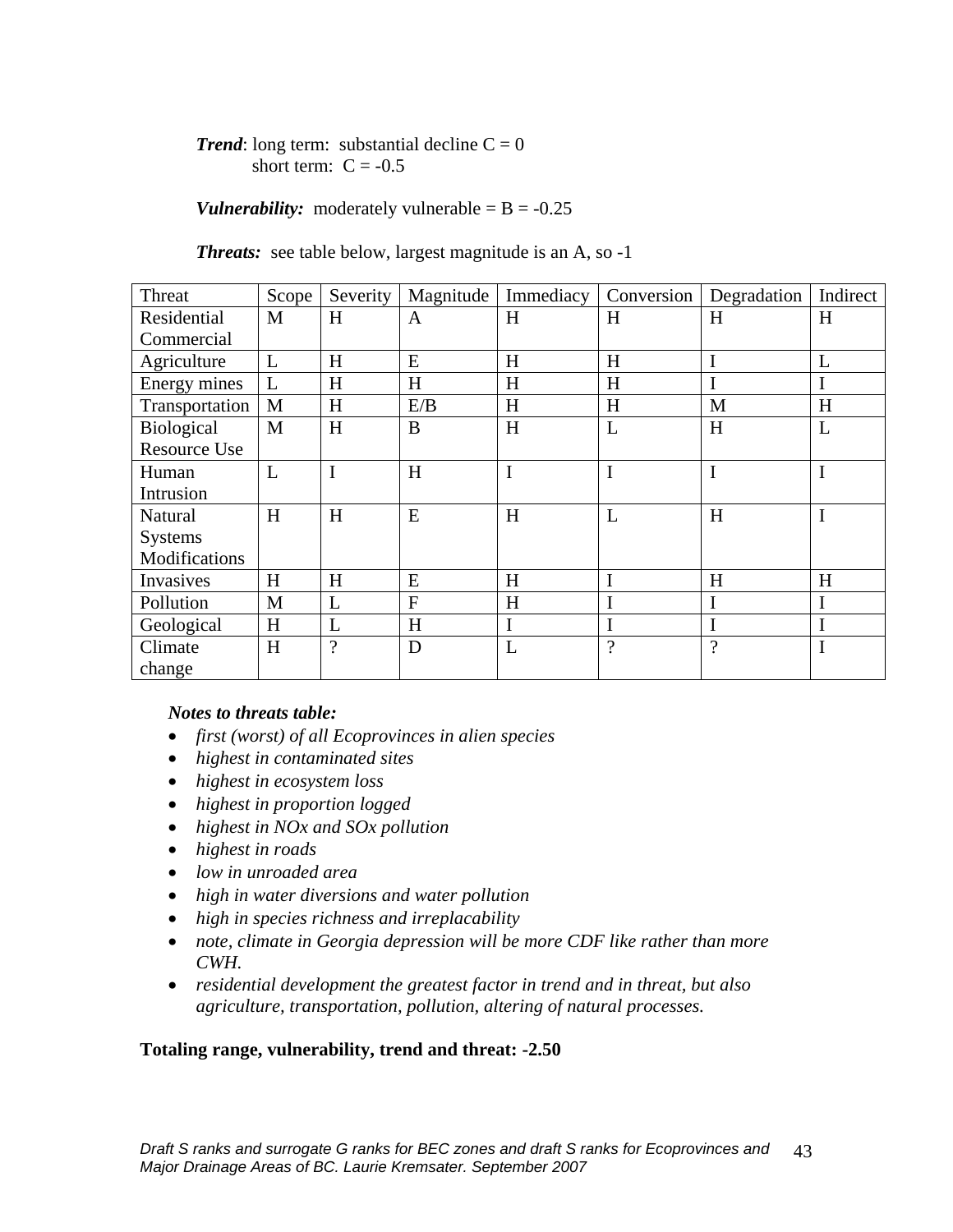**Draft S rank: S2/S3 (Adding the numbers come to S3, but low protected area and several large threats shift to S2)** 

## *5. Northern Boreal Mountains (NBM)*

Note that there is work underway to divide this Ecoprovince into a northern and southern once, with the southern Ecoprovince lying totally within B.C.

*Geographic range:*  $188,996.6 \text{ km}^2 = D = -0.25$ 

**Protected range:**  $3,830,556.64 \text{ km}^2 (20.3\%)$ 

Trend: long term: relatively stable  $E = 0$ short term: stable  $= 0$ 

*Vulnerability:* not intrinsically vulnerable  $= C=0$ 

|  |  | <b>Threats:</b> see table below, largest magnitude is a B, so -0.75 |  |
|--|--|---------------------------------------------------------------------|--|
|--|--|---------------------------------------------------------------------|--|

| Threat                 | Scope       | Severity | Magnitude | Immediacy | Conversion | Degradation | Indirect |
|------------------------|-------------|----------|-----------|-----------|------------|-------------|----------|
| Residential            | I           | H        | E         | H         | H          | H           | H        |
| Commercial             |             |          |           |           |            |             |          |
| Agriculture            | L           | M        | G         | H         | H          | L           | L        |
| Energy mines           | L           | H        | E         | H         | H          |             | $\bf{I}$ |
| Transportation         | I           | H        | E/B       | H         | H          | M           | H        |
| Biological             | M           | M        | B         | H         | L          | M           | $\bf{I}$ |
| <b>Resource Use</b>    |             |          |           |           |            |             |          |
| Human Intrusion        | I           | I        |           | I         | I          |             | I        |
| <b>Natural Systems</b> | L           | H        | G         | H         | Ī          | H           | n/a      |
| Modifications          |             |          |           |           |            |             |          |
| Invasives/problem      | $\mathbf I$ | M        | G         | H         | L          | M           | n/a      |
| spp                    |             |          |           |           |            |             |          |
| Pollution              | I           | I        | H         | n/a       | Ī          | I           | I        |
| Geological             | <b>Nil</b>  | n/a      | H         | n/a       | n/a        | n/a         | n/a      |
| Climate change         | H           | H        | H         | L         | H          | H           | I        |

#### *Notes to threats table:*

- *low in alien species*
- *low in ecosystem loss*
- *moderate to low proportion grazed, low proportion logged*
- *low roadedness, high unroadedness*
- *low species irreplacability and richness*
- *note, climate in NBM projected to change dramatically from SWB,BWBS, Alpine to ESSF*

#### **Totaling range, protected range, vulnerability, trend and threat: -1.0**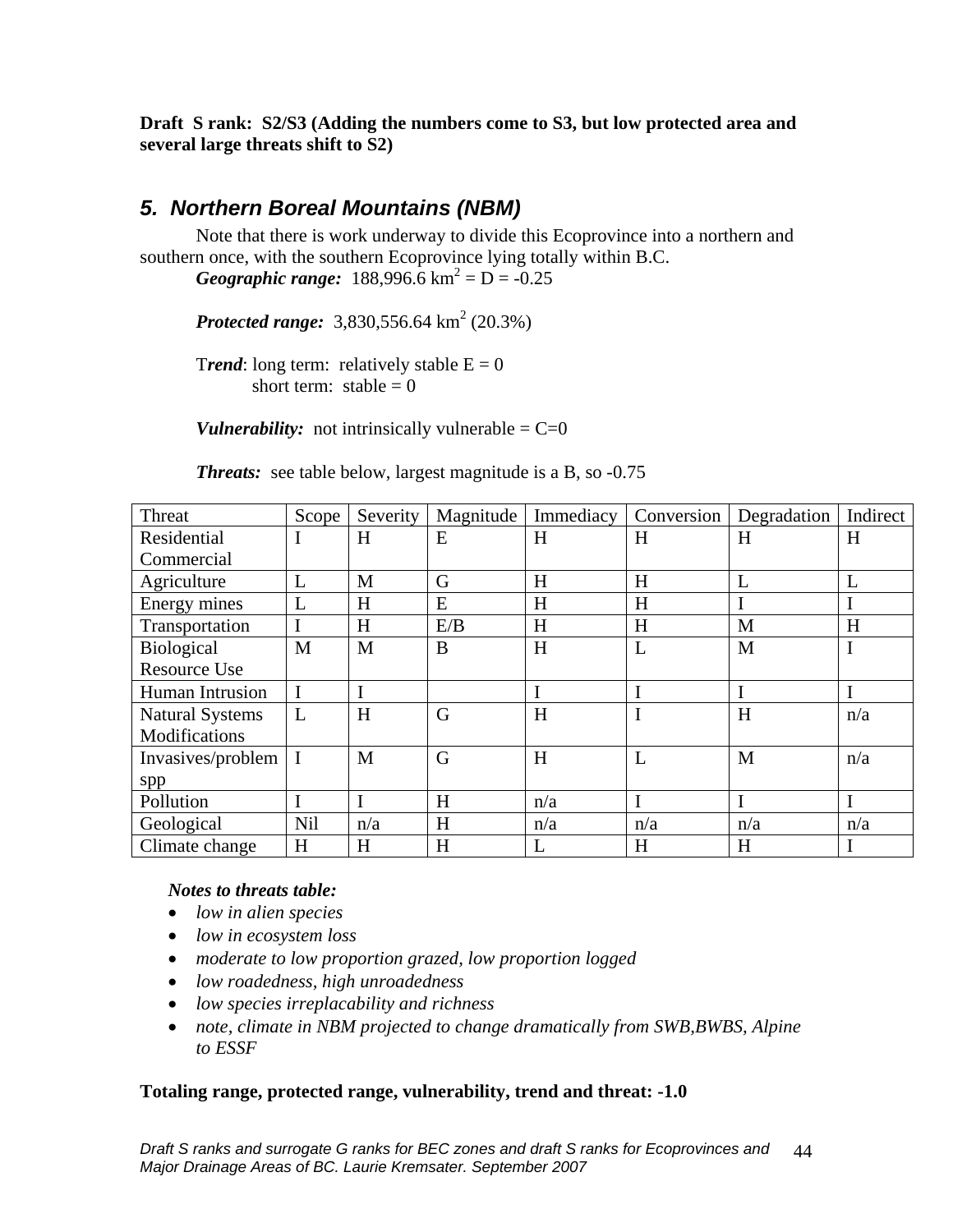**draft S ranks: S5** 

### *6. South Alaskan Mountains (SAM)*

*Note that this Ecoprovince is almost entirely in Alaska, except for a small area in extreme northwestern B.C. and the southwestern Yukon Territory.* 

*Geographic range:*  $3{,}541.53 \text{ km}^2 = \text{A} = -1.0$ 

**Protected range:**  $353,255.02 \text{ km}^2 (99\%)$ 

*Trend*: long term: relatively stable  $E = 0$ short term: stable  $= 0$ 

*Vulnerability:* not intrinsically vulnerable =  $C=0$ 

*Threats:* see table below, largest magnitude is a B, so -0.75

| Threat                  | Scope       | Severity  | Magnitude | Immediacy | Conversion | Degradation | Indirect |
|-------------------------|-------------|-----------|-----------|-----------|------------|-------------|----------|
| Residential             | I           | H         | E         | H         | H          | H           | H        |
| Commercial              |             |           |           |           |            |             |          |
| Agriculture             | I           | M         | H         | H         | H          | L           | L        |
| Energy mines            | I           | $H_{\rm}$ | ${\bf E}$ | H         | H          |             |          |
| Transportation          |             | H         | E/B       | H         | H          | M           | H        |
| Biological              | M           | M         | B         | H         | L          | M           | I        |
| <b>Resource Use</b>     |             |           |           |           |            |             |          |
| Human Intrusion         | $\mathbf I$ |           | H         |           | I          |             |          |
| <b>Natural Systems</b>  | L           | H         | B         | H(10 am)  | I          | H           | n/a      |
| Modifications           |             |           |           |           |            |             |          |
| Invasives/problem $ I $ |             | M         | H         | H         | L          | M           | n/a      |
| spp                     |             |           |           |           |            |             |          |
| Pollution               | I           |           | H         | n/a       | I          |             | I        |
| Geological              | <b>Nil</b>  | n/a       | H         | n/a       | n/a        | n/a         | n/a      |
| Climate change          | H           | H         | D         | L         | M          | M           |          |

#### *Notes to threats table:*

- *low to nil in alien species*
- *low to nil ecosystem loss*
- *zero or no info on grazing, logging, oil and gas for the BC portion*
- *low roadedness, high unroadedness*
- *low species irreplacability and richness*
- *note, climate in SAL projected to increase CWH and decrease IMA and MH BEC zones*

#### **Totaling range, vulnerability, trend and threat: -1.75**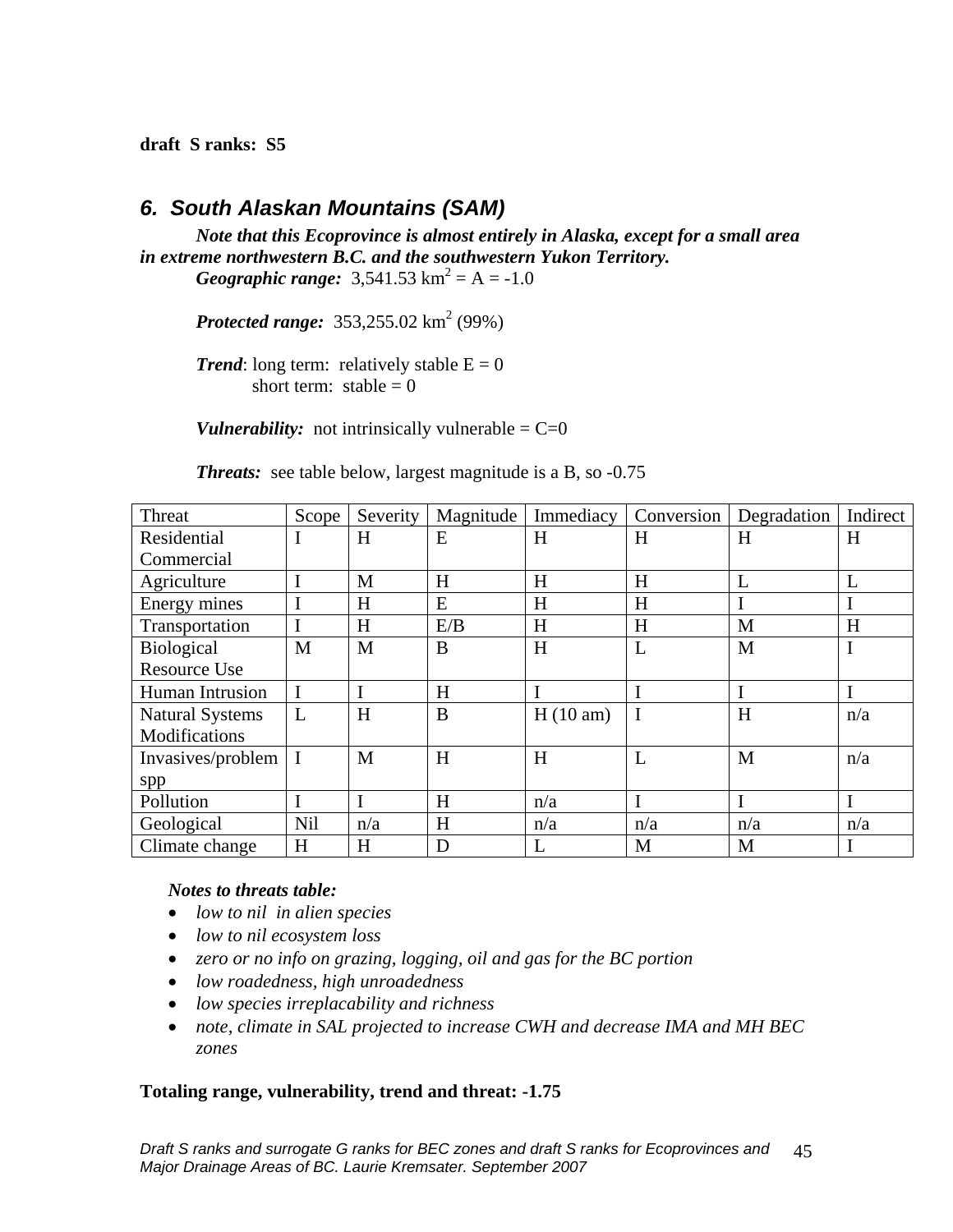**draft S ranks: S5** (calculates as S4)

## *7. Southern Interior (SOI)*

Note that except for the Okanagan Highlands and the Okanagan Ranges in the northern interior of Washington, the majority of this Ecoprovince is in BC.

*Geographic range:* 56,465.7 km<sup>2</sup> =  $C = -0.5$ 

**Protected range:**  $496,030.64 \text{ km}^2 (8.8\%)$ 

*Trend*: long term: moderate decline  $= D = 0$ short term: substantial decline  $= C = -0.50$ 

*Vulnerability:* moderately vulnerable  $=$  B $=$  -0.25

| <b>Threats:</b> see table below, largest magnitude is a A, so -1.00 |  |  |  |
|---------------------------------------------------------------------|--|--|--|
|---------------------------------------------------------------------|--|--|--|

| Threat                 | Scope      | Severity | Magnitude      | Immediacy | Conversion | Degradation | Indirect |
|------------------------|------------|----------|----------------|-----------|------------|-------------|----------|
| Residential            | M          | H        | E              | H         | H          | H           | H        |
| Commercial             |            |          |                |           |            |             |          |
| Agriculture            | H          | M        | B              | H         | M          | M           | L        |
| Energy mines           |            | H        | E              | H         | H          | I           | $\bf{I}$ |
| Transportation         | M          | H        | E/B            | H         | H          | M           | H        |
| Biological             | L          | M        | H              | H         | M          | M           | n/a      |
| Resource Use           |            |          |                |           |            |             |          |
| Human Intrusion        | L          | M        | $\mathbf{F}$   | H         | L          | M           | L        |
| <b>Natural Systems</b> | M          | L        | E              | H         | I          | L           | n/a      |
| Modifications          |            |          |                |           |            |             |          |
| Invasives/problem      | H          | H        | $\overline{A}$ | H         | M          | H           | n/a      |
| spp                    |            |          |                |           |            |             |          |
| Pollution              | L          |          | H              | n/a       | Ī          | I           | I        |
| Geological             | <b>Nil</b> | n/a      | H              | n/a       | n/a        | n/a         | n/a      |
| Climate change         | H          | H        | D              | H/L       | H          | H           | I        |

- *second of all Ecoprovinces in alien species*
- *third in ecosystem loss*
- *moderate proportion logged*
- *highest proportion grazed*
- *fourth in roadedness*
- *moderate area unroaded*
- *moderate in water diversions and high in water pollution*
- *second in species richness and irreplacability*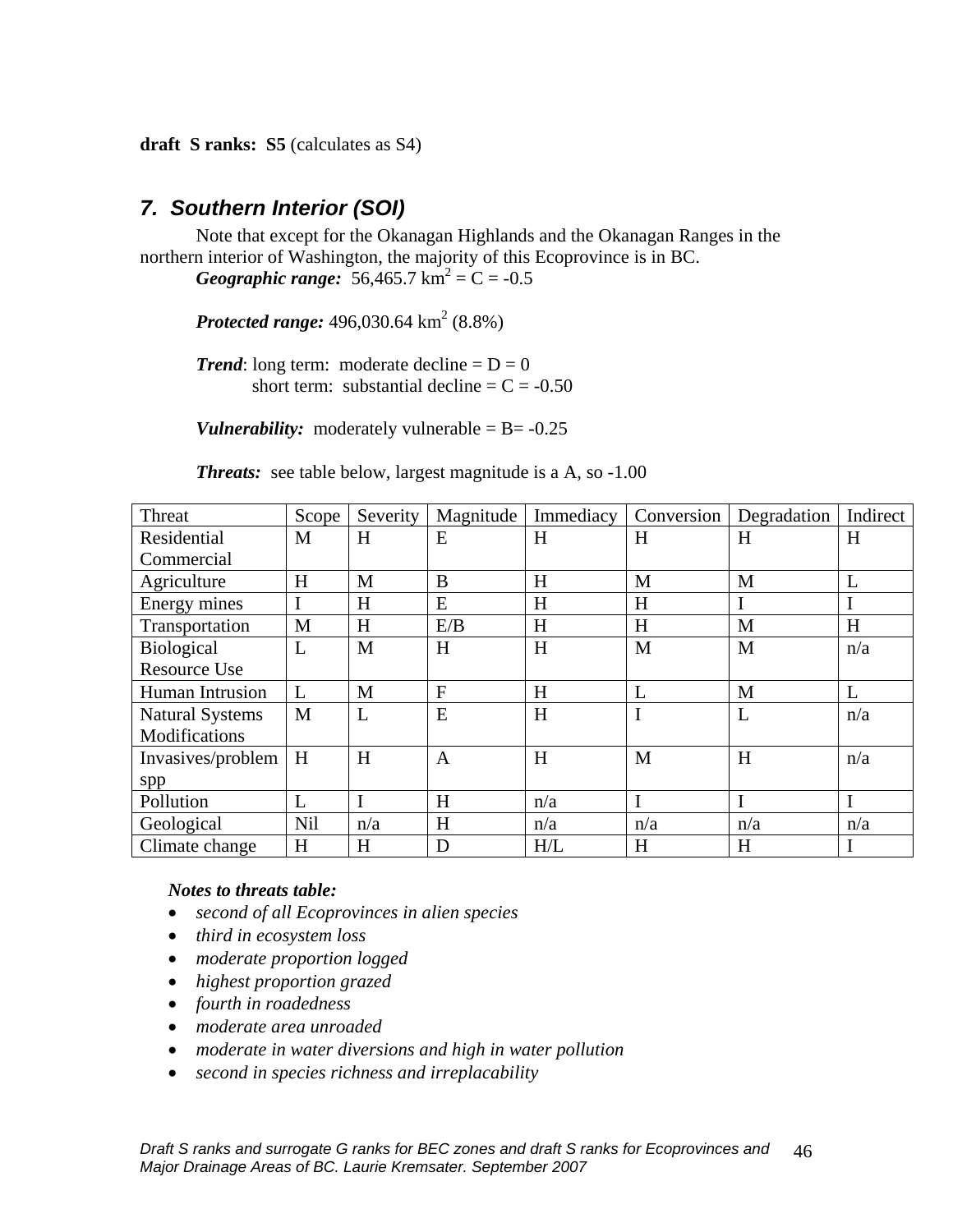• *note, climate in SOI projected to be more BG, PP, ICH and less IDF; much less MS and ESSF.* 

**Totaling range, vulnerability, trend and threat: -2.25** 

**draft S rank: S2 (calculation would be a S3)** 

### *8. Southern Interior Mountains(SIM)*

Note this Ecoprovince is about half in B.C. with the rest shared among Alberta, Montana and Idaho and a small portion in Washington.

*Geographic range:*  $138,743.9 \text{ km}^2 = D = -0.25$ 

**Protected range:** 2,386,050.7  $km^2(17\%)$ 

*Trend*: long term: relatively stable  $E = 0$ short term: stable  $= 0$ 

*Vulnerability:* not intrinsically vulnerable  $= C=0$ 

**Threats:** see table below, largest magnitude is a B, so -0.75

| Threat                 | Scope       | Severity | Magnitude     | Immediacy | Conversion | Degradation | Indirect |
|------------------------|-------------|----------|---------------|-----------|------------|-------------|----------|
| Residential            | L           | H        | E             | H         | H          | H           | H        |
| Commercial             |             |          |               |           |            |             |          |
| Agriculture            | L           | L        | B             | H         | I          | L           |          |
| Energy mines           |             | H        | E             | H         | H          |             |          |
| Transportation         | L           | H        | E/B           | H         | H          | M           | H        |
| Biological             | M           | H        | B             | H         | I/L        | H           | I        |
| <b>Resource Use</b>    |             |          |               |           |            |             |          |
| Human Intrusion        | L           | L        | H             | H         | L          | L           | L        |
| <b>Natural Systems</b> | H           | M/H      | B             | H         | M          | M/H         | n/a      |
| Modifications          |             |          |               |           |            |             |          |
| Invasives/problem      | M           | M        | $\mathcal{C}$ | H         | L          | M           | n/a      |
| spp                    |             |          |               |           |            |             |          |
| Pollution              | $\mathbf I$ |          | H             | n/a       | I          |             |          |
| Geological             | Nil         | n/a      | H             | n/a       | n/a        | n/a         | n/a      |
| Climate change         | M           | M        | D             | H/L       | M          | M           |          |

- *moderate in alien species*
- *high in upriver dams*
- *moderate ecosystem loss*
- *moderate proportion logged*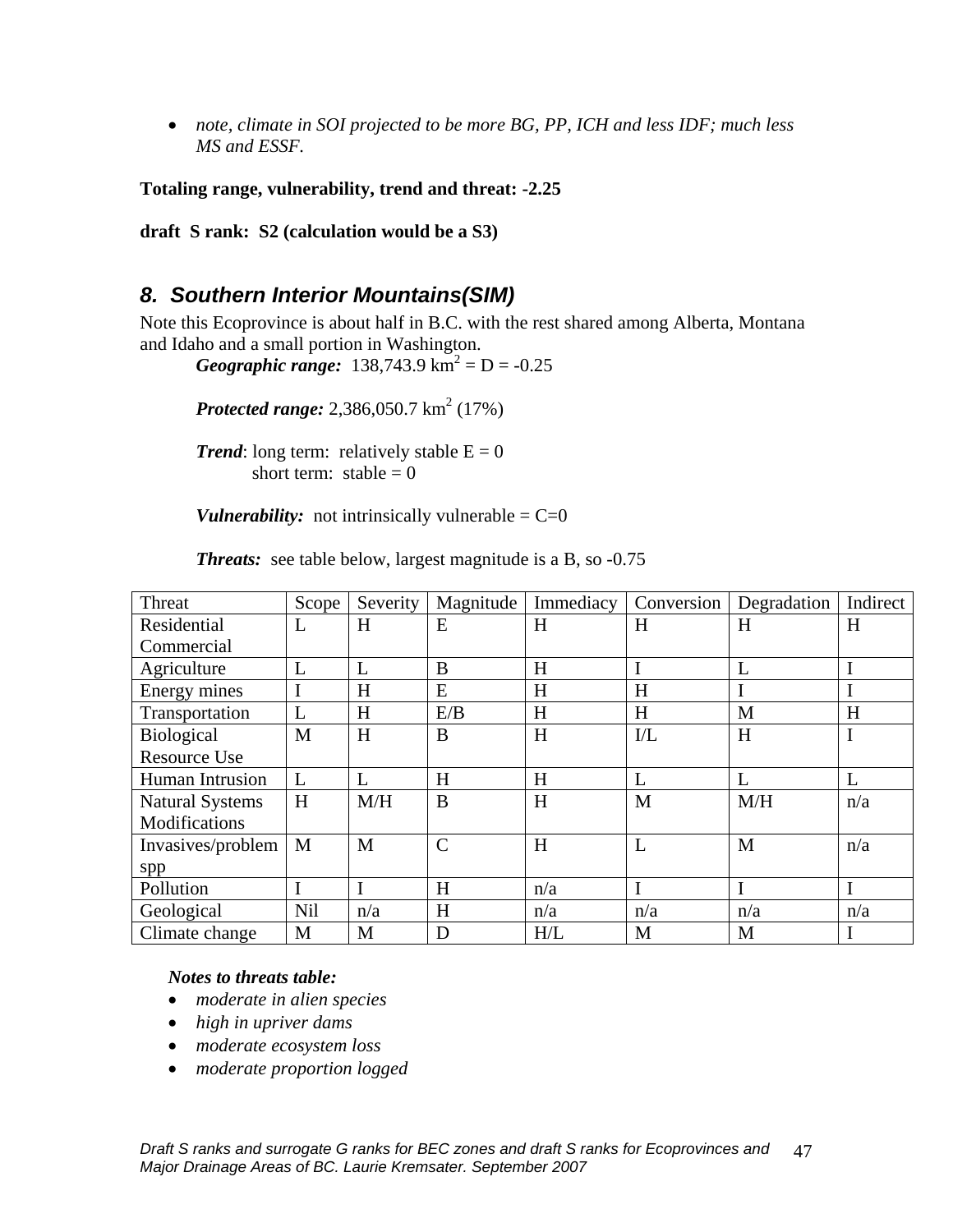- *moderate in roadedness (but 90% unroaded which is middle of the list of Ecoprovinces)*
- *high species irreplacability*
- *moderate in water diversions and moderate in water pollution*
- *note, climate in SIM projected to be more ICH and much less of now dominant ESSF and alpine..*

**draft S ranks: S4/S5** 

## *9. Sub Boreal Interior (SBI)*

This Ecoprovince occurs entirely within B.C. *Geographic range:* 138,786.6  $km^2 = C = -05$ 

**Protected range:**  $903,389.77 \text{ km}^2 (6.5\%)$ 

*Trend*: long term: relatively stable  $E = 0$ short term: stable  $= 0$ 

*Vulnerability:* not intrinsically vulnerable  $= C=0$ 

|  |  |  | <b>Threats:</b> see table below, largest magnitude is a B, so -0.75 |
|--|--|--|---------------------------------------------------------------------|
|--|--|--|---------------------------------------------------------------------|

| Threat                 | Scope        | Severity  | Magnitude | Immediacy | Conversion | Degradation | Indirect    |
|------------------------|--------------|-----------|-----------|-----------|------------|-------------|-------------|
| Residential            | I            | $H_{\rm}$ | E         | H         | H          | H           | H           |
| Commercial             |              |           |           |           |            |             |             |
| Agriculture            | L            | M         | G         | H         | H          | L           | L           |
| Energy mines           | M            | H         | E         | H         | H          | $\mathbf I$ | I           |
| Transportation         | L            | H         | E/B       | H         | H          | M           | H           |
| <b>Biological</b>      | M            | M         | B         | H         | L          | M           | I           |
| Resource Use           |              |           |           |           |            |             |             |
| Human Intrusion        | $\mathbf I$  |           | H         | I         | I          | I           | I           |
| <b>Natural Systems</b> | L            | H         | A/B       | H         | I          | H           | n/a         |
| Modifications          |              |           |           |           |            |             |             |
| Invasives/problem      | $\mathbf{I}$ | M         | H         | H         | L          | M           | n/a         |
| spp                    |              |           |           |           |            |             |             |
| Pollution              | $\mathbf I$  |           | H         | n/a       | I          | I           | I           |
| Geological             | <b>Nil</b>   | n/a       | H         | n/a       | n/a        | n/a         | n/a         |
| Climate change         | H            | H         | D         |           | H          | H           | $\mathbf I$ |

- *moderateto low in alien species*
- *moderate ecosystem loss*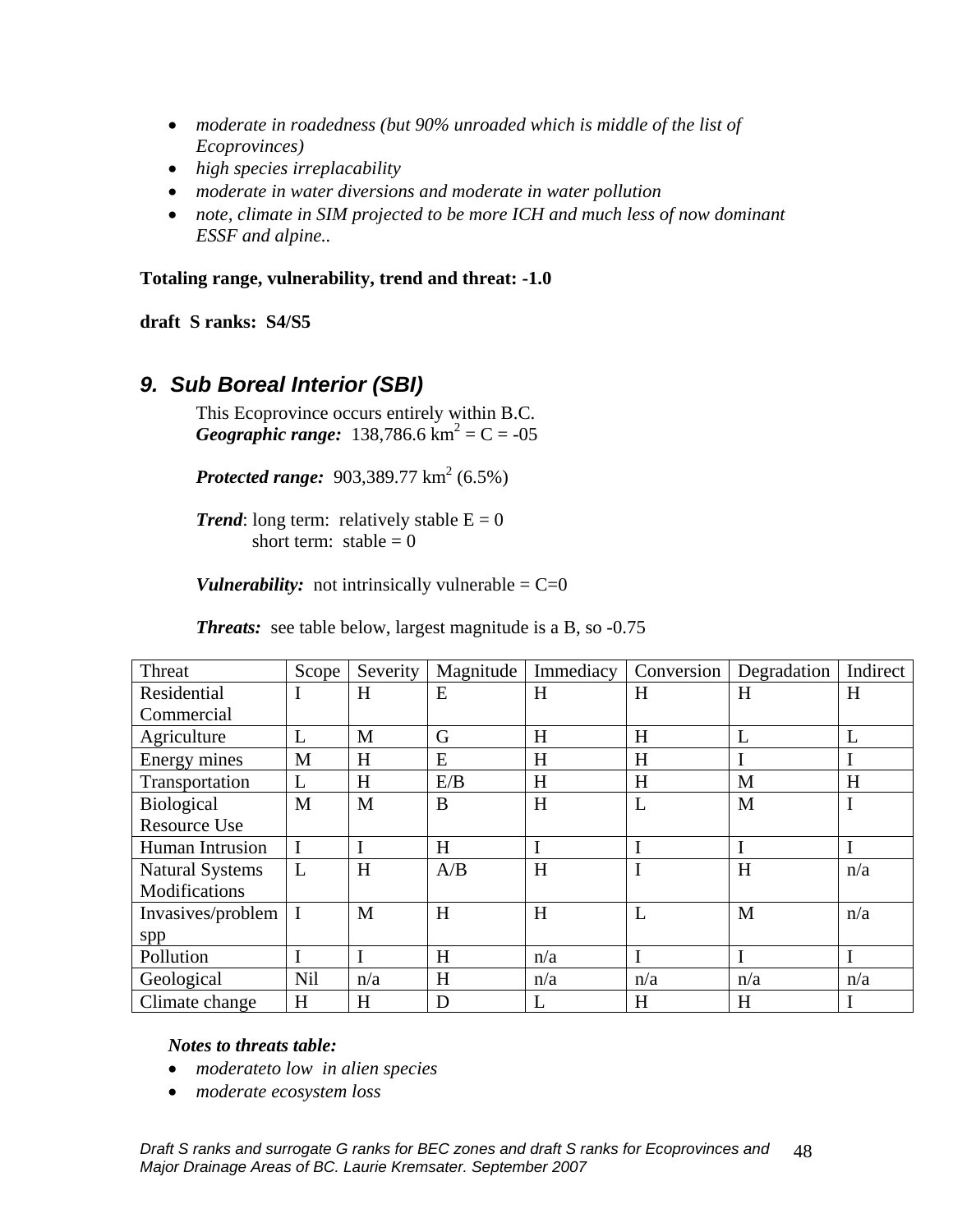- *moderate proportion grazed, moderate to low proportion logged*
- *moderate oil and gas development*
- *low roadedness, moderate unroadedness*
- *low/moderate species irreplacability and richness*
- *note, climate in SBI projected to change from mostly SBS to IDF, ICH.*

**draft S ranks: S5** (calculates as S4)

### *10. Taiga Plains (TAP)*

Note only a small portion of this Ecoprovince occurs in B.C.; most occurs in the Northwest Territories and a small portion occurs in northern Alberta.

*Geographic range:*  $69,523.2 \text{ km}^2 = C = -0.5$ 

**Protected range:**  $144,885.44 \text{ km}^2 (2.1\%)$ 

*Trend*: long term: relatively stable  $E = 0$ short term: stable  $= 0$ 

*Vulnerability:* not intrinsically vulnerable =  $C=0$ 

|  |  |  | <b>Threats:</b> see table below, largest magnitude is a B, so -0.75 |
|--|--|--|---------------------------------------------------------------------|
|--|--|--|---------------------------------------------------------------------|

| Threat                 | Scope        | Severity  | Magnitude | Immediacy | Conversion | Degradation | Indirect |
|------------------------|--------------|-----------|-----------|-----------|------------|-------------|----------|
| Residential            | 1            | $H_{\rm}$ | E         | H         | H          | H           | H        |
| Commercial             |              |           |           |           |            |             |          |
| Agriculture            | L            | M         | G         | H         | H          | L           | L        |
| Energy mines           | M            | H         | E         | H         | H          | I           | I        |
| Transportation         | L            | H         | E/B       | H         | H          | M           | H        |
| <b>Biological</b>      | M            | M         | B         | H         | L          | M           | I        |
| <b>Resource Use</b>    |              |           |           |           |            |             |          |
| Human Intrusion        | I            |           |           |           | I          | I           |          |
| <b>Natural Systems</b> | L            | H         | G         | H         | I          | H           | n/a      |
| Modifications          |              |           |           |           |            |             |          |
| Invasives/problem      | $\mathbf{I}$ | M         | G         | H         | L          | M           | n/a      |
| spp                    |              |           |           |           |            |             |          |
| Pollution              |              |           | H         | n/a       |            |             |          |
| Geological             | Nil          | n/a       | H         | n/a       | n/a        | n/a         | n/a      |
| Climate change         | H            | H         | H         | L         | H          | H           | I        |

- *low in alien species*
- *low in ecosystem loss*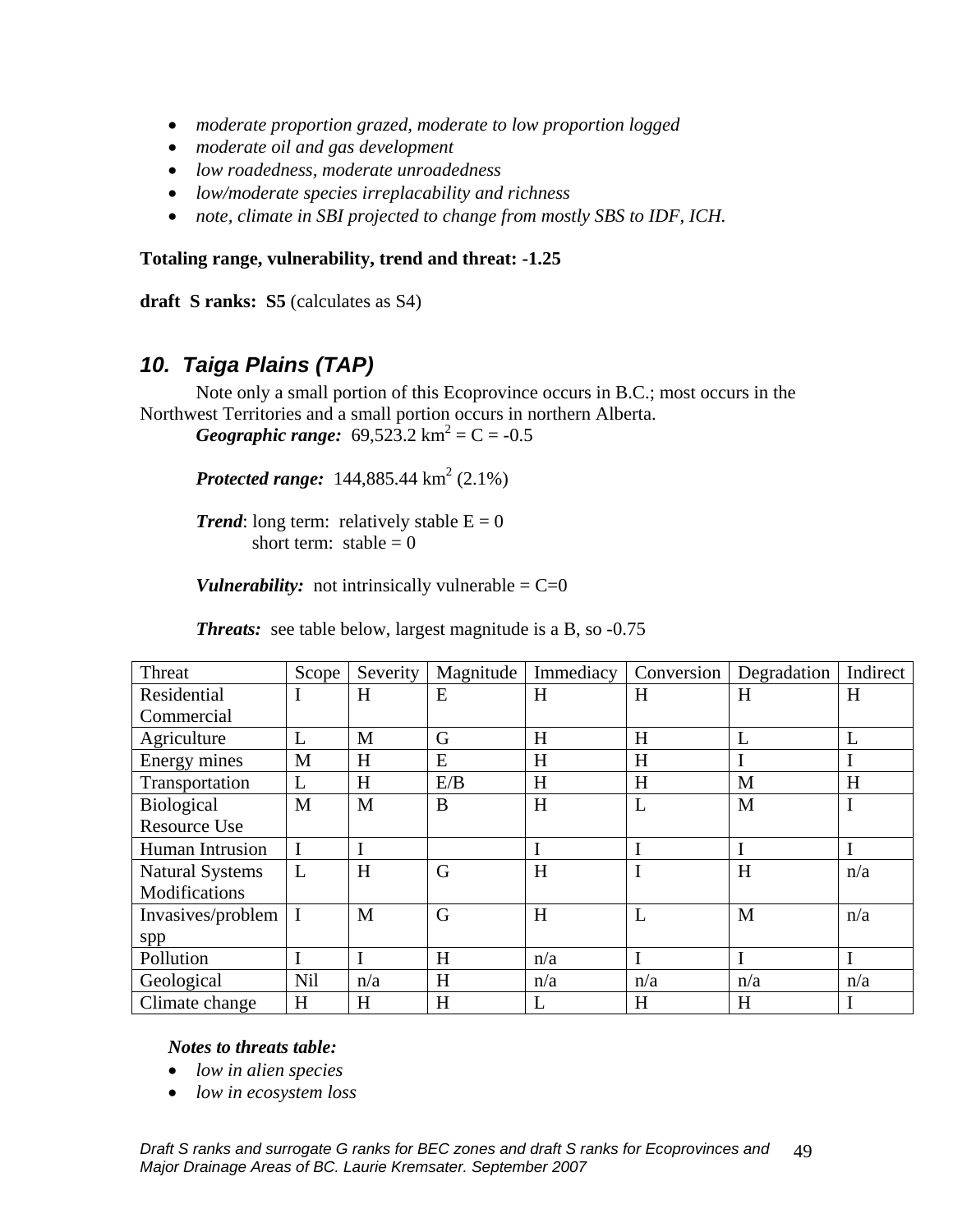- *moderate proportion grazed, moderate proportion logged*
- *moderate to high oil and gas development*
- *moderate to low roadedness, high unroadedness*
- *low species irreplacability and richness*
- *note, climate in TAP projected to change dramatically from BWBS to more IDF, PP like*

**draft S ranks: S5** (calculates as S4)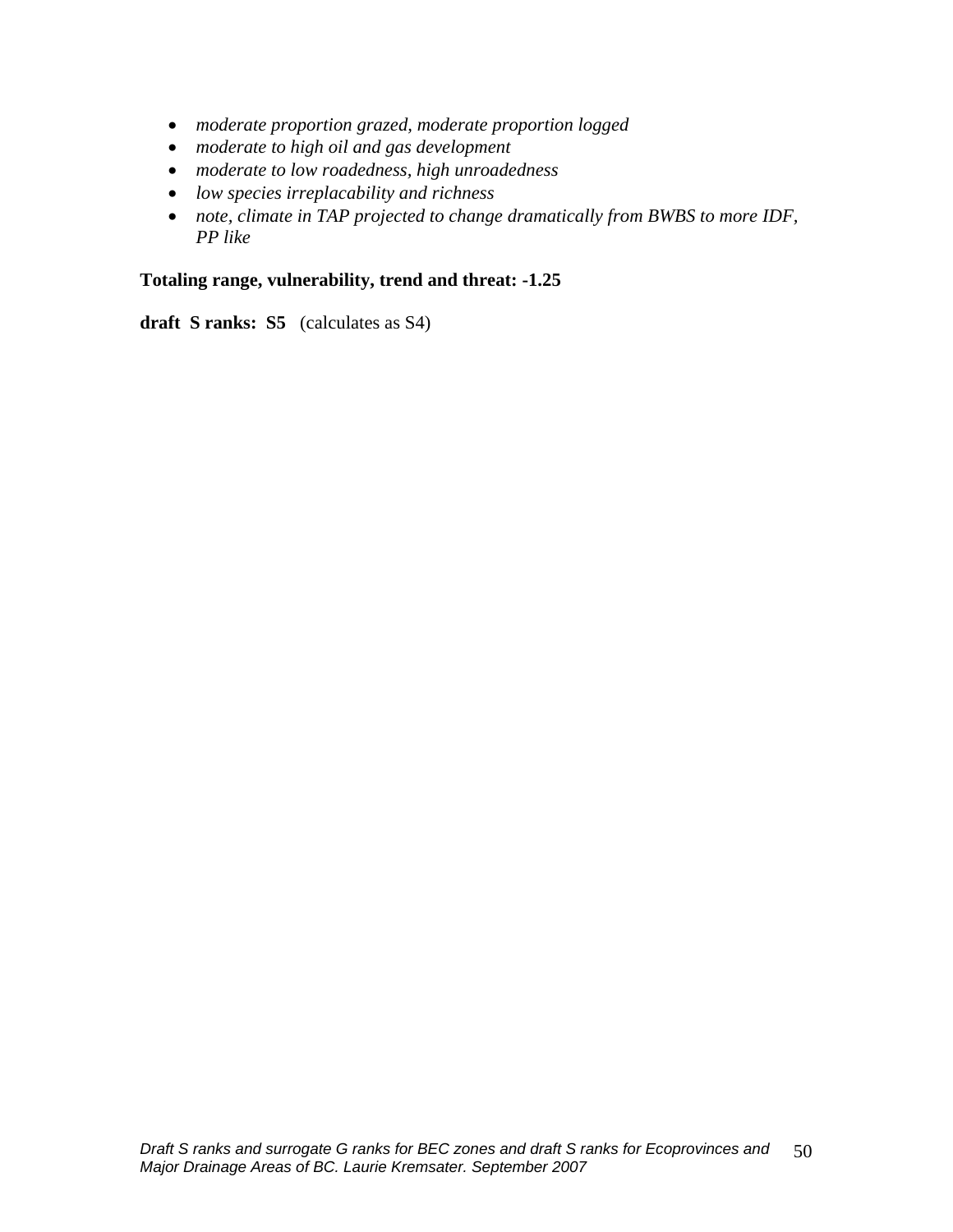## **6. Developing Draft S Ranks for Major Drainage Areas In BC**

The 9 Major Drainages Areas delineated for the Province are:

- $\triangleright$  Coastal
- $\triangleright$  Columbia
- $\triangleright$  Fraser
- $\triangleright$  MacKenzie
- $\triangleright$  Nass
- $\triangleright$  Skeena
- $\triangleright$  Stikine
- $\triangleright$  Taku
- $\triangleright$  Yukon

We summarize the ranking process and draft S ranks for each. For Major Drainage Areas we placed more emphasis on aquatic threats and conditions than terrestrial threats and condition.

## *1. Coastal*

Watersheds include Vancouver Island, Queen Charlotte Islands, Squamish, Homathko, Klinnaklinni, Bella Coola, Dean, Whiting, Alsek/Tatshenshini *Geographic range:*  $164,772.6 \text{ km}^2 = D = -0.25$ 

*Protected range:* 3,248,309.43 ha Provincial Parks + 168,363.76 ha National Parks =  $3416673.20$  ha;  $21\%$ 

*Trend*: long term: relatively stable  $E = 0$ short term:  $E = 0$ 

*Vulnerability:* stable =  $C=0$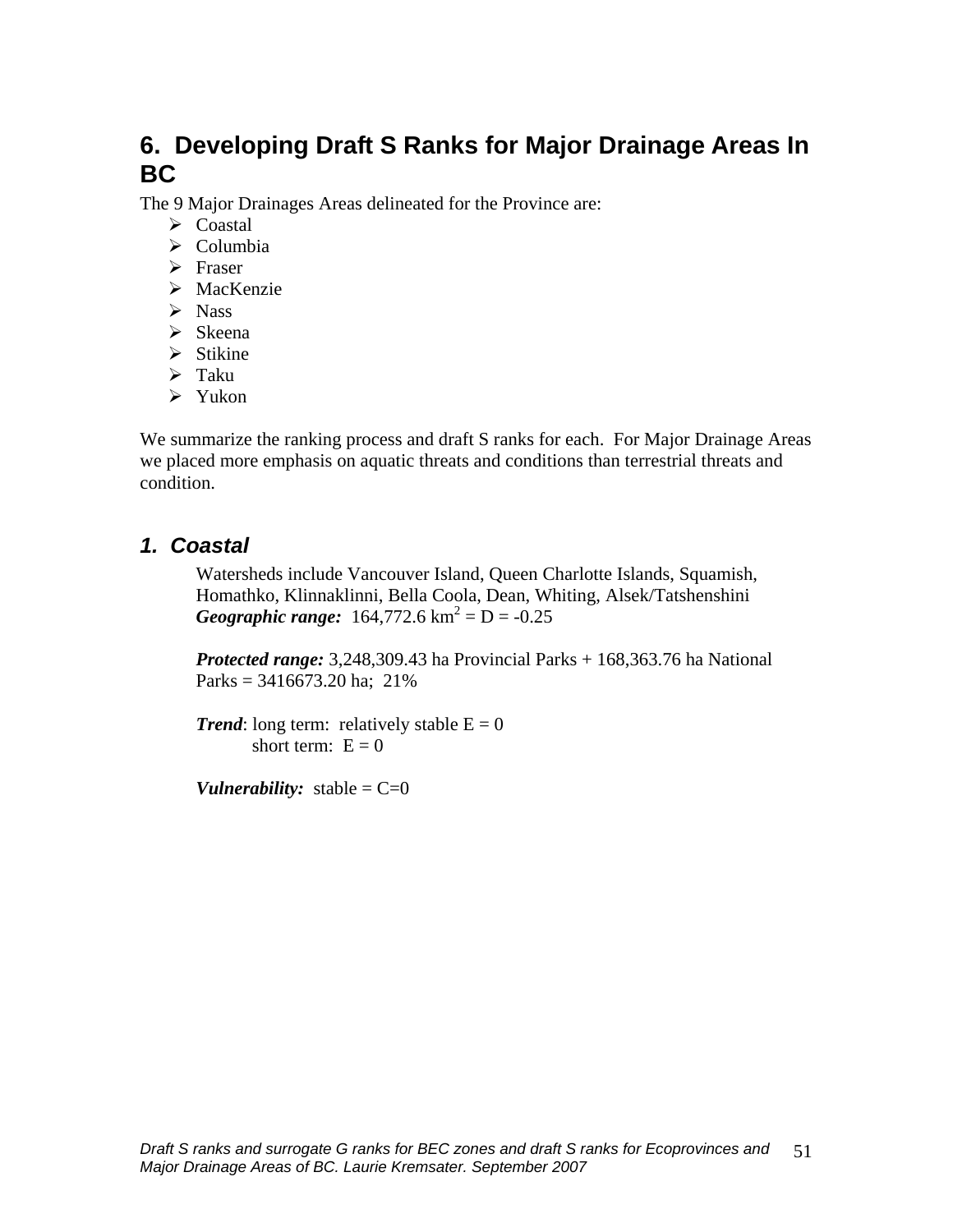| Threat                 | Scope       | Severity | Magnitude | Immediacy | Conversion | Degradation | Indirect |
|------------------------|-------------|----------|-----------|-----------|------------|-------------|----------|
| Residential            | I           | H        | E         | H         | H          | H           | H        |
| Commercial             |             |          |           |           |            |             |          |
| Agriculture            | I           | L        | G         | H         | I          | L           | I        |
| Energy mines           | I           | H        | E         | H         | H          | I           | I        |
| Transportation         | I           | H        | E/B       | H         | H          | M           | H        |
| <b>Biological</b>      | M           | H        | B         | H         | I/L        | H           | I        |
| <b>Resource Use</b>    |             |          |           |           |            |             |          |
| Human Intrusion        | $\mathbf I$ | L        | H         | H         | L          | L           | L        |
| <b>Natural Systems</b> | L           | H        | $\bf{B}$  | H(10 am)  | M          | M/H         | n/a      |
| Modifications          |             |          |           |           |            |             |          |
| Invasives/problem      | I/H         | n/a      | E         | n/a       | n/a        | n/a         | n/a      |
| spp                    |             |          |           |           |            |             |          |
| Pollution              | L           |          | H         | n/a       | I          | I           |          |
| Geological             | Nil         | n/a      | H         | n/a       | n/a        | n/a         | n/a      |
| Climate change         | M           | M        | D         | H/L       | M          | M           | $\bf{I}$ |

**Threats:** see table below, largest magnitude is a B, so -0.75

#### *Notes to threats table:*

- *highest major drainage area in alien species, but those are on south eastern Vancouver Island and southern Mainland, hence the split rank of "I/H" for scope of invasives*
- *moderate in ecosystem loss*
- *Natural aquatic systems and processes have been greatly altered (mainly by logging). Many of these drainages salmon dominated and impacts of logging and roads especially seen on coho and cutthroat trout.*
- *moderate proportion logged*
- *low grazing*
- *moderate to low roadedness*
- *moderate to high area unroaded (94%, note range in major drainage area is from 87.8 to99.9 % unroaded)*
- *high in water diversions and high in water pollution*
- *moderate in species richness and irreplacability*
- *least climate change loss of some MH and alpine, expansion of CWH*

#### **Totaling range, vulnerability, trend and threat: -1.0**

**draft S ranks: S3/S4** *(We ranked it as S3/S4 despite the total only coming to -1.0 which should equate to S5. The threats are larger than the NatureServe approach allows us to recognize. The large range outweighs threats and condition; this ranking system requires work to use at these scale of very large areas)*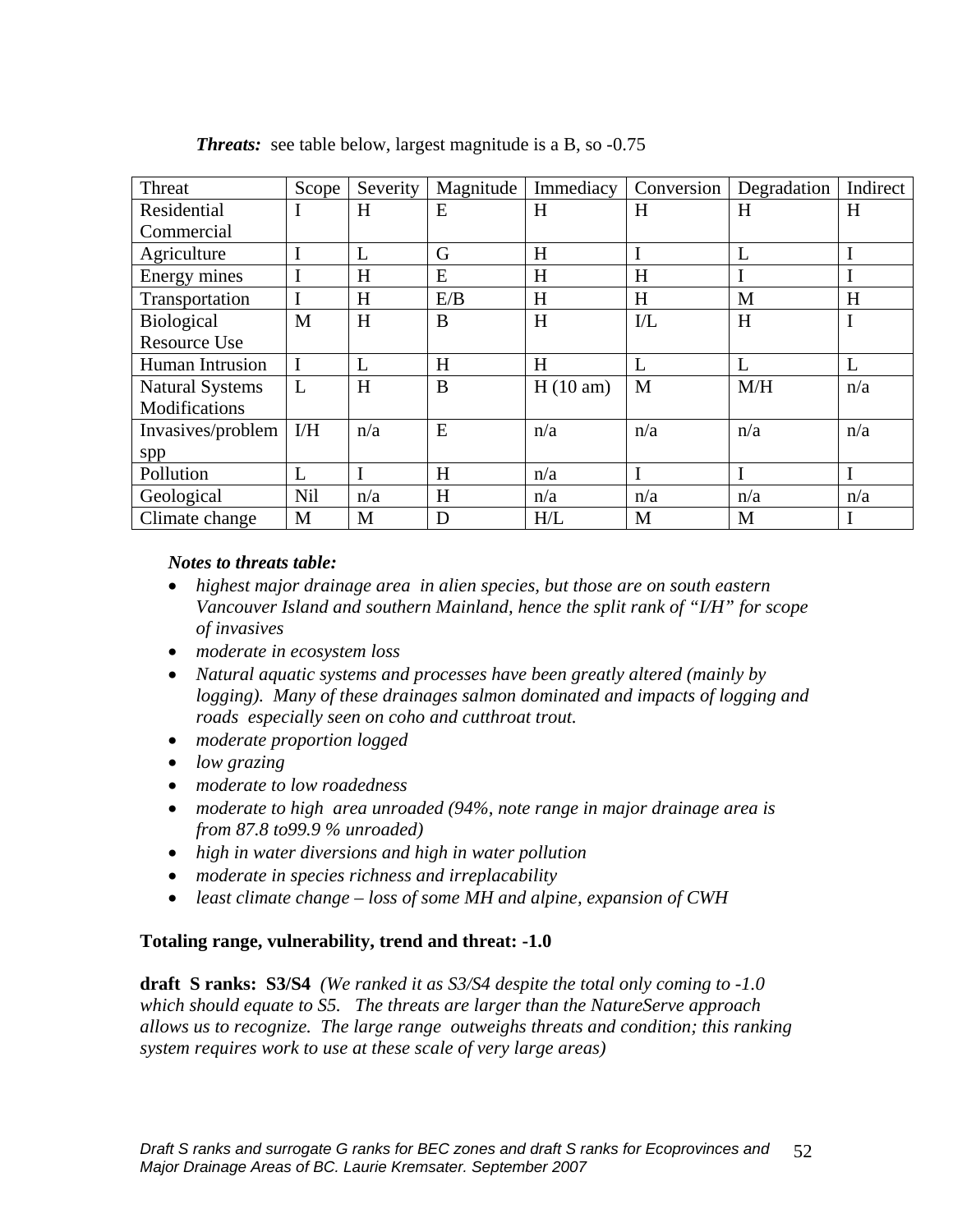(consider delineating Vancouver Island from Mainland Coast as separate Major drainage Areas)

## *2. Columbia*

Watersheds include Okanagan/Smilkameen, Columbia, Canoe, Kootenay, and Duncan

*Geographic range:*  $102,847.6 \text{ km}^2 = C = -0.5$ 

*Protected range* 879,422.67 ha Prov. Parks + 428,135.16 ha Nat'l parks = 1307557.8 ha

*Trend*: long term: relatively stable  $E = 0$ short term: stable  $= 0$ 

*Vulnerability:* moderately vulnerable =  $B = -0.25$ 

| Threat                 | Scope | Severity | Magnitude     | Immediacy | Conversion | Degradation | Indirect |
|------------------------|-------|----------|---------------|-----------|------------|-------------|----------|
| Residential            | L     | H        | E             | H         | H          | H           | H        |
| Commercial             |       |          |               |           |            |             |          |
| Agriculture            | M     | M        | B             | H         | I          | L           |          |
| Energy mines           |       | H        | E             | H         | H          |             |          |
| Transportation         | L     | H        | E/B           | H         | H          | M           | H        |
| Biological             | M     | H        | B             | H         | I/L        | H           |          |
| <b>Resource Use</b>    |       |          |               |           |            |             |          |
| <b>Human Intrusion</b> | L     | L        | H             | H         | L          | L           | L        |
| <b>Natural Systems</b> | H     | H        | B             | H         | M          | M/H         | n/a      |
| Modifications          |       |          |               |           |            |             |          |
| Invasives/problem      | M     | H        | $\mathcal{C}$ | H         | L          | M           | n/a      |
| spp                    |       |          |               |           |            |             |          |
| Pollution              |       | I        | H             | n/a       | I          |             |          |
| Geological             | Nil   | n/a      | H             | n/a       | n/a        | n/a         | n/a      |
| Climate change         | M     | M        | D             | H/L       | M          | M           |          |

**Threats:** see table below, largest magnitude is a B, so -0.75

- *third (moderate) in alien species. Some alien species enter from the US. The USA also stocks non natives that then enter Canadian system. Invasives are more of a problem in the Columbia than in the Fraser River system.*
- *high in up river dams. This systems has natural processes that are very changed due to impoundments (reservoirs), water extraction, logging and agriculture.*
- *highest in ecosystem loss*
- *third in proportion grazed*
- *second highest proportion logged (16%)*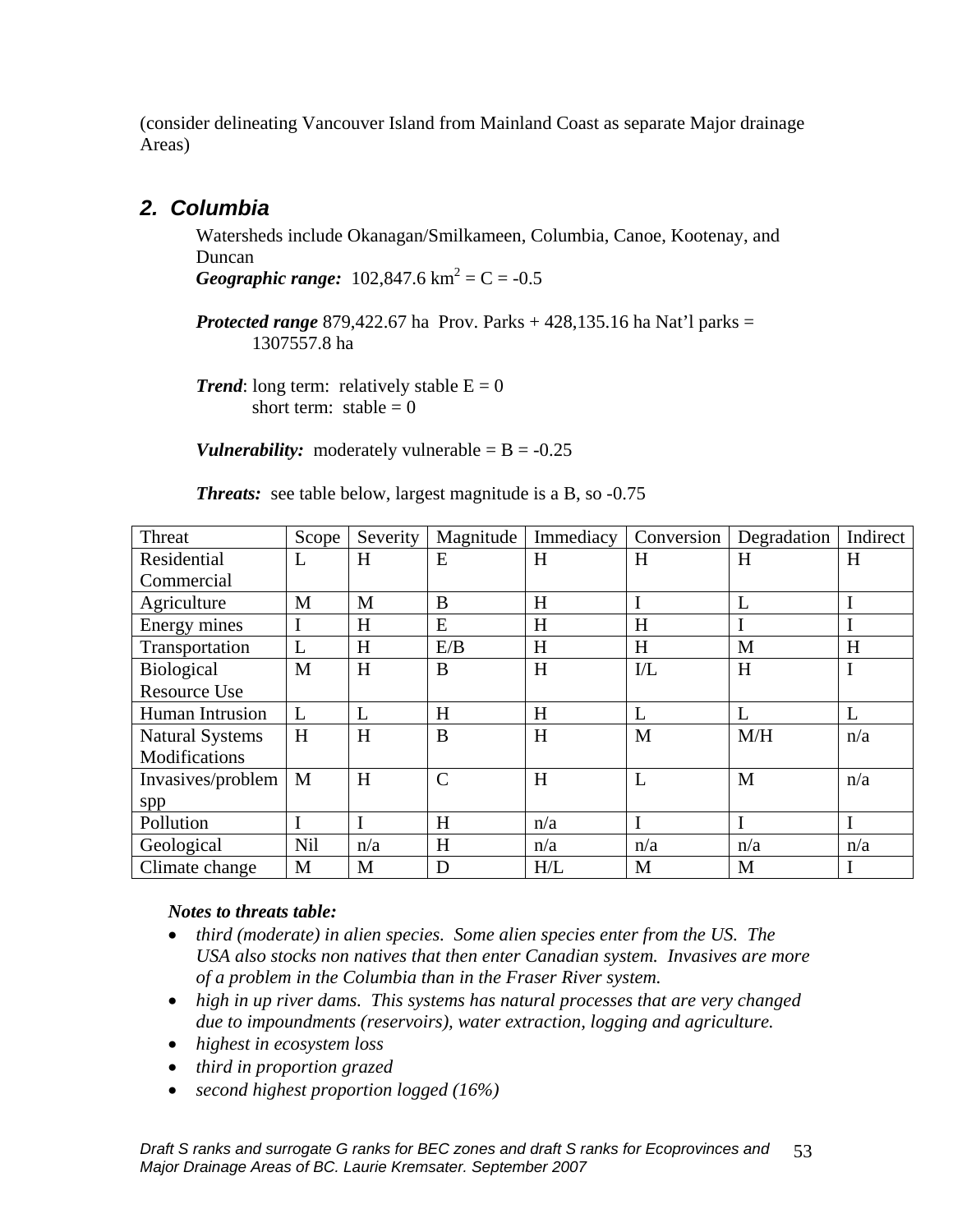- *second highest proportion roaded*
- *low unroaded*
- *highest species irreplacability and richness*
- *second highest in water diversions and moderate in water pollution*
- *note, climate projected to be more ICH and much less of now dominant ESSF and alpine. Columbia system projected to move from a cold water system to a cool water system. (Some areas of Columbia, such as Okanagan, are warm water systems naturally). As climate change progresses, Bull Trout will likely decrease, but salmonids will likely persist.*

**draft S ranks: S2** *(We ranked it as S3 despite the total only coming to 1.5 which should equate to S4. The threats are larger than the NatureServe approach allows us to recognize. The large protected area outweighs threats and condition; this ranking requires work to use at these scales of very large areas)* 

### *3. Fraser*

Watersheds include the Lilloet, Thompson, Nicola, Stuart, Chilcotin, and upper Fraser.

*Geographic range:* Includes many BEC zones from coastal, central and montane areas of Province: 231,514.6  $\text{km}^2 = \text{D} = -0.25$ 

*Protected range* : 3,093,049.46 ha of Provincial Parks, 13% protected

*Trend*: long term: moderate decline  $D = 0$ short term:  $D = -0.25$ 

*Vulnerability:* moderately vulnerable  $=$  B  $=$  -0.25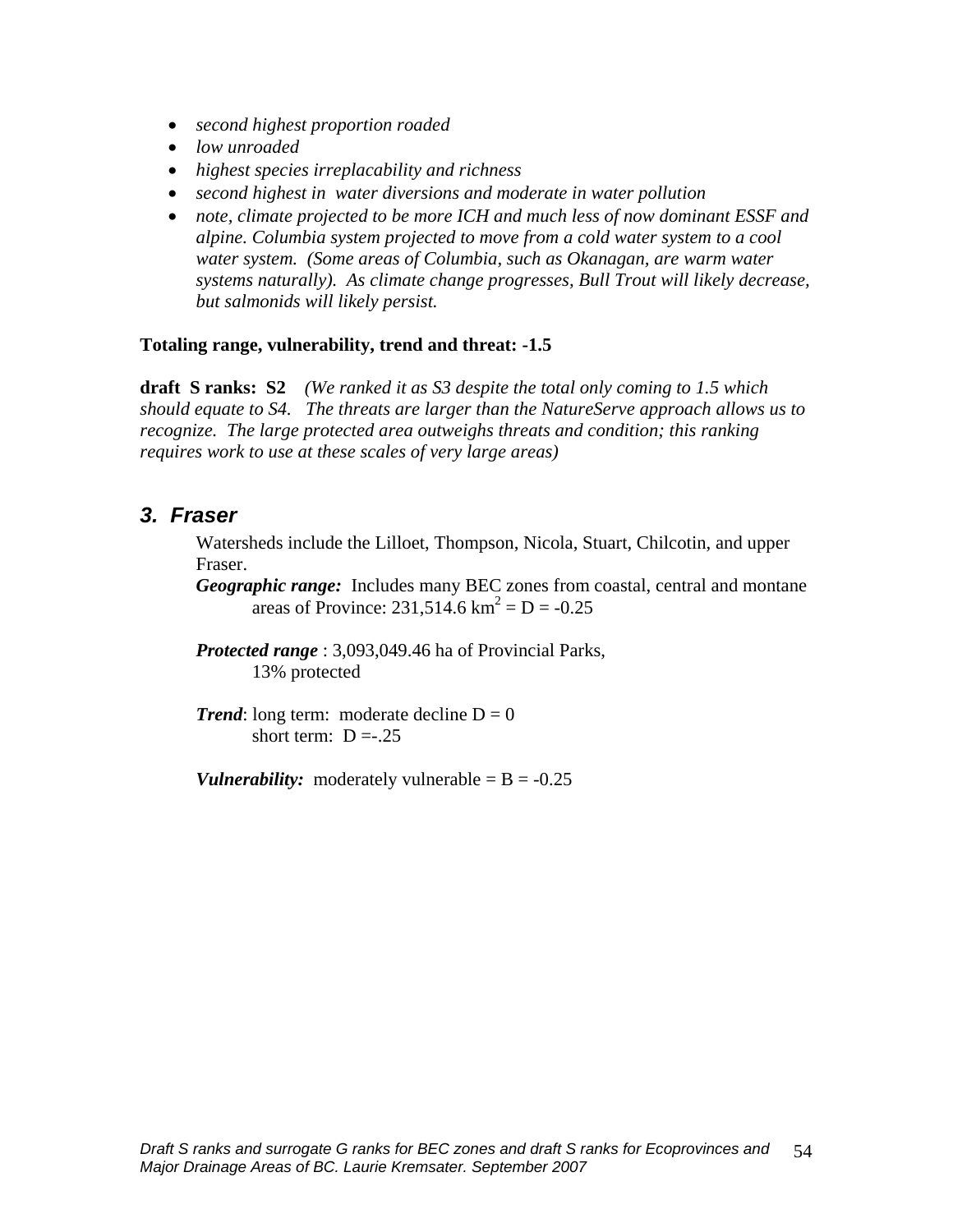| Threat              | Scope | Severity    | Magnitude   | Immediacy | Conversion | Degradation    | Indirect |
|---------------------|-------|-------------|-------------|-----------|------------|----------------|----------|
| Residential         | L     | H           | E           | H         | H          | H              | H        |
| Commercial          |       |             |             |           |            |                |          |
| Agriculture         | M     | H           | E/B         | H         | H          | I              | L        |
| Energy mines        | L     | H           | H           | H         | H          |                | I        |
| Transportation      | M     | H           | E/B         | H         | H          | M              | H        |
| <b>Biological</b>   | M     | H           | B           | H         | L          | H              | L        |
| <b>Resource Use</b> |       |             |             |           |            |                |          |
| Human               | L     | $\mathbf I$ | H           | I         | I          | I              | I        |
| Intrusion           |       |             |             |           |            |                |          |
| Natural             | M/H   | M/H         | E/B         | H         | L          | H              | I        |
| <b>Systems</b>      |       |             |             |           |            |                |          |
| Modifications       |       |             |             |           |            |                |          |
| Invasives           | M     | H           | E           | H         |            | H              | H        |
| Pollution           | M     | L           | $\mathbf F$ | H         |            | I              | I        |
| Geological          |       | L           | H           |           |            |                | I        |
| Climate             | H     | H           | B           | L         | $\gamma$   | $\overline{?}$ | I        |
| change              |       |             |             |           |            |                |          |

**Threats:** see table below, largest magnitude is an B, so -0.75

#### *Notes to threats table:*

- *second of all major drainage areas in alien species*
- *second in ecosystem loss*
- *highest in proportion logged (17%)*
- *second highest in proportion grazed (40%)*
- *highest in roads (12%); relatively low in unroaded (but 88%)*
- *moderate to high in water diversions and water pollution (pollution high in lower mainstem, but tributaries not badly polluted)t*
- *A large, relatively unmodified river system, but some diversions, catchments, logging , fire suppression all alter natural processes*
- *high in species richness and irreplacability*
- *climate change to more IDF, less ESSF, less SBPS, The Fraser is predicted to change from a cold water system to a warmer water system, particularly in the Interior. Likely to lose salmon (chinoock, coho, sockeye) from the upper Fraser. Bull Trout are also likely to be lost. Some of these changes are already happening*

#### **Totaling range, vulnerability, trend and threat: -1.5**

**draft S rank: S2/S3** *(We ranked it as S2/S3 despite the total only coming to -1.5 which should equate to S4. The threats are larger than the NatureServe approach allows us to recognize. A better ranking systems needs to be developed to use at these scale of very large areas.*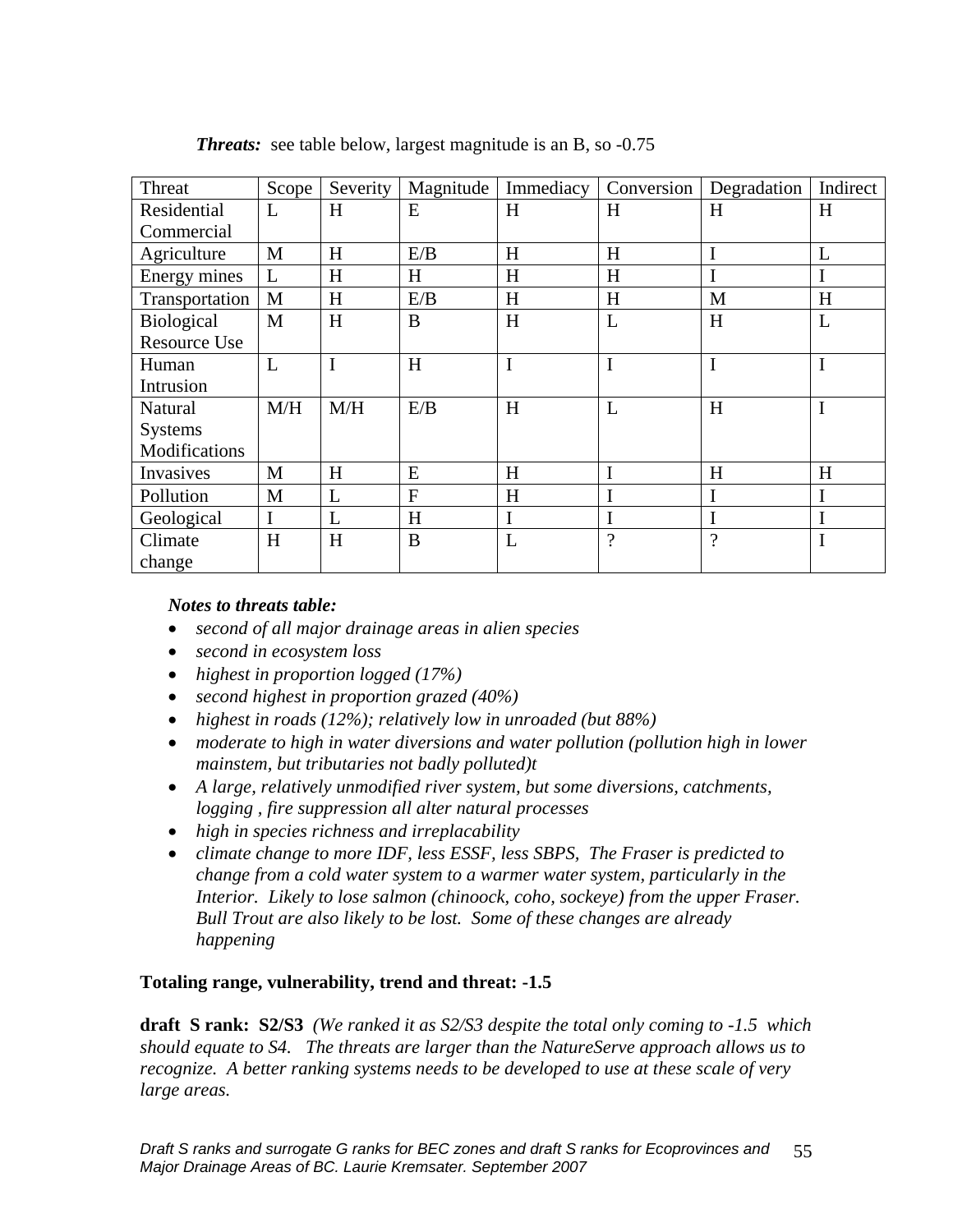### *4. MacKenzie*

 Watersheds include the Liard (Dease, Liard, Kechika, Toad, Fort Nelson), Peace (Hay, Peace, Finlay, Parsnip)

*Geographic range:* 27,870,808.11 ha =  $E = 0$ 

*Protected range:* 2,478,830.45 ha; 8.9%

*Trend*: long term: relatively stable  $E = 0$ hort term: stable  $= 0$ 

*Vulnerability:* not intrinsically vulnerable  $= C=0$ 

*Threats:* see table below, largest magnitude is a B, so -0.75

| Threat                  | Scope       | Severity | Magnitude | Immediacy | Conversion | Degradation | Indirect |
|-------------------------|-------------|----------|-----------|-----------|------------|-------------|----------|
| Residential             | $\bf{I}$    | H        | E         | H         | H          | H           | H        |
| Commercial              |             |          |           |           |            |             |          |
| Agriculture             | L           | M        | H         | H         | H          | L           |          |
| Energy mines            | I           | H        | E         | H         | H          | I           |          |
| Transportation          | I           | H        | E/B       | H         | H          | M           | H        |
| Biological              | M           | M        | B         | H         | L          | M           |          |
| <b>Resource Use</b>     |             |          |           |           |            |             |          |
| Human Intrusion         | $\mathbf I$ |          |           |           | I          | I           |          |
| <b>Natural Systems</b>  | L           | H        | B         | H         | $\bf{I}$   | H           | n/a      |
| Modifications           |             |          |           |           |            |             |          |
| Invasives/problem $ I $ |             | M        | H         | H         | L          | M           | n/a      |
| spp                     |             |          |           |           |            |             |          |
| Pollution               |             | I        | H         | n/a       | I          | I           |          |
| Geological              | <b>Nil</b>  | n/a      | H         | n/a       | n/a        | n/a         | n/a      |
| Climate change          | H           | H        | M         | L         | M          | M           |          |

- *main threat is oil and gas; logging increasing too*
- *moderate to low in alien species(brook trout a localized non-native)*
- *moderate ecosystem loss*
- *highest proportion grazed*
- *lowest proportion logged*
- *highest proportion oil and gas development*
- *high roadedness, low unroadedness*
- *low species irreplacability and richness*
- *note, climate change could be a dramatic shift from BWBS to IDF and even drier types*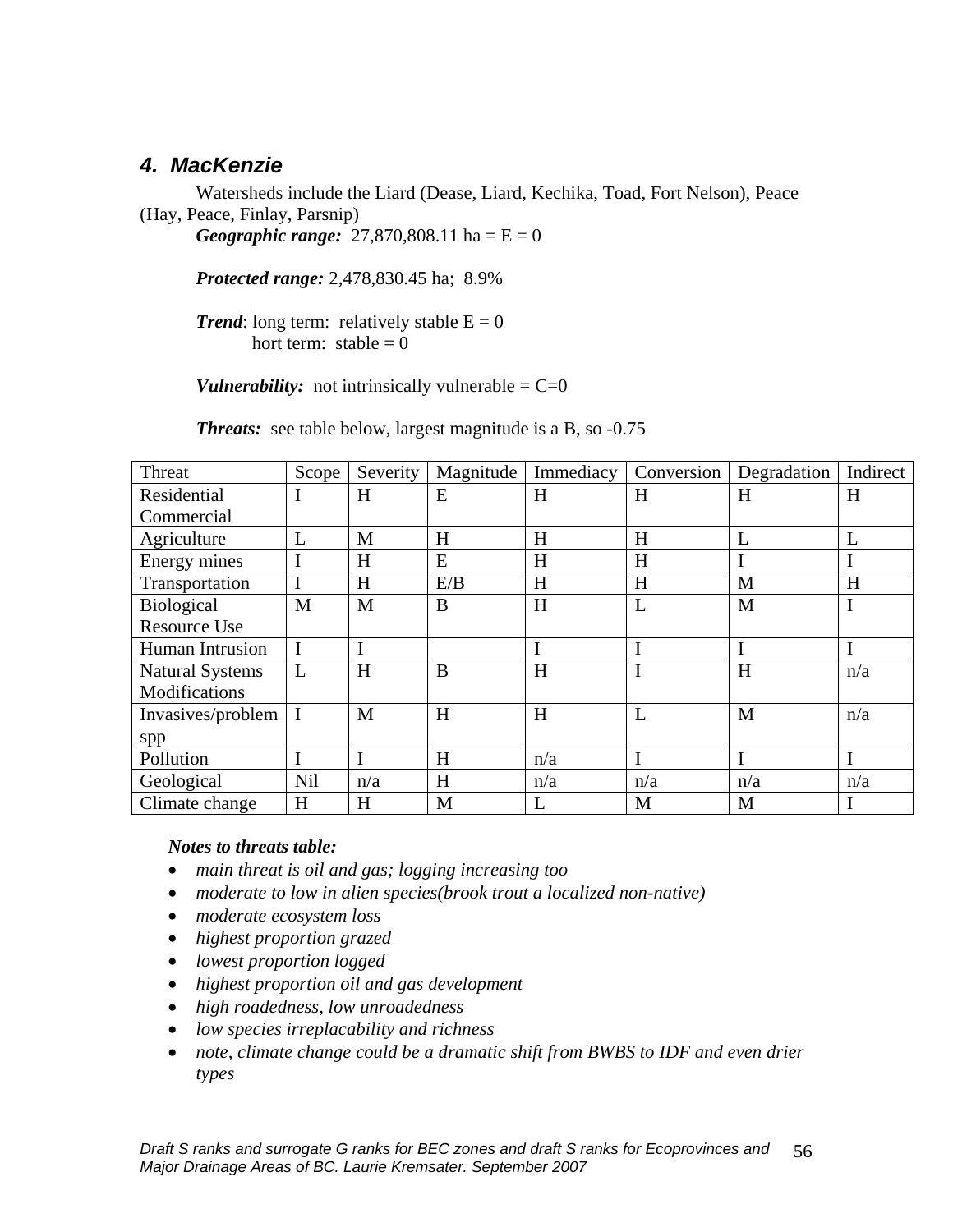#### **draft S ranks: S3/S4**

(Again, the calculations don't work for large areas. The calculation gives an S5, but the area is not that secure. Consider splitting MacKenzie into two or even 4 Major Drainage areas. Minimally split the Liard from the Peace. The Upper and Lower Peace are different as are the Upper and Lower Liard. The Peace has eastern fauna such as Arctic Greyling, Walleye and Pike; the Liard is dominated by Bull Trout (particularly Upper Liard))

### *5. Nass*

Watersheds include the Nass *Geographic range:*  $21,567.5 \text{ km}^2 = B = -0.75$ 

*Protected range:* 25,463.73 ha = 1.2%

*Trend*: long term: relatively stable  $E = 0$ short term: stable  $= 0$ 

*Vulnerability:* not intrinsically vulnerable  $= C=0$ 

*Threats:* see table below, largest magnitude is a B, so -0.75

| Threat                 | Scope       | Severity | Magnitude | Immediacy | Conversion | Degradation | Indirect |
|------------------------|-------------|----------|-----------|-----------|------------|-------------|----------|
| Residential            | I           | H        | E         | H         | H          | H           | H        |
| Commercial             |             |          |           |           |            |             |          |
| Agriculture            | L           | M        | G         | H         | H          | L           | L        |
| Energy mines           |             | H        | E         | H         | H          | I           | I        |
| Transportation         | L           | H        | E/B       | H         | H          | M           | H        |
| <b>Biological</b>      | M           | M        | B         | H         | L          | M           | I        |
| <b>Resource Use</b>    |             |          |           |           |            |             |          |
| Human Intrusion        | I           | I        |           |           | I          | I           |          |
| <b>Natural Systems</b> | L           | H        | H         | H         | I          | H           | n/a      |
| Modifications          |             |          |           |           |            |             |          |
| Invasives/problem      | $\mathbf I$ | M        | H         | H         | L          | M           | n/a      |
| spp                    |             |          |           |           |            |             |          |
| Pollution              |             | I        | H         | n/a       | I          | I           | I        |
| Geological             | Nil         | n/a      | H         | n/a       | n/a        | n/a         | n/a      |
| Climate change         | H           | H        | H         |           | H          | H           |          |

- *low in alien species*
- *low in ecosystem loss*
- *lowest in grazing*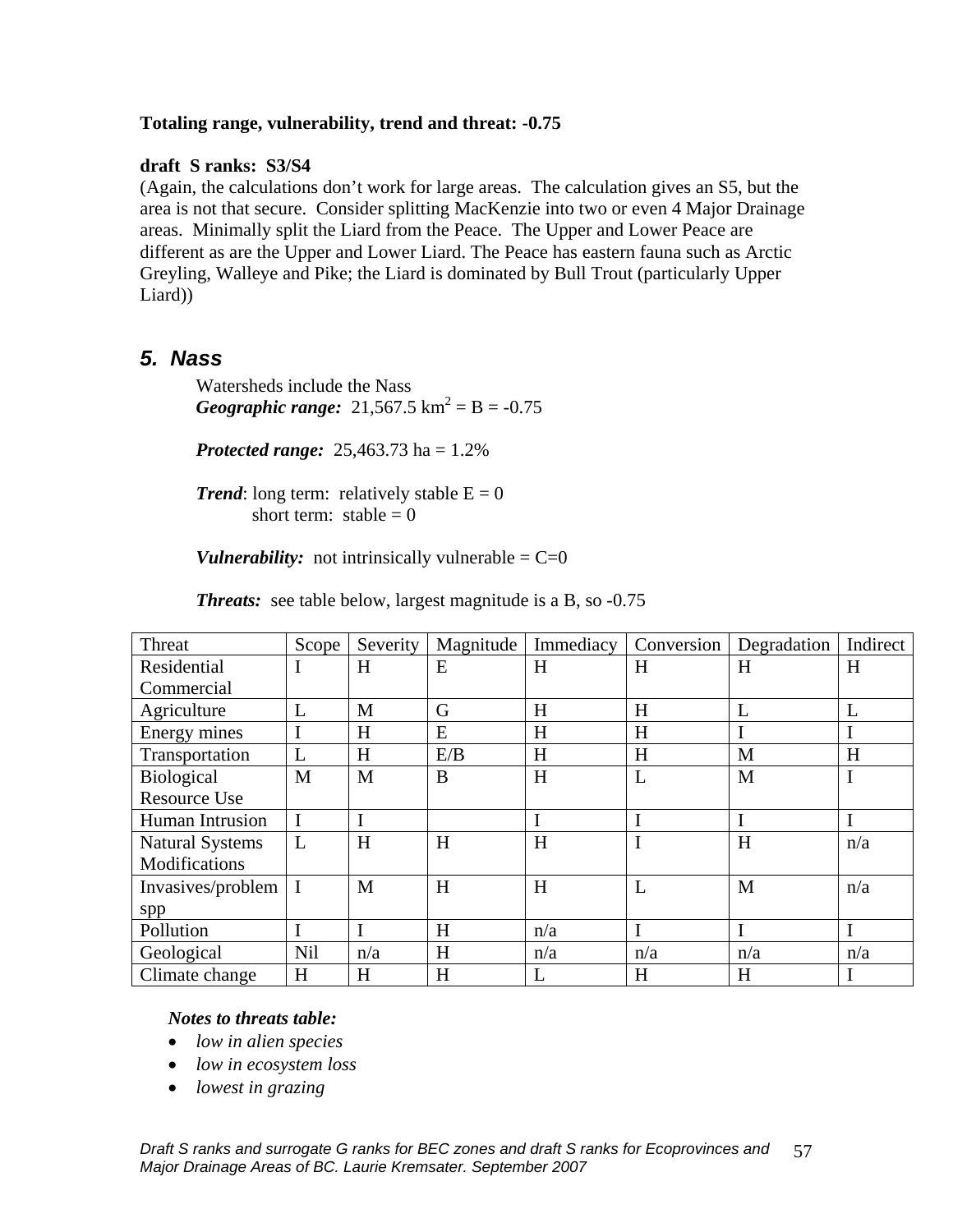- *low proportion logged*
- *no oil and gas development*
- *moderate to low roadedness, moderate unroadedness (but that's 97% unroaded)*
- *moderate species irreplacability and richness*
- *low water pollution and diversions*
- *note, climate in Nass projected to change SBPS to CWH, EFFS to IDF and CWH, alpine areas shrink.*

**draft S ranks: S5** (calculates as S4)

### *6. Skeena*

Watersheds include Skeena, Babine, Bulkley *Geographic range:* 54,432.4  $km^2 = C = -0.5$ 

*Protected range:* 303,813.17 ha = 5.5%

*Trend*: long term: relatively stable  $E = 0$ short term: stable  $= 0$ 

*Vulnerability:* not intrinsically vulnerable  $= C = 0$ 

*Threats:* see table below, largest magnitude is a B, so -0.75

| Threat                 | Scope        | Severity    | Magnitude | Immediacy | Conversion | Degradation | Indirect |
|------------------------|--------------|-------------|-----------|-----------|------------|-------------|----------|
| Residential            | I            | H           | E         | H         | H          | H           | L        |
| Commercial             |              |             |           |           |            |             |          |
| Agriculture            | L            | M           | G         | H         | L          | M           |          |
| Energy mines           | I            | H           | E         | H         | H          | I           |          |
| Transportation         | L            | H           | E         | H         | H          | M           | H        |
| <b>Biological</b>      | M            | M           | B         | H         | I/L        | M           |          |
| <b>Resource Use</b>    |              |             |           |           |            |             |          |
| Human Intrusion        | $\mathbf{I}$ | L           | H/F       | H         | L          | L           | L        |
| <b>Natural Systems</b> | M            | L           | B/F       | H         | L          | M/H         | n/a      |
| Modifications          |              |             |           |           |            |             |          |
| Invasives/problem      | $\mathbf I$  | $\mathbf I$ | H         | H         | I          | M           | n/a      |
| spp                    |              |             |           |           |            |             |          |
| Pollution              | I            | $\mathbf I$ | H         | n/a       | I          | I           |          |
| Geological             | <b>Nil</b>   | n/a         | H         | n/a       | n/a        | n/a         | n/a      |
| Climate change         | H            | M           | D         | H/L       | H          | H           |          |

#### *Notes to threats table:*

• *moderate alien species*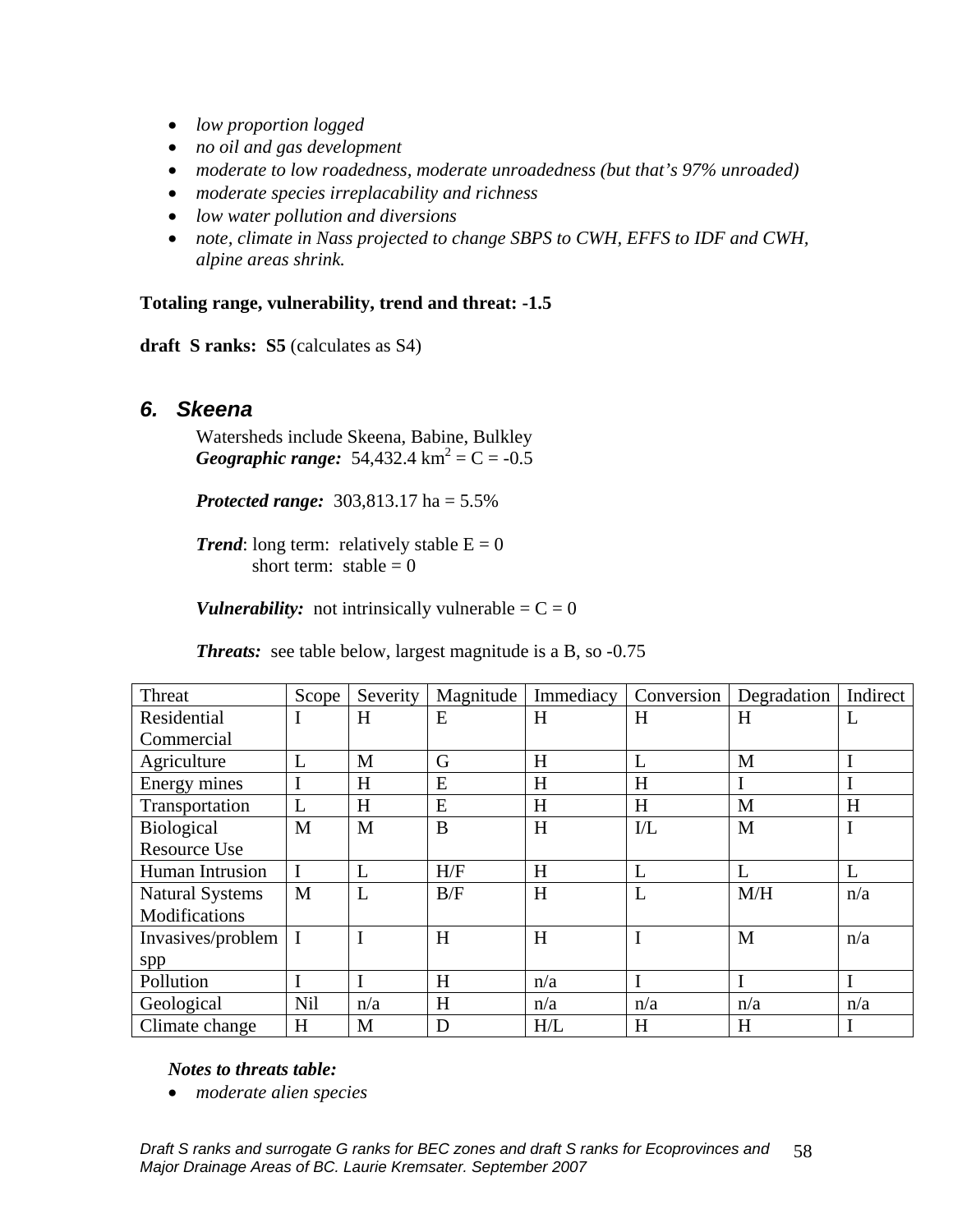- *moderate in ecosystem loss*
- *moderate proportion logged*
- *moderate proportion grazed*
- *heavy harvesting of trout and salmon*
- *some oil and gas development, but low*
- *low roadedness; high unroadedness*
- *moderate in water diversions and low in water pollution*
- *moderate in species richness and irreplacability*
- *note, climate to change in coastal portions not large, but interior portions shift to more ICH, more IDF, with almost no SBS or ESSF remaining.*

#### **draft S ranks: S4/S5**

### *7. Stikine*

Watersheds include the Stikine, Iskut, Tanzilla, Tuya, Klappen, Spatsizi *Geographic range:* 4,965,584.45 ha =  $E = 0$ 

*Protected range:* 1,359,883.63 ha = 27%

*Trend*: long term: relatively stable  $E = 0$ short term:  $stable = 0$ 

*Vulnerability:* not intrinsically vulnerable  $= C=0$ 

*Threats:* see table below, largest magnitude is a B, so -0.75

| Threat                  | Scope       | Severity | Magnitude | Immediacy | Conversion | Degradation | Indirect |
|-------------------------|-------------|----------|-----------|-----------|------------|-------------|----------|
| Residential             | I           | H        | E         | H         | H          | H           | H        |
| Commercial              |             |          |           |           |            |             |          |
| Agriculture             | I           | M        | G         | H         | H          | L           | L        |
| Energy mines            |             | H        | E         | H         | H          | I           | I        |
| Transportation          | I           | H        | E/B       | H         | H          | M           | H        |
| Biological              | L           | M        | B         | H         | L          | M           | I        |
| <b>Resource Use</b>     |             |          |           |           |            |             |          |
| Human Intrusion         | $\mathbf I$ |          |           |           |            | I           | I        |
| <b>Natural Systems</b>  | L           | H        | G         | H         | I          | H           | n/a      |
| Modifications           |             |          |           |           |            |             |          |
| Invasives/problem $ I $ |             | M        | G         | H         | L          | M           | n/a      |
| spp                     |             |          |           |           |            |             |          |
| Pollution               | $\mathbf I$ |          | H         | n/a       | I          | I           | I        |
| Geological              | <b>Nil</b>  | n/a      | H         | n/a       | n/a        | n/a         | n/a      |
| Climate change          | M           | M        | H         | L         | H          | H           | I        |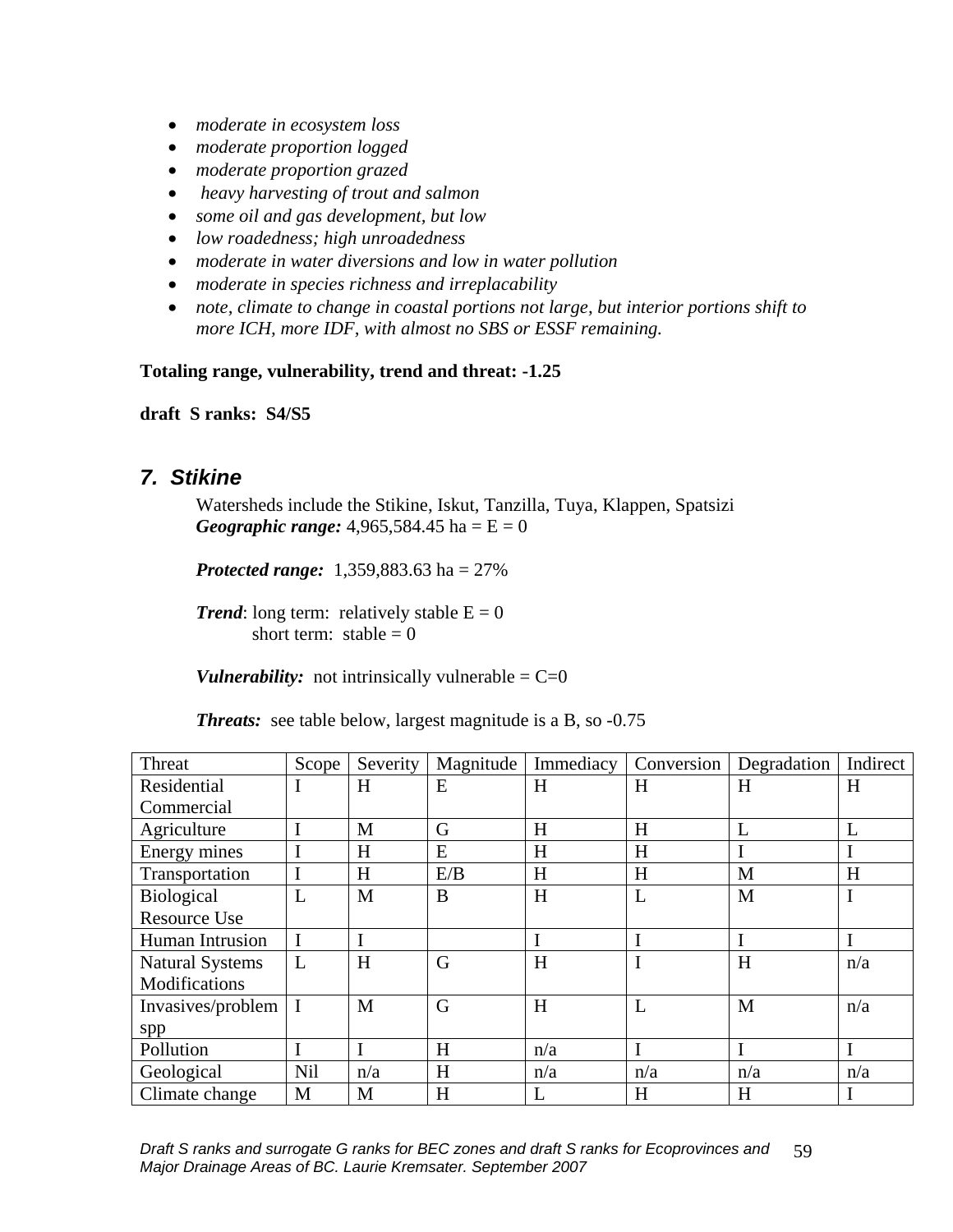#### *Notes to threats table:*

- *only real threat is climate change and harvesting of fish*
- *very low in alien species*
- *very low ecosystem loss*
- *no dams*
- *low proportion grazed, low proportion logged*
- *low oil and gas development*
- *low roadedness, moderate to high unroadedness*
- *low species irreplacability and richness*
- *low water diversions and pollution*
- *note, climate in Stikine could have large change from generally SWB and BWBS to ESSF.*

#### **Totaling range, vulnerability, trend and threat: -0.75**

#### **draft S ranks: S4/S5**

(consider combining Yukon, Taku, and Stikine into one large Major Drainage Area)

### *8. Taku*

Watersheds include Taku *Geographic range:*  $16,603.8 \text{ km}^2 = B = -0.75$ 

*Protected range:* 37,875.65 ha = 2.2%

*Trend*: long term: relatively stable  $E = 0$ short term: stable  $= 0$ 

*Vulnerability:* not intrinsically vulnerable  $= C=0$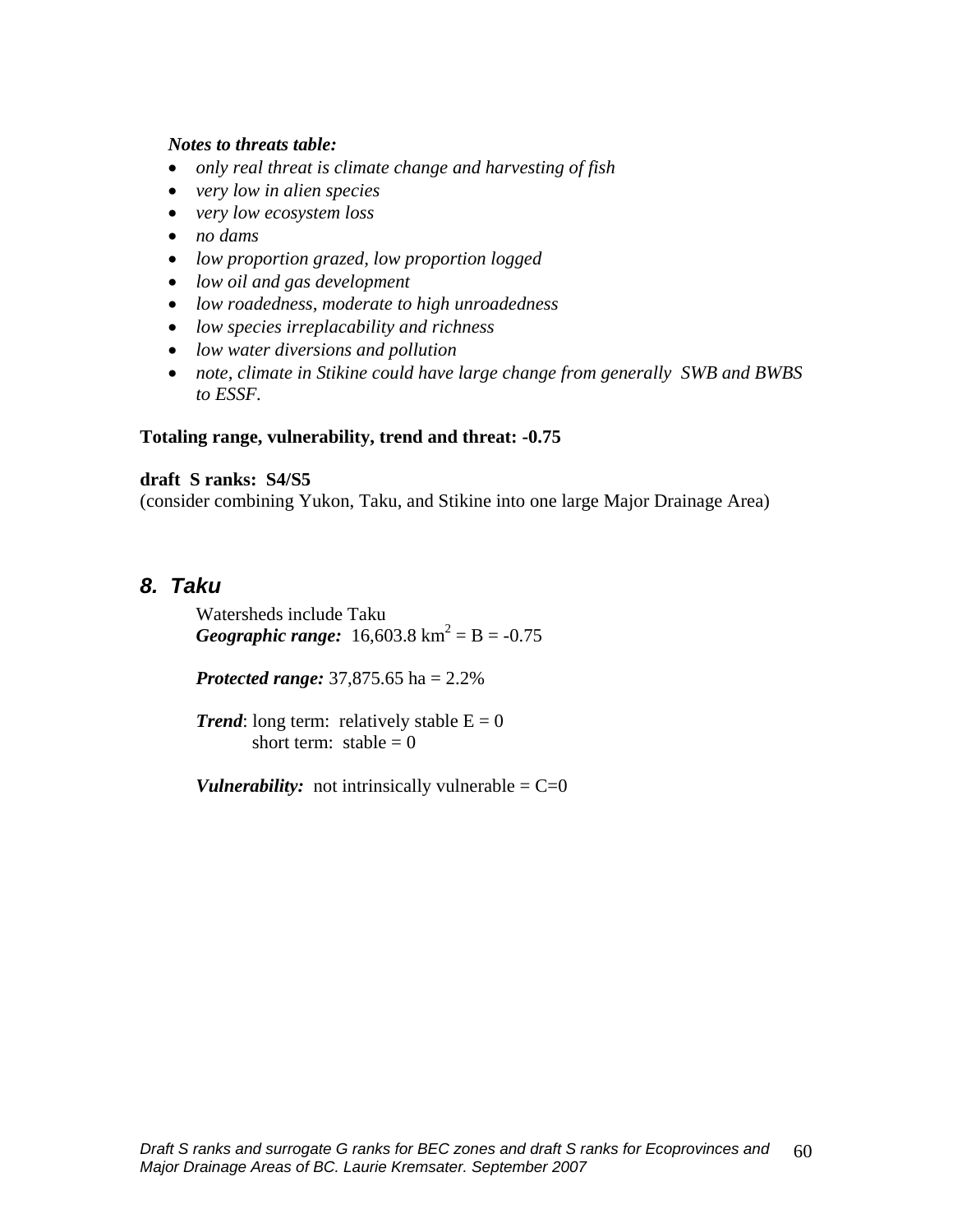| Threat                  | Scope        | Severity    | Magnitude | Immediacy | Conversion | Degradation | Indirect    |
|-------------------------|--------------|-------------|-----------|-----------|------------|-------------|-------------|
| Residential             | $\mathbf{I}$ | H           | E         | H         | H          | H           | H           |
| Commercial              |              |             |           |           |            |             |             |
| Agriculture             |              | M           | G         | H         | H          | L           | L           |
| Energy mines            |              | H           | E         | H         | H          |             | I           |
| Transportation          | I            | H           | E/B       | H         | H          | M           | H           |
| <b>Biological</b>       | L            | M           | B         | H         | L          | M           | $\mathbf I$ |
| <b>Resource Use</b>     |              |             |           |           |            |             |             |
| Human Intrusion         | I            | $\mathbf I$ |           |           |            |             |             |
| <b>Natural Systems</b>  | L            | H           | G         | H         | I          | H           | n/a         |
| Modifications           |              |             |           |           |            |             |             |
| Invasives/problem $ I $ |              | M           | G         | H         | L          | M           | n/a         |
| spp                     |              |             |           |           |            |             |             |
| Pollution               |              | I           | H         | n/a       |            |             | I           |
| Geological              | <b>Nil</b>   | n/a         | H         | n/a       | n/a        | n/a         | n/a         |
| Climate change          | M            | M           | H         | L         | H          | H           | $\mathbf I$ |

**Threats:** see table below, largest magnitude is a B, so -0.75

#### *Notes to threats table:*

- *only real threat is climate change and harvesting of fish*
- *no alien species*
- *no/very low ecosystem loss*
- *no dams*
- *very low proportion grazed, no logging*
- *no oil and gas development*
- *very low roadedness, highest unroadedness*
- *low species irreplacability and richness*
- *no water diversions and pollution*
- *note, climate in Taku could have large change from generally SWB and BWBS to ESSF.*

#### **Totaling range, vulnerability, trend and threat: -1.5**

#### **draft S ranks: S4/S5**

 (consider combining Yukon, Taku, and Stikine into one large Major Drainage Area. However Yukon doesn't flow to the Pacific. Could also break down by south, central and north coast with Vancouver Island and Queen Charlottes separate)

### *9. Yukon*

Watersheds include Yukon and Teslin *Geographic range:*  $24,981.8 \text{ km}^2 = B = -0.75$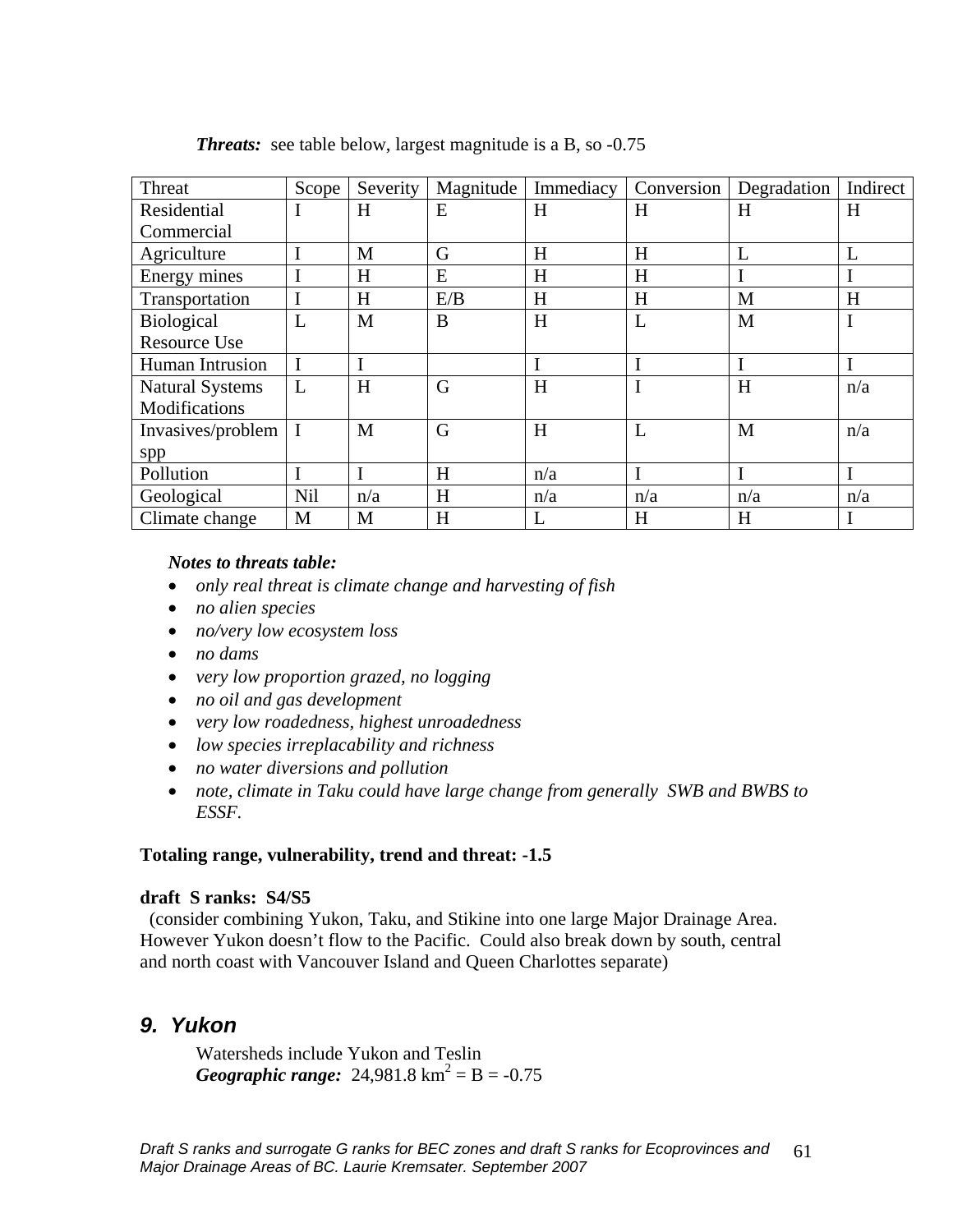*Protected range:* 206,166.41 ha = 8.3% total

*Trend*: long term: relatively stable  $E = 0$ short term: stable  $= 0$ 

*Vulnerability:* not intrinsically vulnerable  $= C=0$ 

*Threats:* see table below, largest magnitude is a B, so  $-0.75$ 

| Threat                 | Scope       | Severity | Magnitude | Immediacy | Conversion | Degradation | Indirect |
|------------------------|-------------|----------|-----------|-----------|------------|-------------|----------|
| Residential            | $\bf{l}$    | H        | E         | H         | H          | H           | H        |
| Commercial             |             |          |           |           |            |             |          |
| Agriculture            | I           | M        | G         | H         | H          | L           | L        |
| Energy mines           | I           | H        | E         | H         | H          | I           | I        |
| Transportation         | I           | H        | E/B       | H         | H          | M           | H        |
| <b>Biological</b>      | L           | M        | B         | H         | L          | M           | I        |
| <b>Resource Use</b>    |             |          |           |           |            |             |          |
| Human Intrusion        | $\mathbf I$ | I        |           | I         | I          | I           | I        |
| <b>Natural Systems</b> | L           | H        | G         | H         | I          | H           | n/a      |
| Modifications          |             |          |           |           |            |             |          |
| Invasives/problem   I  |             | M        | G         | H         | L          | M           | n/a      |
| spp                    |             |          |           |           |            |             |          |
| Pollution              | I           |          | H         | n/a       | I          | I           | I        |
| Geological             | <b>Nil</b>  | n/a      | H         | n/a       | n/a        | n/a         | n/a      |
| Climate change         | M           | M        | H         |           | H          | H           | I        |

#### *Notes to threats table:*

- *only real threat is climate change and harvesting of fish*
- *low in alien species*
- *no dams*
- *low in ecosystem loss*
- *low proportion grazed, very low proportion logged*
- *no oil and gas*
- *low roadedness, high unroadedness*
- *moderate species irreplacability and low richness*
- *moderate water diversions, low pollution*
- *note, climate projected to change dramatically from SWB,BWBS, Alpine to ESSF and even IDF. River will still be a cold water system.*

#### **Totaling range, vulnerability, trend and threat: -1.5**

#### **draft S ranks: S4/S5**

(calculates as S4; consider combining Yukon, Taku, and Stikine into one large Major Drainage Area)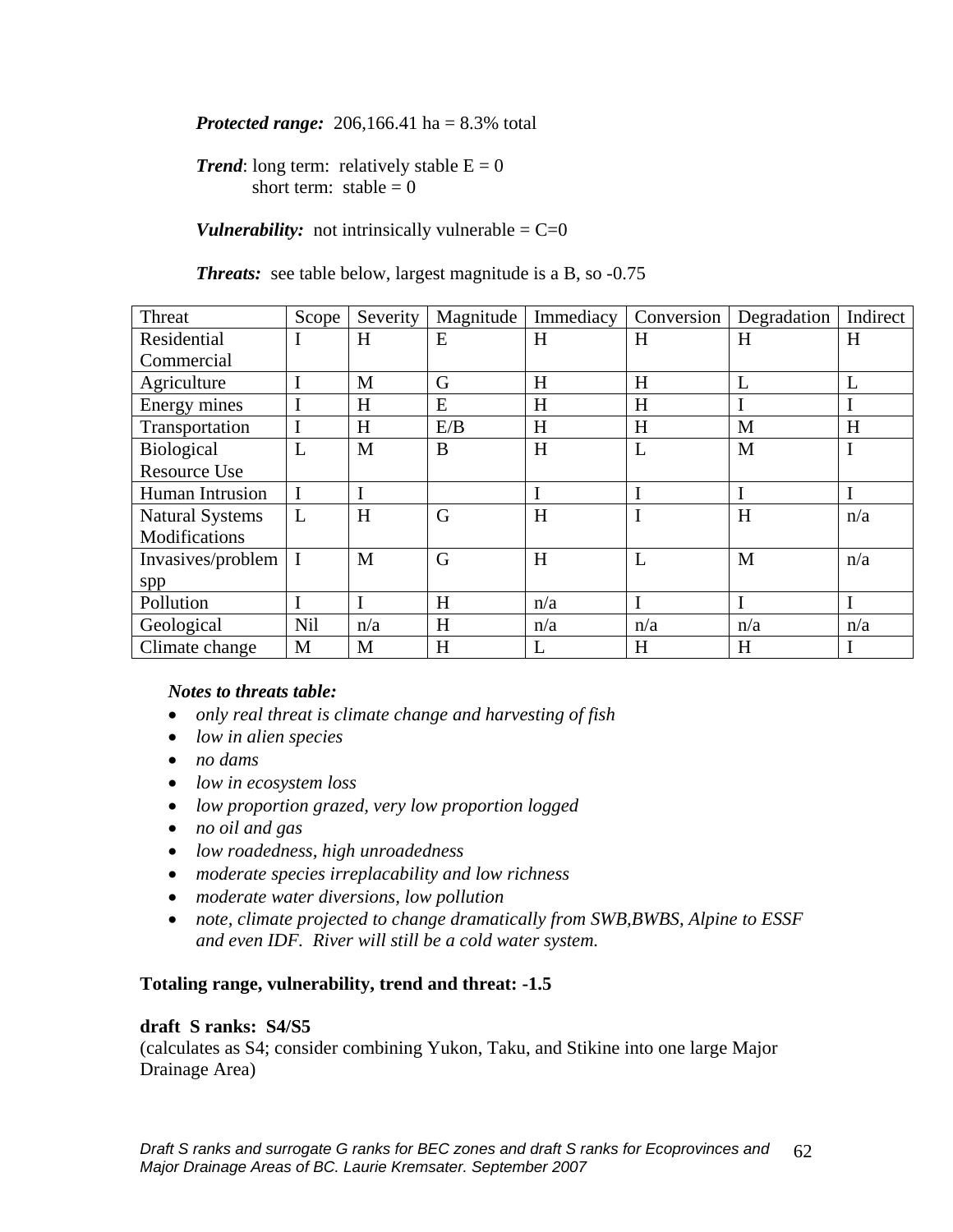## **Appendix 1: Definition of global NatureServe G and S ranks**

| Rank           | Definition                                                                   |
|----------------|------------------------------------------------------------------------------|
| GX/SX          | Presumed extinct: not located despite intensive searches and virtually       |
|                | no likelihood of rediscovery                                                 |
| GH/SH          | Possibly extinct: missing; known from only historical occurrences but        |
|                | still some hope of rediscovery                                               |
| G1/S1          | Critically imperilled: at very high risk of extinction due to extreme rarity |
|                | (often five or fewer populations), very steep declines, or other factors     |
| G2/S2          | Imperilled: at high risk of extinction due to very restricted range, very    |
|                | few populations (often 20 or fewer), steep declines, or other factors        |
| G3/S3          | Vulnerable: at moderate risk of extinction due to restricted range,          |
|                | relatively few populations (often 80 or fewer), recent and widespread        |
|                | declines, or other factors                                                   |
| G4/S4          | Apparently secure: uncommon but not rare; some cause for long-term           |
|                | concern due to declines or other factors; or stable over many decades        |
|                | and not threatened but of restricted distribution or population size         |
| G5/S5          | Secure (common, widespread and abundant)                                     |
| $G$ %? or GNR, | Unranked                                                                     |
| <b>SNR</b>     |                                                                              |
| GU/SU          | Unrankable (lack of information or conflicting information about status)     |
|                | or trends)                                                                   |
|                |                                                                              |